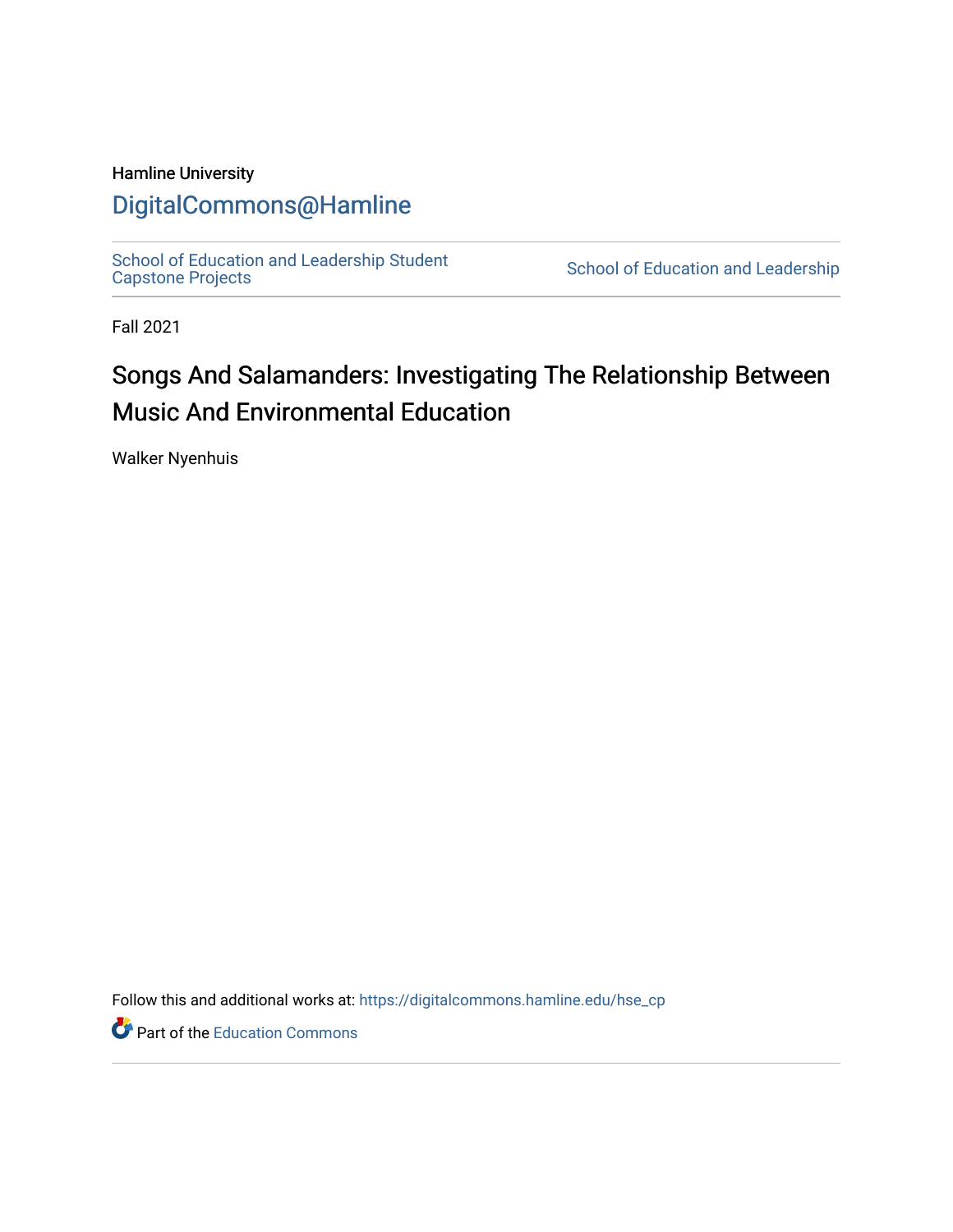# SONGS AND SALAMANDERS: INVESTIGATING THE RELATIONSHIP BETWEEN MUSIC AND ENVIRONMENTAL EDUCATION

by

Walker Vuolo Nyenhuis

A capstone project submitted in partial fulfillment of the requirements for the degree of Master of Arts in Education: Natural Science and Environmental Education.

> Hamline University Saint Paul, Minnesota December 2021

Capstone Project Facilitator: Laura Halldin

Content Expert: Henry Huber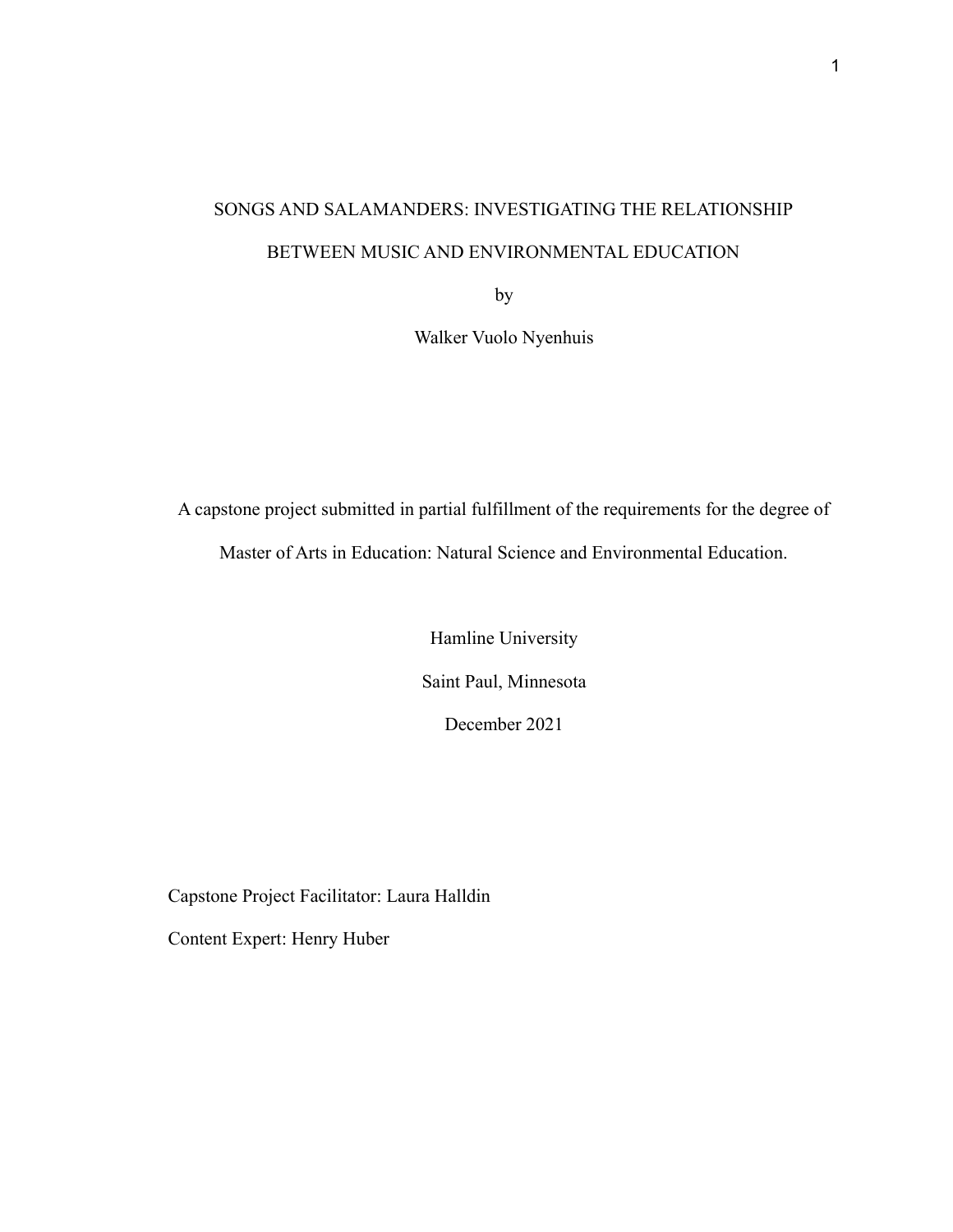## TABLE OF CONTENTS

|  |  | .20 |
|--|--|-----|
|  |  |     |
|  |  |     |
|  |  |     |
|  |  |     |
|  |  |     |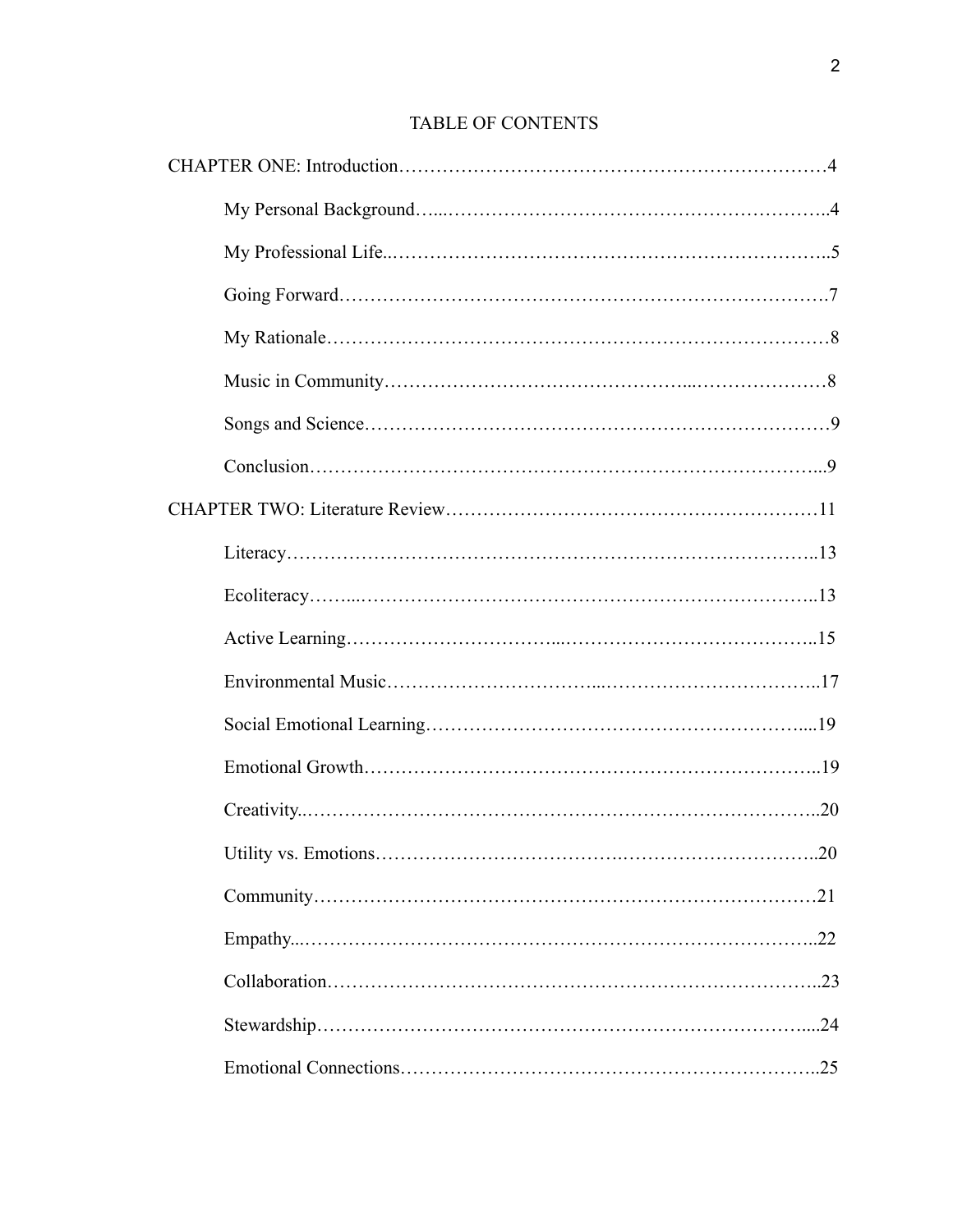| 42 |  |  |
|----|--|--|
|    |  |  |
|    |  |  |
|    |  |  |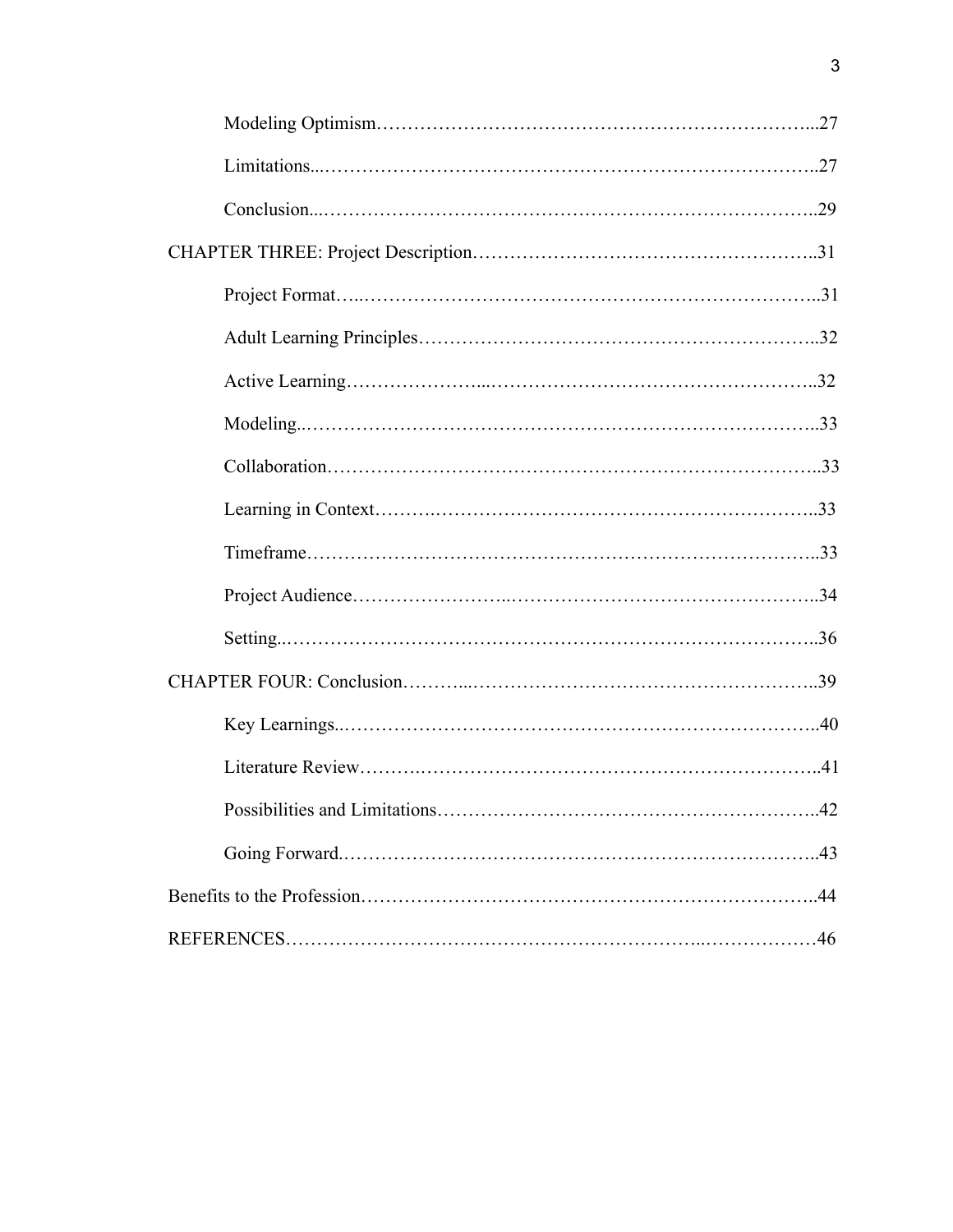#### **CHAPTER ONE**

#### **Introduction**

Music is an integral part of the human experience. It can take many forms, tell stories, energize or relax listeners, and in the context of education it can teach. This paper and its associated capstone project examine the following question: How can environmental educators use music to increase students' understanding of the natural world? I chose to investigate the relationship between music and the context of environmental education because I believe that there is immense potential for expanding environmental literacy through songs and other forms of musical exploration and instruction. This is a relationship I have witnessed firsthand in my career, and I have used this project to dive into the methods and reasons that environmental educators choose to employ music as a teaching tool.

In this introductory chapter, I share my personal connection to music along with my professional experience facilitating environmental education through musical performances and programming. I also state my rationale for examining the relationship between music and teaching, highlighting the social emotional benefits that music can bring program participants. In the second half of the chapter, I discuss sharing music with youth as a community-building tool before exploring research related to music and brain development.

#### **My Personal Background**

While I have always enjoyed listening to music, I can distinctly remember the first time that I identified myself as a musician. A few weeks before my junior year of high school, my friend Tom invited me and several of our mutual friends over for a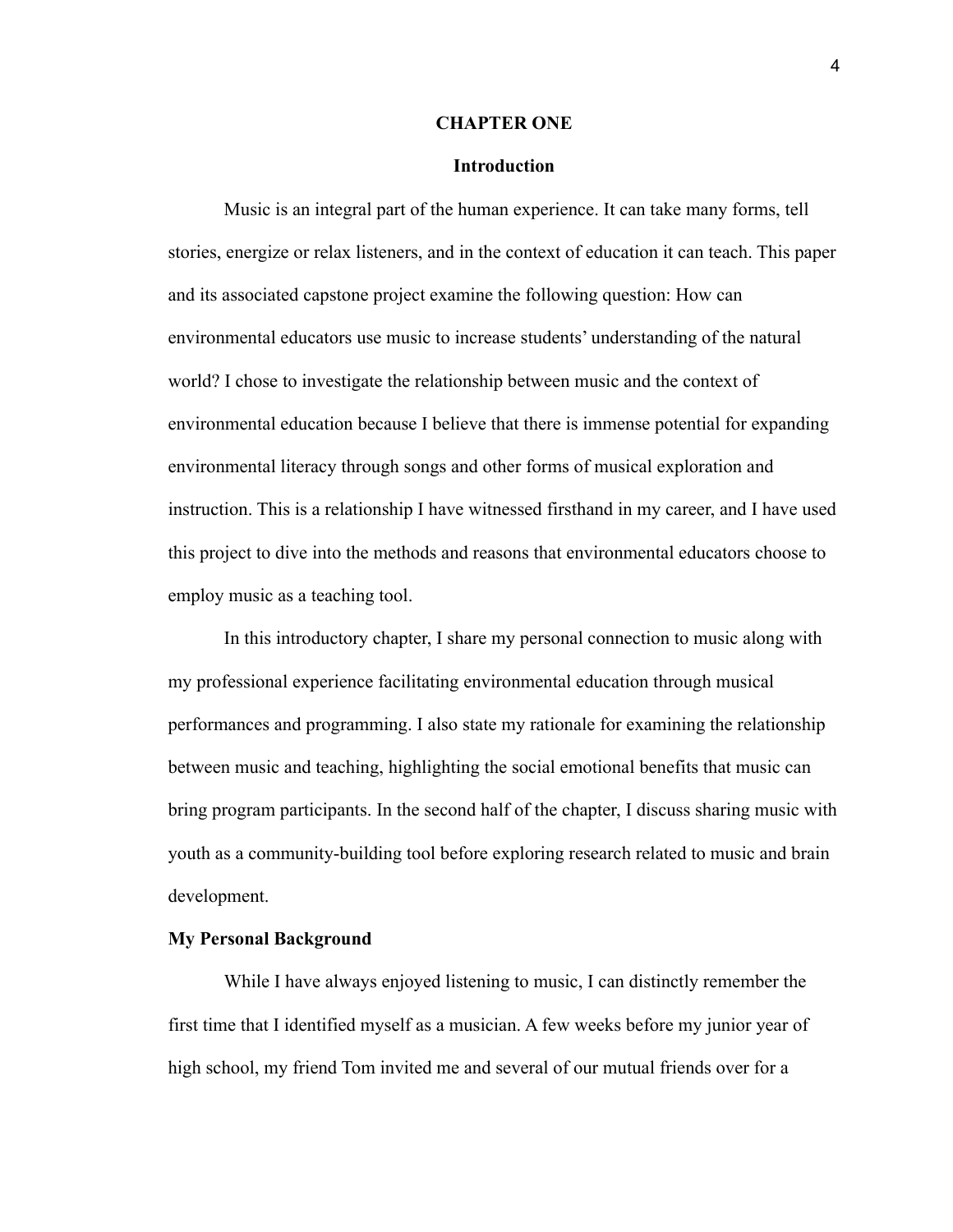bonfire. To my surprise, he brought out his acoustic guitar and shared some of the songs he had been practicing recently. One of the songs was "Ain't No Rest for the Wicked" by Cage the Elephant (2008), which we had both discovered earlier that summer. Between Tom's playing and my singing, we arranged a cover version of the song that evening, which we eventually auditioned and played at our high school's "Coffee House" concert later that fall. That song was the catalyst for a number of performances I planned, rehearsed, and performed throughout my high school and undergraduate years. For me, performing was an incredible boost to my confidence, and it helped me develop some of the strongest interpersonal relationships I have ever had.

#### **My Professional Life**

After I graduated from Luther College in Decorah, IA, I began thinking of my relationship with music as a skill that I wanted to bring into my professional life. When I began pursuing my career as an outdoor and environmental educator at Eagle Bluff Environmental Learning Center in Lanesboro, MN, the primary method I used to fill my musical and performance bucket was leading evening campfires. An educational theme that I often highlighted with groups of students was "megafauna" because many of the songs I knew from my experience as a summer camp participant were related to large animals such as moose, sharks, and bears. I distinctly remember leading the song "Baby Shark" with a group of middle schoolers for the first time, and I am pleased to report that this particular campfire was a few years before the song experienced a fervent revival over social media. My year-long fellowship at Eagle Bluff helped me earn my Environmental Education Certificate at Hamline University and decide that I wanted to continue working in the field of environmental education.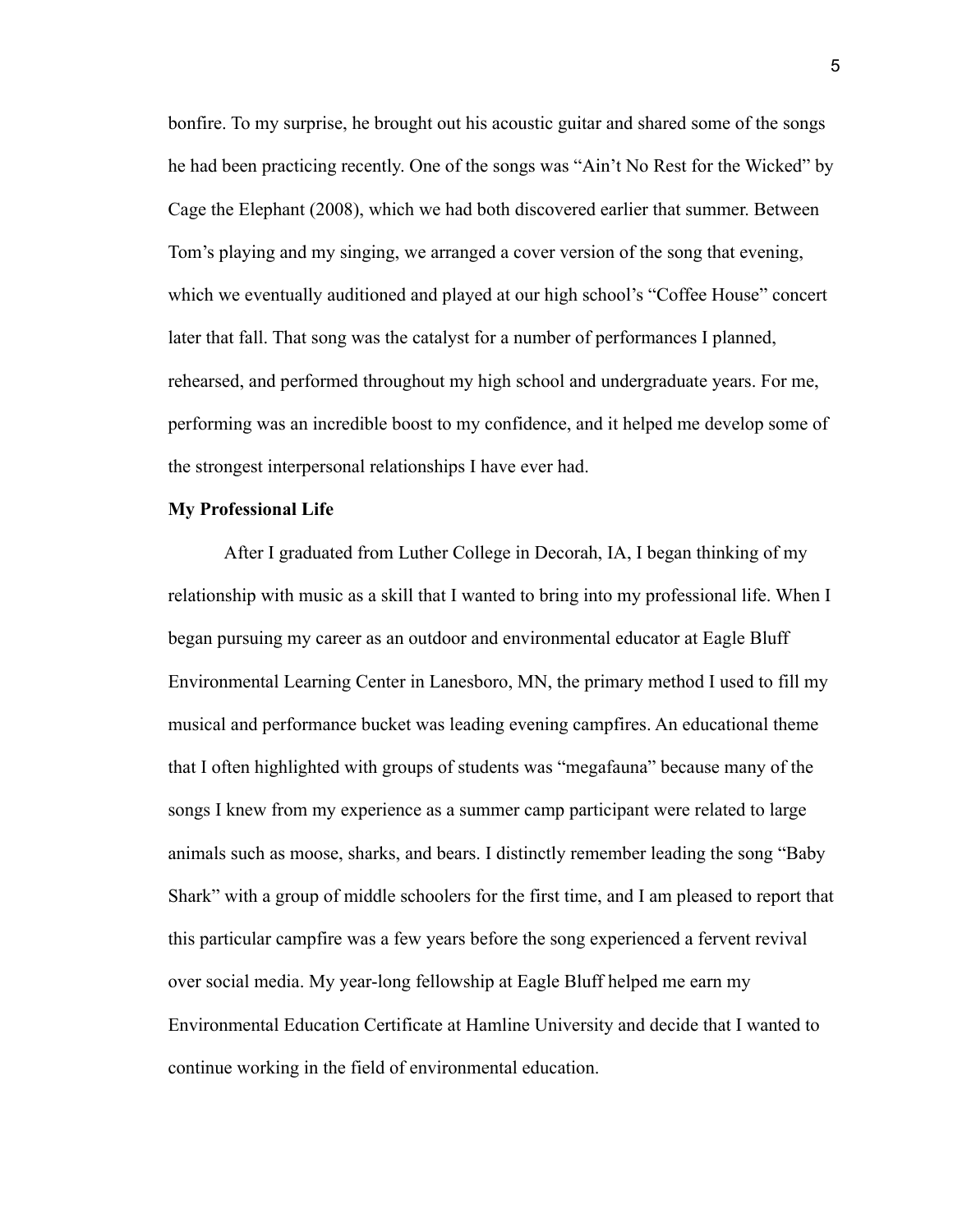The next two years brought me to seasonal outdoor and environmental education positions at YMCA camps across the country: Camp Seymour in Washington State and Frost Valley YMCA in New York State. I continued looking for ways I could incorporate music into my teaching, and evening campfires remained the most consistent outlet for explicitly linking environmental concepts and music. Teaching scientific content was not always the top priority of skit nights and fires at these camp programs, but I believe that participating in the experience of singing and in some cases performing helped students strengthen their relationships with their peers and the natural world. It was also immeasurably beneficial for our team of educators to have a few songs ready to share when there was a long transition time between classes and it was clear that students would benefit from engagement. At YMCA Camp Seymour, my team of naturalists would gather with our students at a central location between class sessions, and it was common for groups to arrive at our meeting spot at different times. Group songs provided an engaging way to welcome students to the meeting location and help everyone feel connected to the camp community.

I witnessed creative combinations of music and education while working for the YMCA. One program that I had the privilege of leading at Frost Valley YMCA was the "Bucket Brigade" in which family and retreat participants were invited to work on their drumming skills by using five-gallon buckets as instruments. With a few of my Bucket Brigade drumming groups, we ended our program time by performing songs for hundreds of guests in the camp dining hall. I had a few participants tell me that their highlight of the weekend retreat was performing with the Bucket Bridge. This is a program I hope to replicate in another role someday.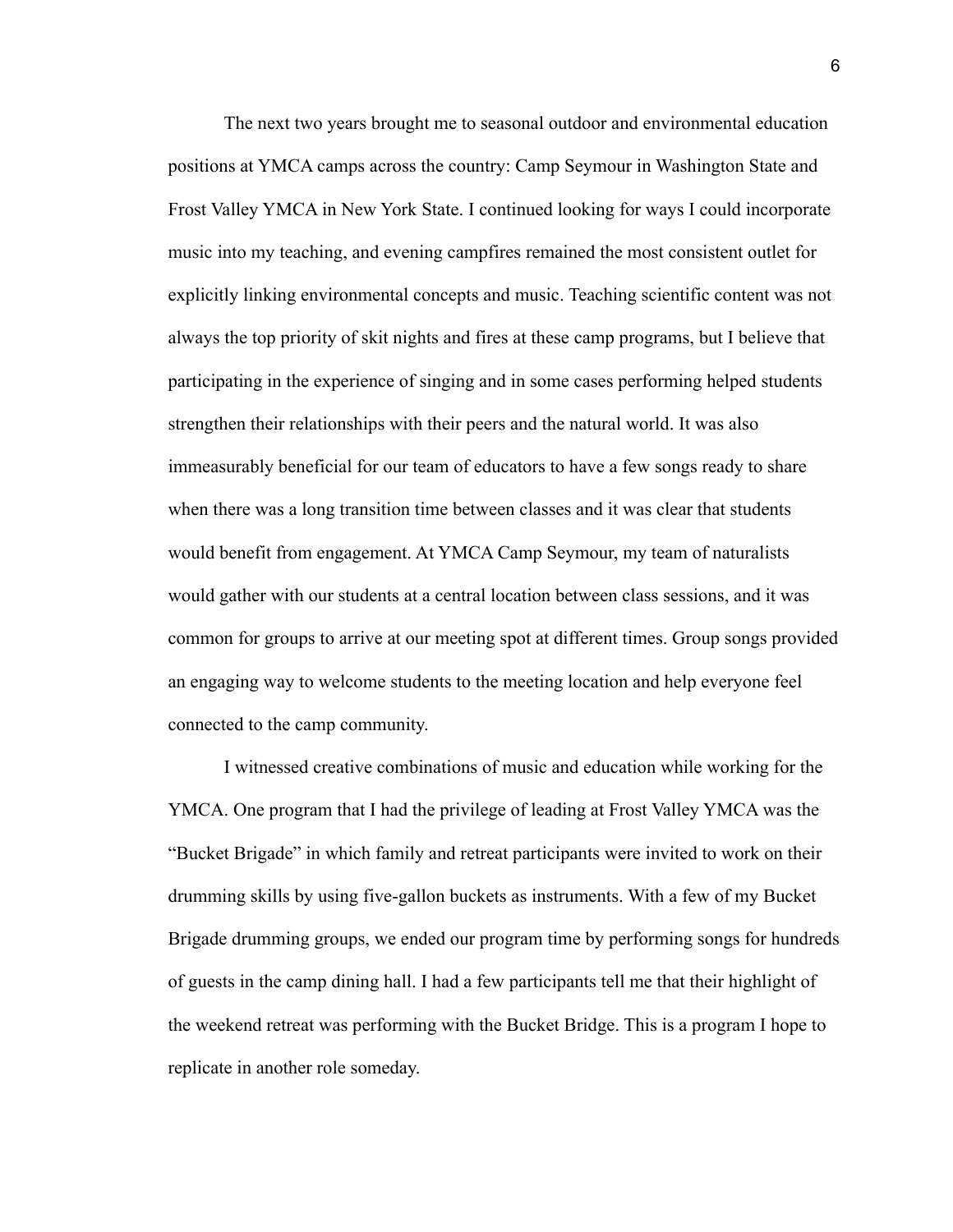I witnessed some of the strongest connections between environmental education and music during my fourth year as a year-round naturalist when I began teaching at IslandWood, an outdoor school located on Bainbridge Island, WA. Every student who participated in IslandWood's School Overnight Program (S.O.P.) attended multiple evening programs during their four days on site, one of which was exclusively led by instructors and full of songs, stories, and skits that used performance as a method of teaching youth about the environment. Instructors had compiled a binder full of educational songs and skits since the program's formation in 2002. Turkey vultures, bats, and lichen were some of the topics that sparked singing, laughter, and curiosity from the students who attended these evening programs. We would send students back to their lodges with an IslandWood-specific version of Sarah Pirtle's song "My Roots Go Down" (1979). It was clear to me that music would be an element of the outdoor school experience that many of the students would remember.

#### *Going Forward*

At the time of this writing, I have worked at four residential outdoor schools, one public charter school, a restaurant, and the Minneapolis Park & Recreation Board since I first began my environmental education career in 2015. The details of the jobs I will pursue over the next few years are unclear to me, but I know that I want to continue teaching outside and I believe that music presents many opportunities to connect participants with others and their natural environment. Regardless of the titles I have or the work I do, one of my goals as an educator has always been to strengthen these relationships. I have used music as a teaching tool multiple times throughout my career as an outdoor and environmental educator, and I know that I am not alone. My goal in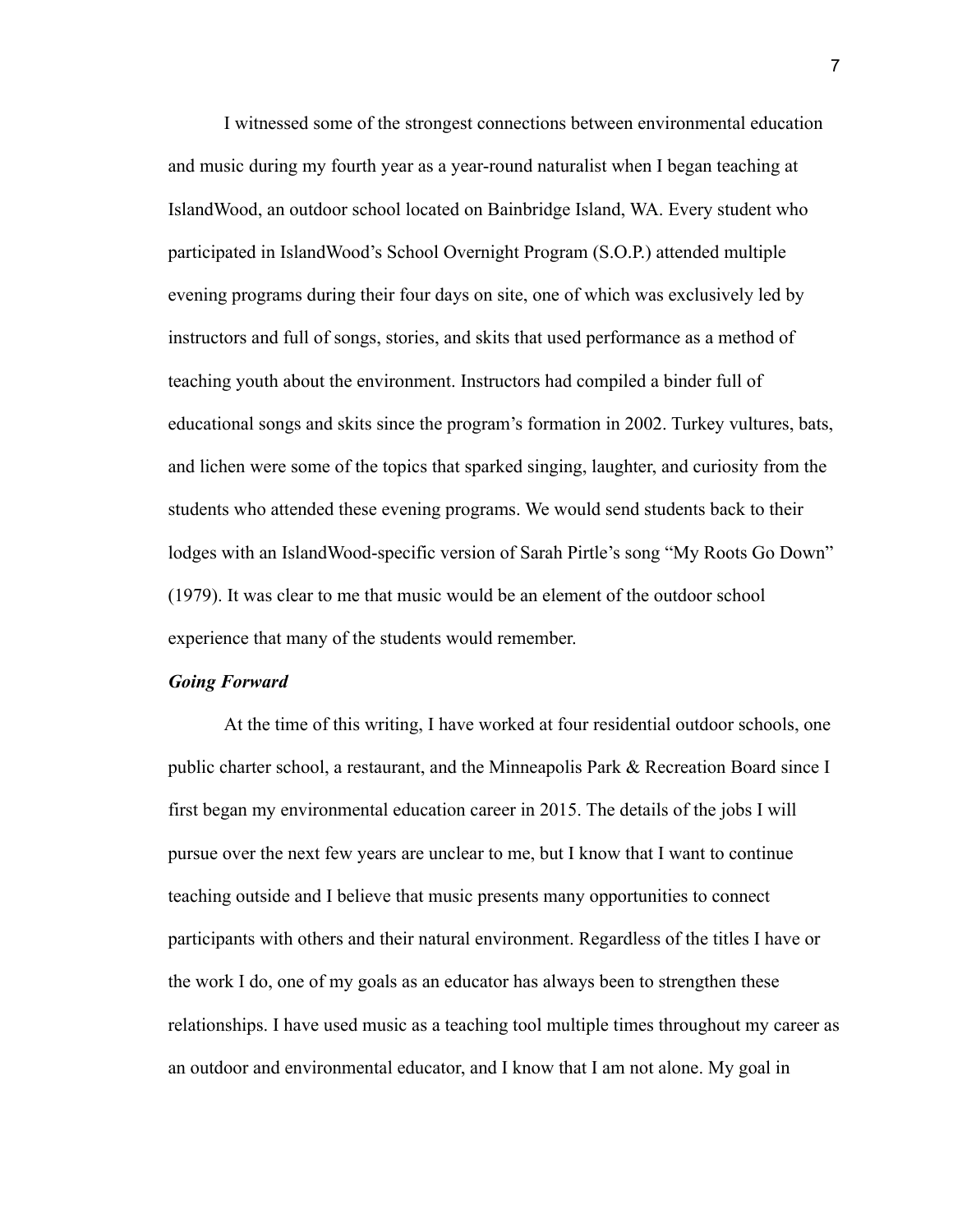sharing this paper is to highlight some of the most effective strategies and reasons that environmental educators have used and can use to introduce music to their students' environmental education experience.

#### **My Rationale**

Music is an incredible vehicle of change, understanding, and compassion. It has the potential to improve student wellbeing and strengthen their comprehension of other content areas such as science and history. Yet, for a number of reasons, it is one of the first academic subjects to disappear from schools' curricula (Koza, 2006). My intent in writing this research paper is to advocate for more music in the field of environmental education. Outdoor and environmental educators have a wide range of comfort when it comes to sharing music with their students, but I believe there are strategies that most if not all educators can use to introduce musical concepts that benefit their students and complement existing lessons.

Research shows that the practice of learning and performing music is beneficial for the human brain, regardless of age. Melody and rhyme can increase a student's ability to retain information long after a program is completed (Salmon, 2010). This retention is also helpful for educators who cycle through numerous programs and content areas during their time in the field. Songs can help supplement information that educators share through verbal instruction or hands-on learning. One goal of this project is to identify what musical elements are most effective in teaching students about the environment, and which particular methods have worked well for educators in the field.

#### **Music in Community**

Perhaps the most important reason to include music in environmental education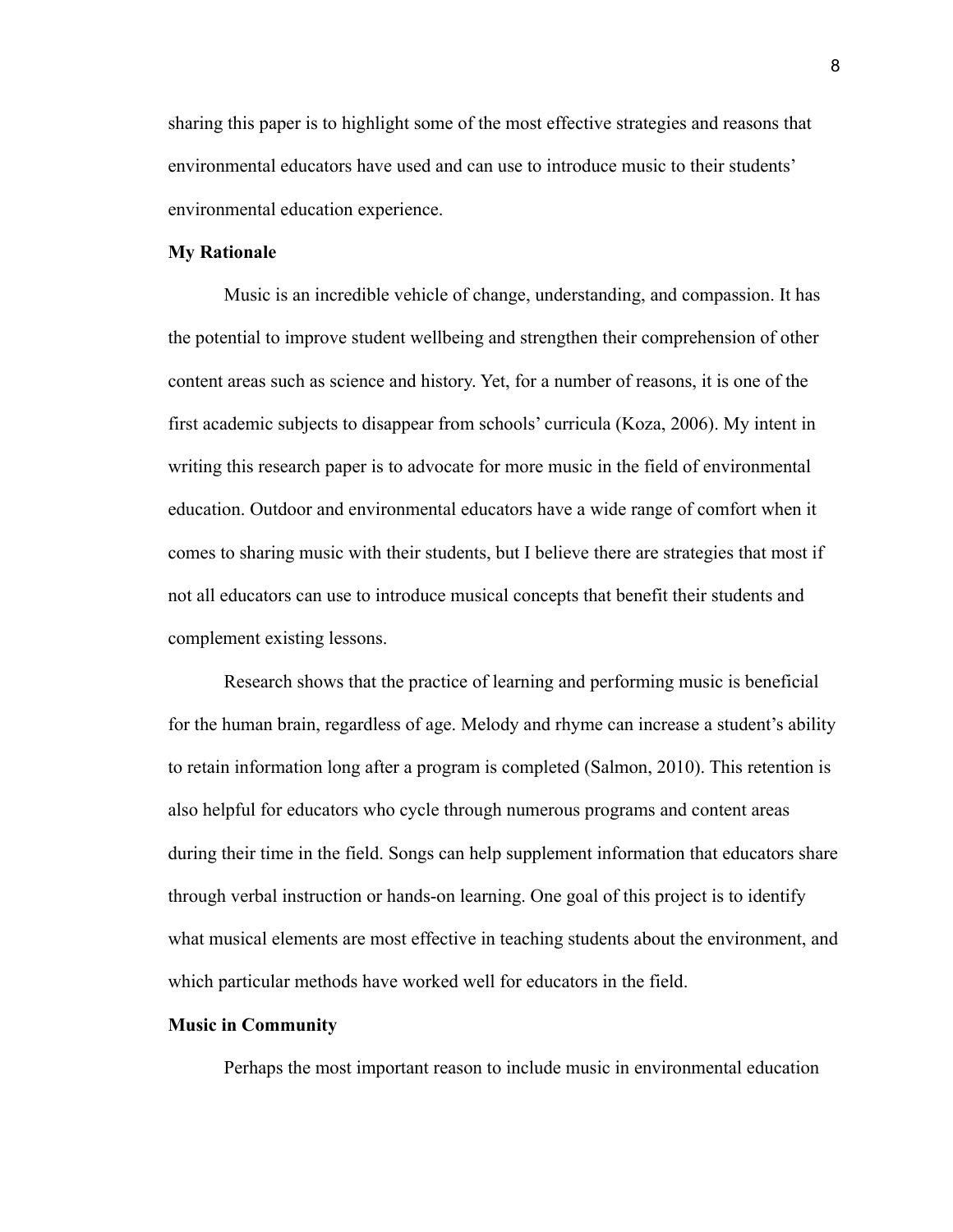experiences is the potential it has to bring groups together in community. Since many residential environmental education programs are short-term and only available to most students once, it is crucial to have memorable moments that will encourage them to practice stewardship of the planet and each other after leaving the program. At the end of every week of IslandWood's School Overnight Program, for example, fifth and sixth-grade students have the opportunity to perform songs, skits, or other entertainment at the "Community Campfire." Instructors welcome students to the fire with singing and drumming on djembes. Gathering around a campfire to share stories and songs is a longstanding tradition that has been a part of the human experience for millennia (Cermak, 2012). It is a timeless place of connection.

#### **Songs and Science**

The relationship between music and science is complementary and appeals to multiple learning styles. There are biological reasons for humans' appreciation and understanding of music, and music can be used to help its listeners better understand science (Cermak, 2012). Students who benefit from movement or audiovisual instruction especially benefit from the introduction of music to environmental education settings. Songs and actions can help students visualize abstract scientific concepts such as the water cycle, which I have had the pleasure of demonstrating for hundreds of students at IslandWood in the form of the Banana Slug String Band's song "The Water Cycle Boogie" (1991). In this paper, I share many other examples of environmental music and scientific content adapted for multiple ages.

#### **Conclusion**

My research centers around the question of how environmental educators such as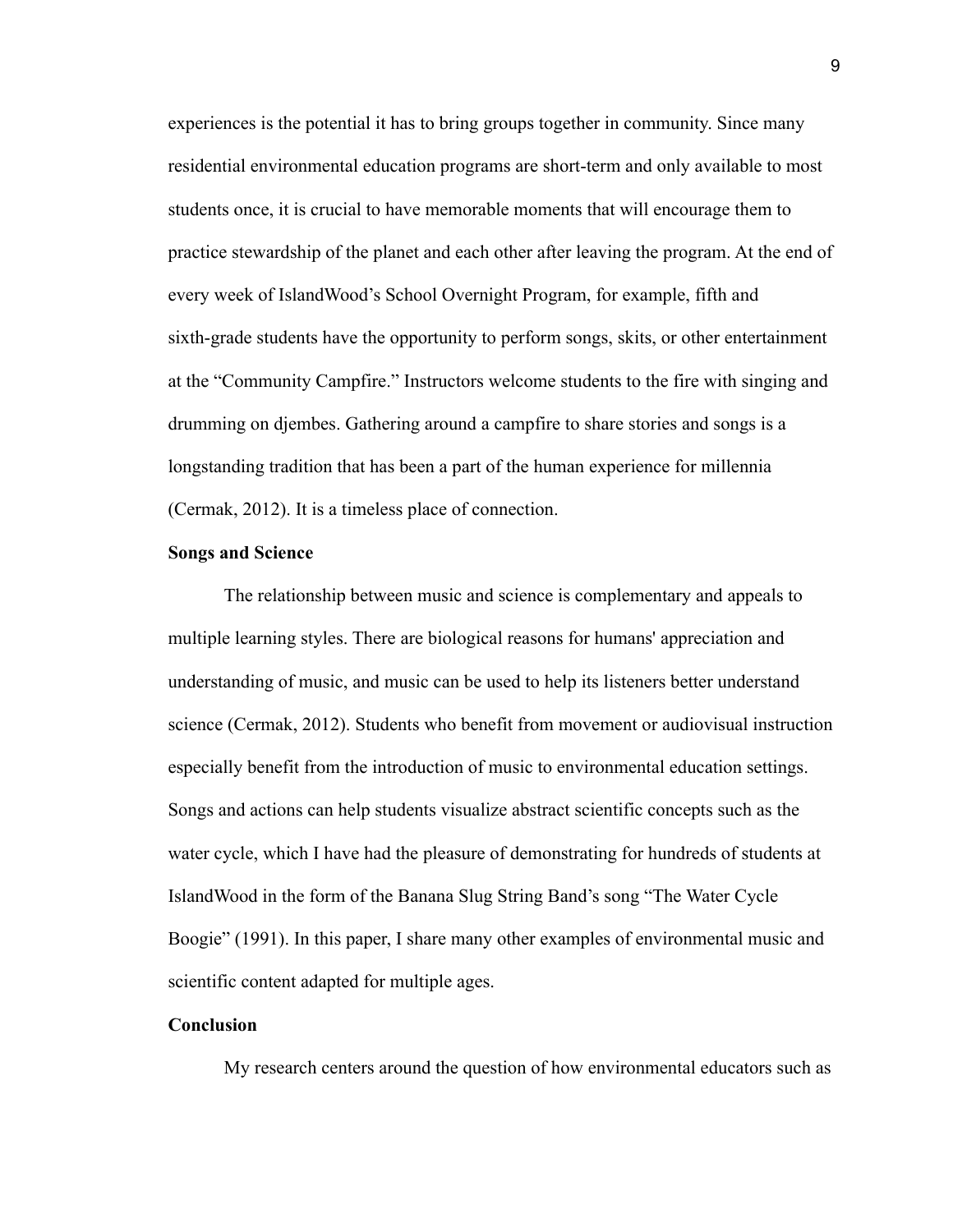myself can support our work with students by adding musical elements. I have chosen to frame my investigation with this question: How can environmental educators use music to increase students' understanding of the natural world? This topic is important to me because of my personal history as a musician and my professional experience teaching environmental education curriculum with songs, drums, and other engagement. Music can benefit students by helping them feel a sense of community and assisting them with remembering content from a lesson. As I write my literature review and prepare for my capstone project, I am thinking about the strategies that best facilitate student understanding of topics in the natural world. There is a lot for students to learn by observing the world around them, and I know that music can be an instrumental element of that journey.

The following chapters examine the relationship between environmental education and music in greater detail. My literature review focuses on four subtopics: literacy, social emotional learning, community, and stewardship. Evidence of students' connection to their peers and the natural world appear in multiple contexts, and researchers illustrate the importance of factoring student wellbeing into discussions of environmental awareness and action. Ultimately, the argument is quite clear: environmental educators can and should include music in their work.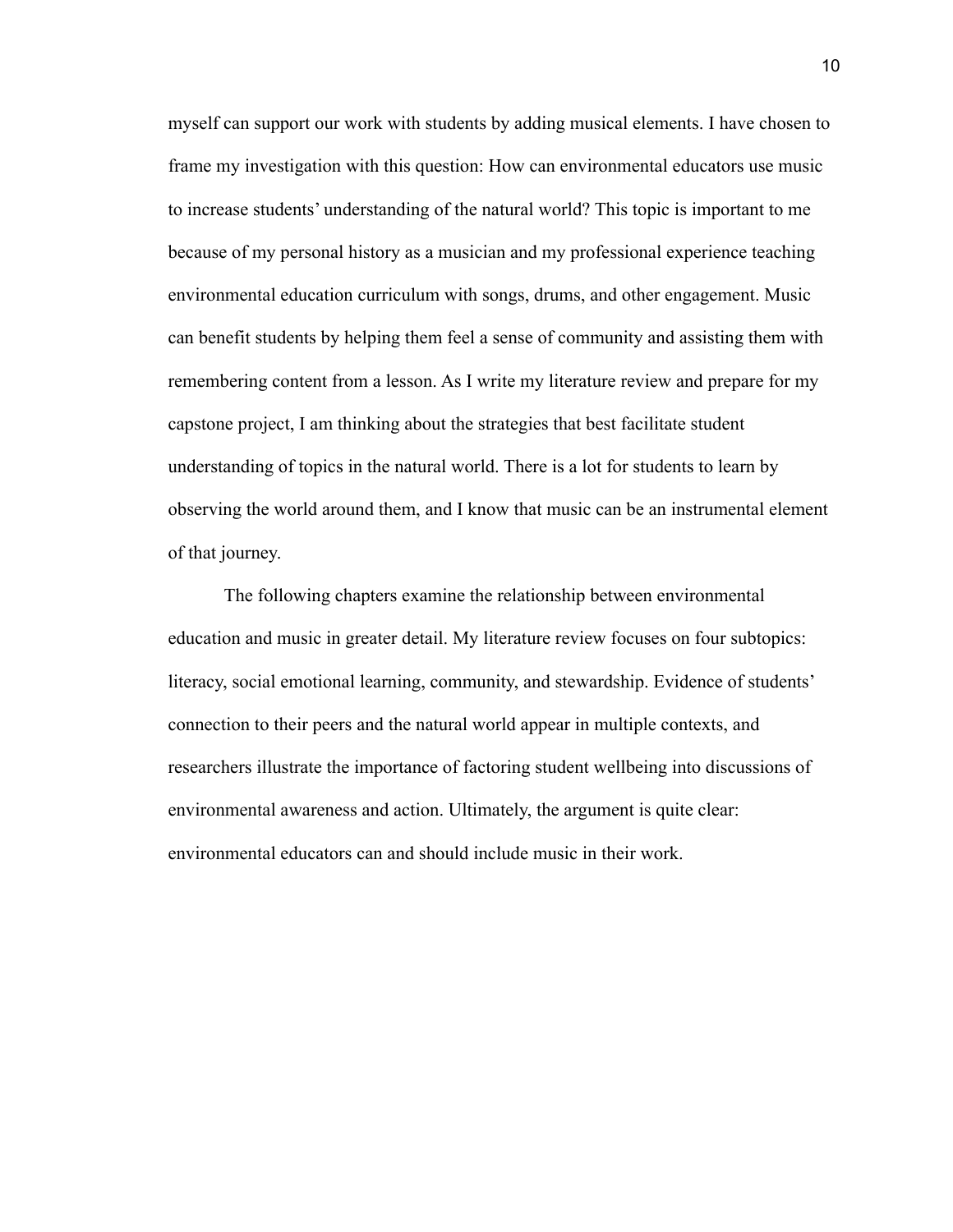#### **CHAPTER TWO**

#### **Literature Review**

Many researchers share an interest in the relationship between creative arts such as music and students' educational experiences. This paper focuses the investigation on the field of environmental education by asking the question, "How can environmental educators use music to increase students' understanding of the natural world?" Several themes connect the research that explores music's role in the multidimensional field of environmental education. The theme of literacy is an important consideration in this research because educators of multiple content areas have the potential to employ music as a tool for sharing information with their students. Increasing students' understanding of the natural world also aligns with the study of ecoliteracy, which helps to inform environmental awareness by teaching students about the connections between living organisms and non-living resources across myriad ecosystems.

A second theme of this literature review explores a behavioral outcome acknowledged by numerous authors: an increase of pro-environmental behavior because of student engagement with environmental education. Researchers argue that learning about nature through the arts can lead to students practicing stewardship of the environment and feeling a sense of responsibility for the natural world around them (Cermak, 2012; Coss, 2013; Shevock, 2019; Turner & Freedman, 2004). The practice of stewardship may look different depending on local or regional concerns and the subject matter examined by each researcher, but a common end result described in this literature is environmental education participants gaining a deeper sense of commitment to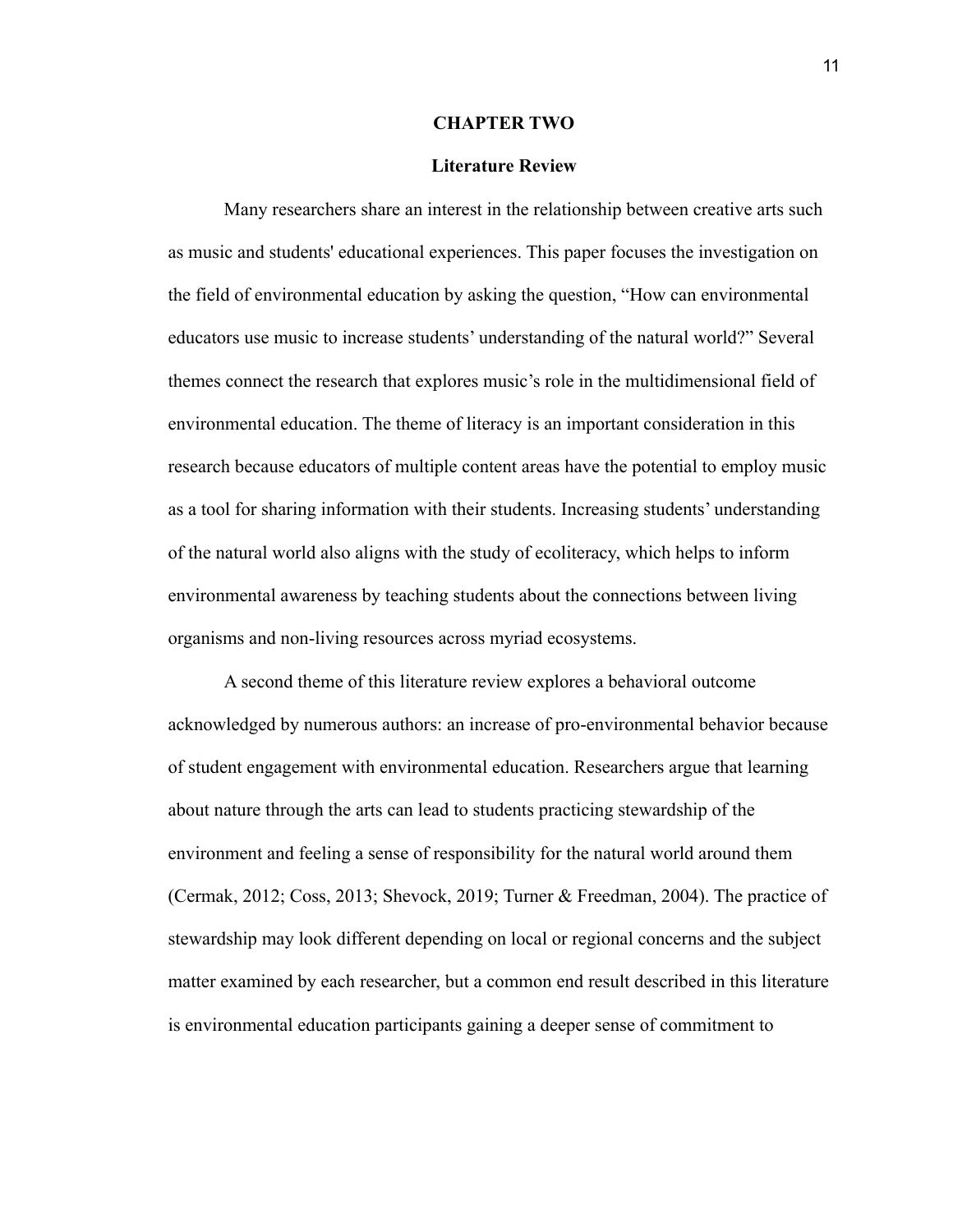protecting the planet. When educators plan meaningful encounters between students and the natural environment, the results are tremendous.

The third theme of this literature review reveals that many students who participate in musical experiences display growth in the area of social emotional learning (Adams & Beauchamp, 2019; Koopman, 2007; Laird, 2015; Yanko & Yap, 2020). Broadly defined, social emotional learning describes the development of a person's emotional maturity and their ability to interact with others (Medin & Jutengren, 2020). It is an important consideration for educators of all subject areas because each student brings a different level of emotional maturity to educational experiences. Combining musical performance and engagement with the field of environmental education has the potential to improve a student's social emotional learning because of the confidence and proficiency associated with being outdoors and practicing creative skills (Yanko  $\&$  Yap, 2020). These memorable and complementary experiences also provide opportunities for students to grow emotionally closer to those around them, thus strengthening their sense of empathy and sensitivity to others' needs (Laird, 2015).

Another important theme this literature review explores is the sense of community that comes from experiences such as environmental education programs or musical performances. For many students, learning in community is one of the strongest indicators that a student will retain information from an educational experience (Koopman, 2007). Participating in group learning encourages students' brains to practice several skills in communicating their ideas, listening to others, and processing both social and academic information. A benefit of this theme is the chance that environmental education students have to learn about cultures they may not know in great detail. Music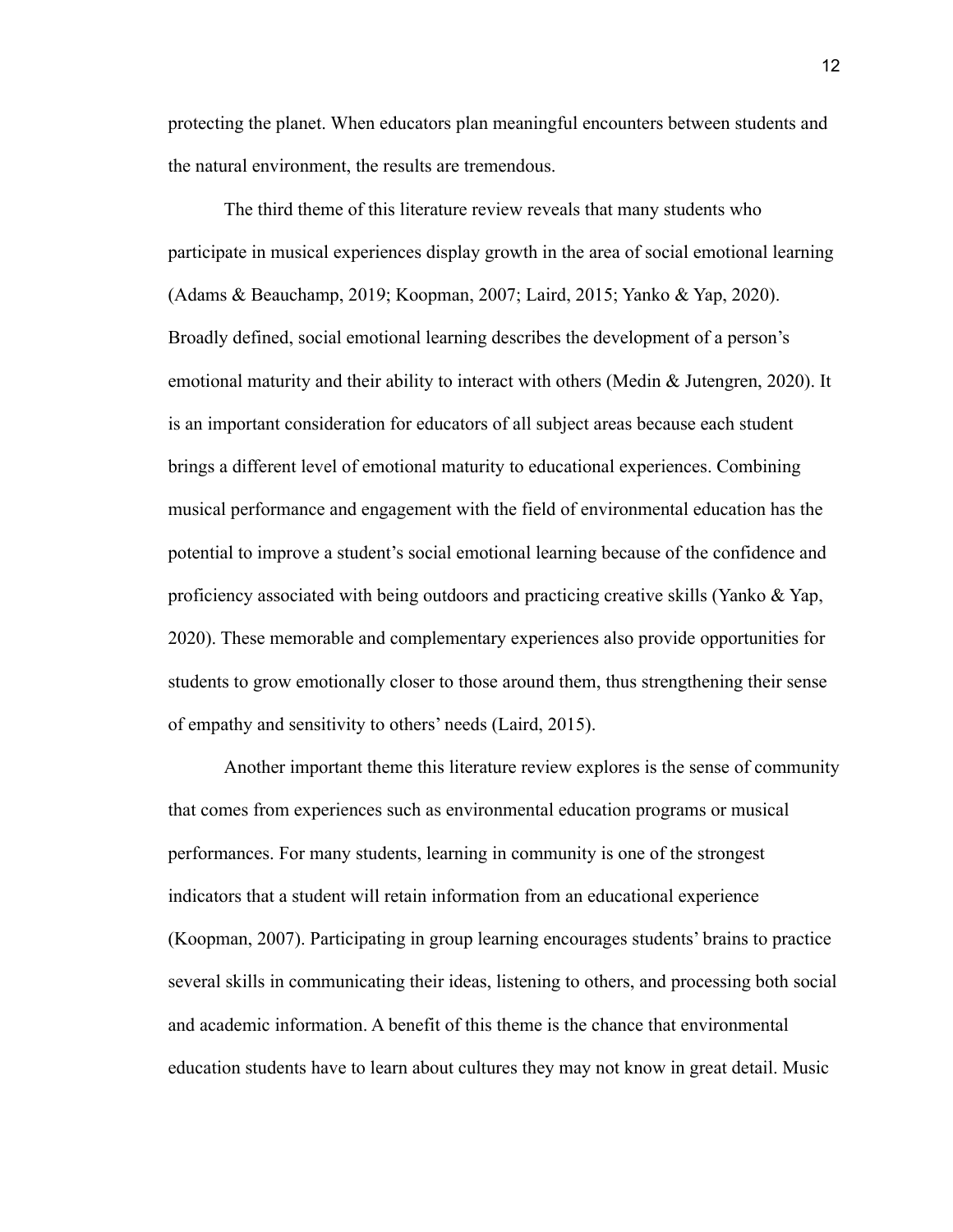and its associated oral tradition of story-telling is one of the oldest and most effective methods of teaching children about content they may not have witnessed (Cermak, 2012). By learning about people who are different from themselves through musical, emotional, and educational experiences, students have the potential to gain a deeper level of understanding and compassion for the many levels of community in which they participate.

#### **Literacy**

Literacy describes the degree to which students comprehend the information they encounter in educational settings such as classrooms, nature centers, or residential outdoor schools. Music is a tool that educators may use to increase student literacy in multiple content areas, including those related to environmental education. Research shows that incorporating melody and rhyme in lessons can help students retain information (Salmon, 2005). Learning complicated processes such as those explored in environmental education and other natural sciences also benefit from instruction in multiple settings, thus appealing to different styles (Hohenshell et al., 2013). A key argument for addressing literacy is the complicated relationship between the exposure, comprehension, and application of new information. While the journey to literacy is hardly linear, it is true that many students strengthen their awareness and application of material that they have time to observe and explore (Carmi et al., 2015; Shevock, 2019). *Ecoliteracy*

Ecoliteracy refers to the level of understanding students have when it comes to ecological processes and environmental concerns. Some researchers argue topics related to environmental sustainability should appear across different content areas instead of

13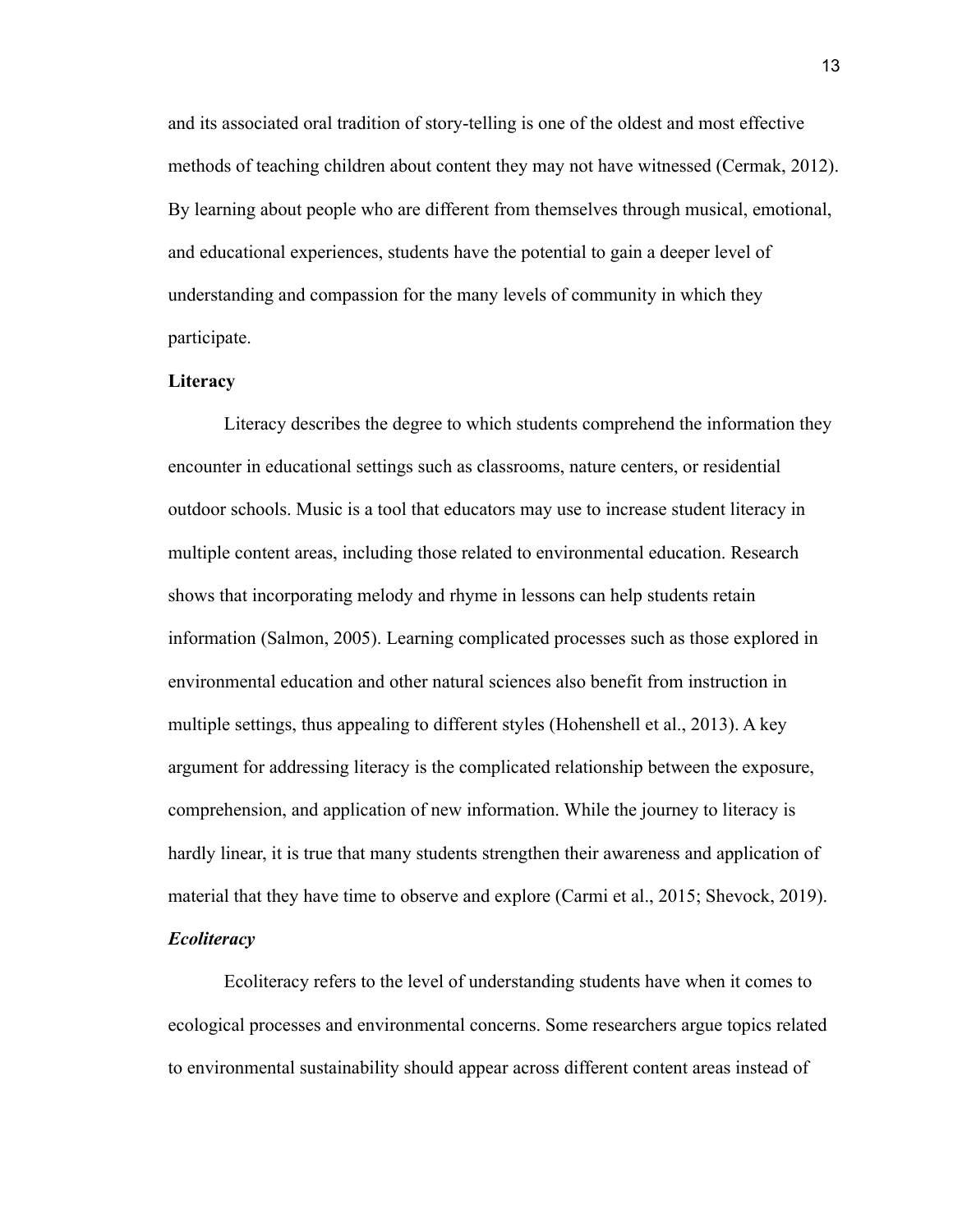appearing as their own elective courses in educational settings (Clark, 2013). Music appears to be an ideal academic avenue for introducing scientific content to these subject areas because there are infinite possibilities when it comes to composing song lyrics. Since songs can be about any topic, writing lyrics that describe environmental concepts is one strategy that educators can use to communicate complex ideas. Cermak (2012) also suggests that asking students to write their own lyrics to songs is an excellent method of assessing what content the students are actually learning from lessons. He also stresses the importance of presenting environmental content to which students can relate, such as industrial pollution that directly affects their neighborhoods. Similar sentiments come from Koopman (2007), who argues, "Authentic learning itself takes place in contexts that are practice oriented and relevant to the learner" (p. 156).

Cermak (2012) goes on to describe a particularly interesting relationship between environmental education and the musical genre of hip hop. His research and curriculum focuses on hip hop as a means of teaching racially diverse classrooms about environmental concerns. "Green hip hop," he argues, provides an opportunity to "balance out historical inequalities of who speaks for the environmental movement" (p. 193). By exercising creativity and crafting their own lyrics about environmental topics they are learning in class, Cermak's students exemplify building strong and relevant connections to the world they encounter. At the center of his "green hip hop" curriculum is the theory of "critical ecological literacy," which emphasizes the need of interpreting environmental crises for populations that are often the first and most severely affected by issues such as pollution and climate change. Rather than read about remote ecosystems that are abstract and largely irrelevant to communities who reside in urban areas, critical ecology literacy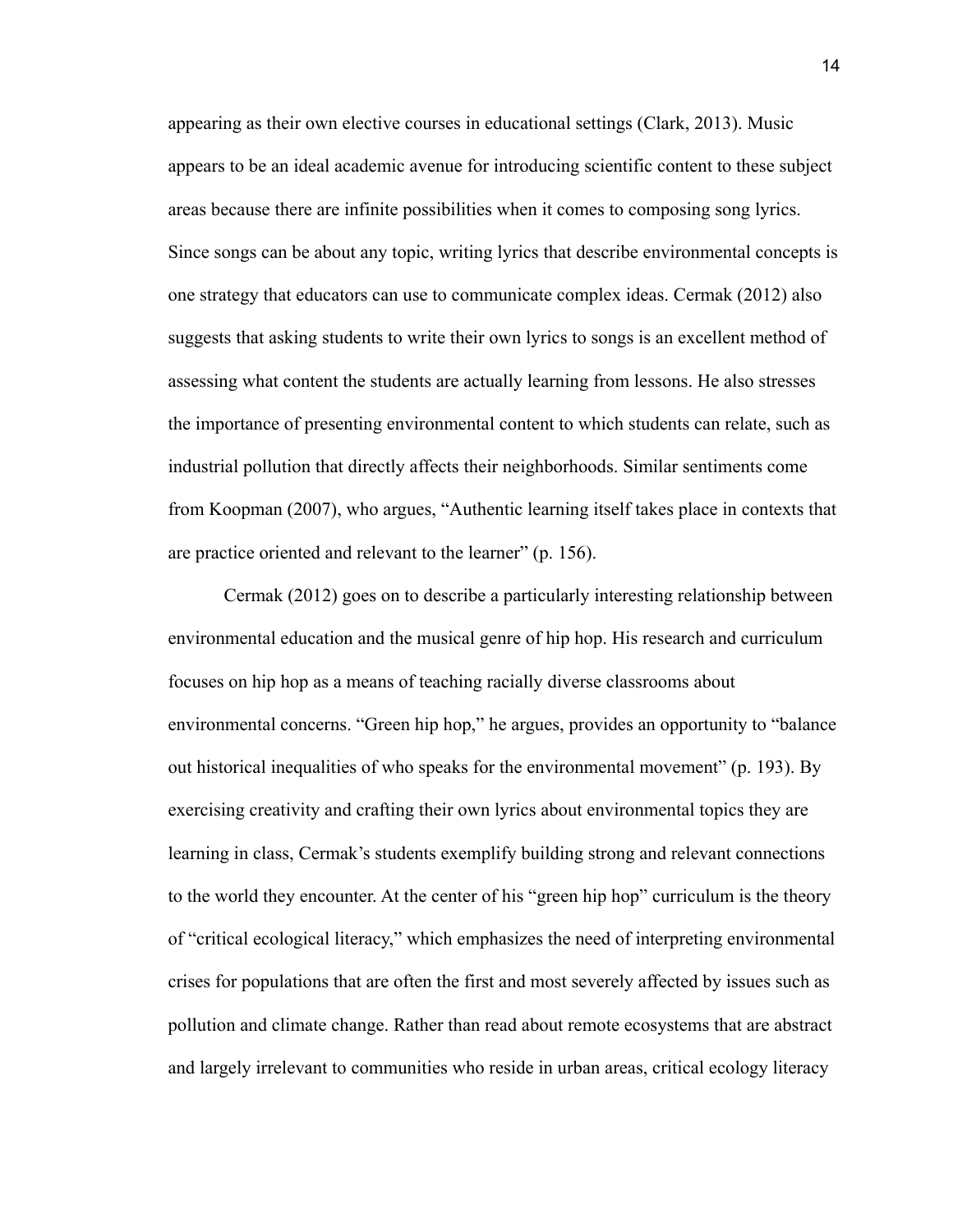as described by Cermak urges environmental educators to allow students opportunities to interpret ecological patterns in their neighborhoods that they may then process and express through music.

#### *Active Learning*

An important commonality between the arts and environmental education is the tactile approach both subjects provide their students. An essential element of contemporary environmental education is providing opportunities for students to learn about the world around them by making sensory observations (Adams & Beauchamp, 2019). A student's senses of sight, hearing, smell, touch, and taste help them engage with the natural world and draw conclusions based on experiences. Similarly, music encourages students to use their bodies and aesthetic sensibilities to interact with the world. Together, these two disciplines may introduce students to sensory experiences that will remain with them for years (Yanko & Yap, 2020). Morris (2019) describes the importance of highlighting sensory experiences through a lesson plan that demonstrates students' ability to differentiate textures between objects. In this lesson, sensory experiences in nature help to strengthen the bond between students and their physical environment by encouraging them to gather materials with different textures that they then combine in the visual representation of a campfire.

The process of observation is not limited to the natural world; it is also beneficial for students to learn by observing the skills and behaviors of other people. MacEachren (2018) calls on "Forest Schools" and similar environmental education programs to reintroduce the process of modeling and imitation as an important teaching strategy for young children. Looking to the First Nations of Canada for inspiration, she claims that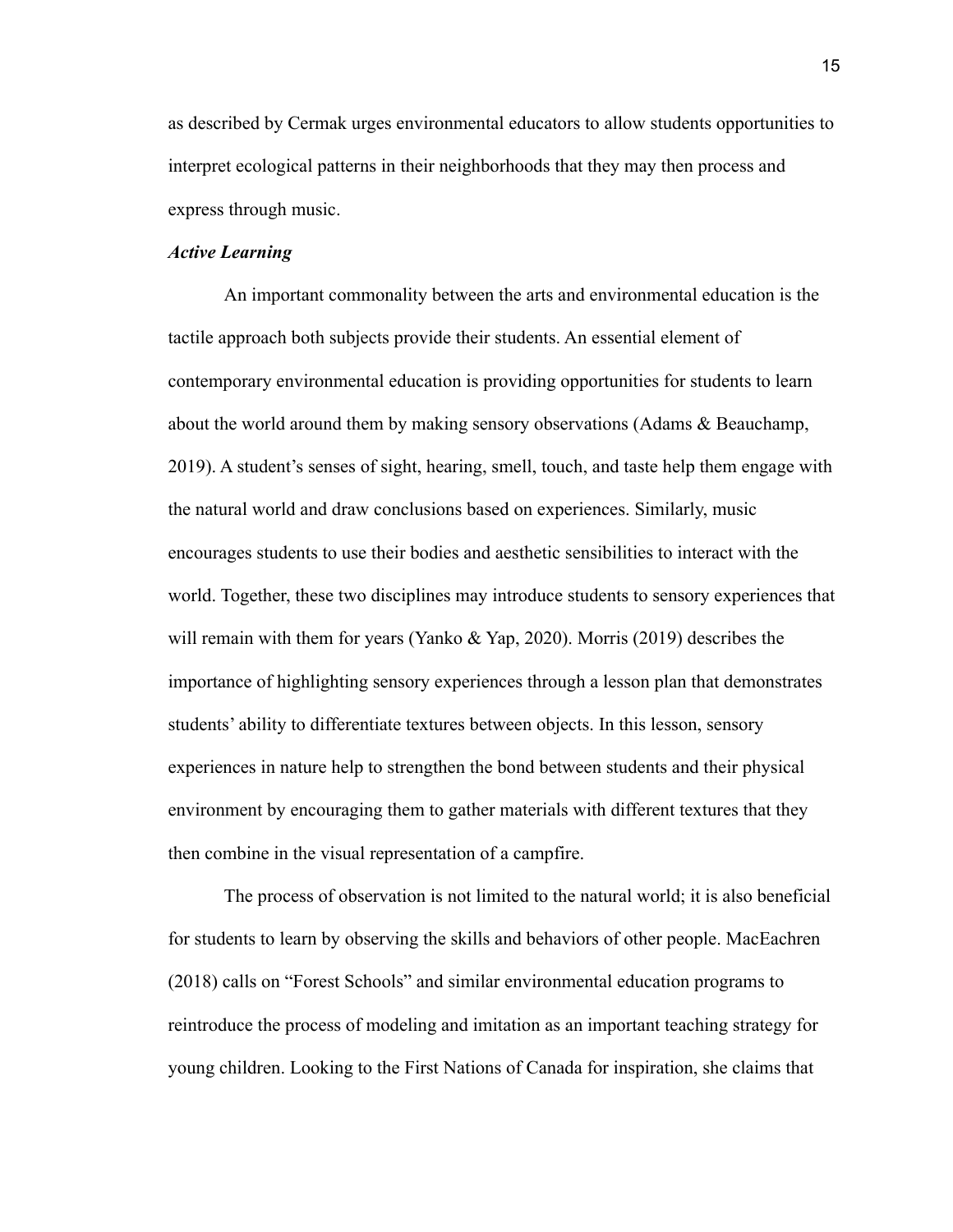spending more time on "hand skills" instead of abstract topics can help to decolonize educational systems and expand children's awareness and literacy with their immediate environment. "Imitation is one of the most powerful ways of learning in all children and that the imitative learning process is common to all humanity" (p. 92). Indeed, imitation plays an essential role in teaching musical skills such as rhythm and dynamics and may be just as important for environmental educators wishing to share ecological topics with their students.

The research of Hohenshell et al. (2013) reveals the benefits of introducing "choral repetition" in which students repeat and enunciate new terms in the context of a science classroom. Educators practicing this method of teaching first model a word or phrase for a group of students and ask the group to repeat what they have just heard. The study provides quantifiable data collected over the course of four assessments and concludes that the 22 students taught through choral repetition "showed learning gains for the nine items" (p. 40). Using a mixed-methods approach, interviews with the same students share the sentiment that the choral repetition method is helpful in retaining scientific information. 91% of the interviewed students also indicate that they could picture themselves teaching with the technique (p. 41). A popular phrase among environmental educators who teach through songs is "repeat after me" (Camp Songs, n.d.). This model exemplifies choral repetition because of the educators' expectations that their audience will listen to the information delivered through song and echo its content with their own voices. Based on the results of Hohenshell et al. (2013), this strategy appears to be an effective method of teaching environmental education and other scientific concepts through music.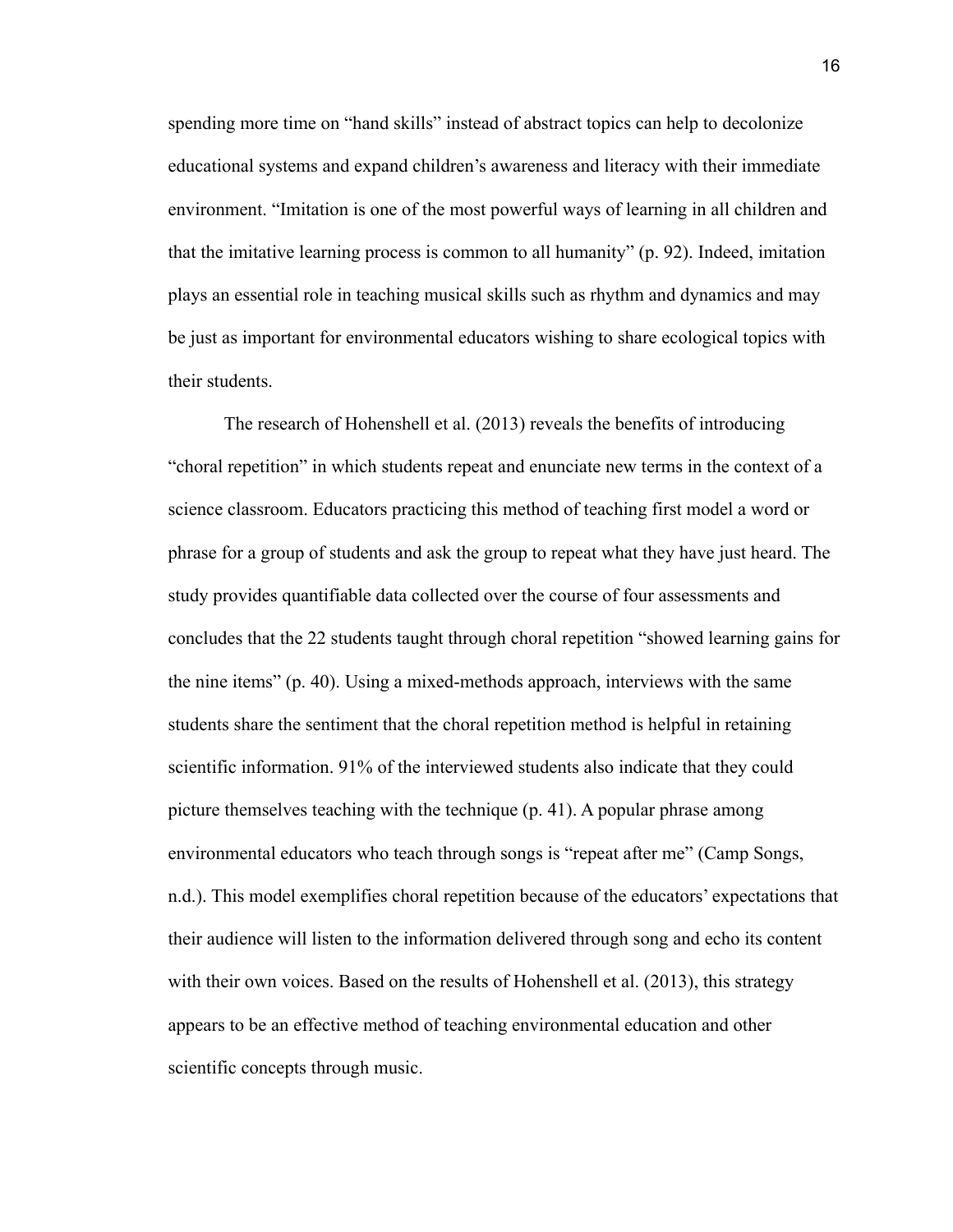#### *Environmental Music*

One of the arguments to investigate music in the context of nature is that animals and ecological phenomena are some of the original sources of music or "agreeable sound" (Turner & Freedman, 2004). This close link between the natural world and musical sounds can be witnessed in the form of waves, wind, birds, insects, and the staggering number of music-makers one may find while exploring the outdoors (p. 47). The class and sounds of nature may inspire human musicians to create art based on what they observe, which may help to bring awareness to the natural inspiration for the artist's music. Musician Joe Reilly describes this relationship on his website with the phrase "Joe loves nature so much that he writes songs and sings about it, and he hopes that you and your family will sing along too" (Reilly, n.d.).

Musicians such as Reilly and the Banana Slug String Band demonstrate the connection between performance and environmental literacy by performing songs that invite audience participation and examine ecological content such as the water cycle, amphibians, and decomposition. The Banana String Band is a group of four environmental educators that have a catalog of 12 albums they have shared over the past 30 years with at least two million people (Banana Slug String Band, n.d.). Their songs explain ecological processes in ways that young learners can understand. In the song "Dirt Made my Lunch" (1987), the band explains how, "One thing dies to let another grow." In addition to the verses' narrative lyrics, there is intentional space throughout the song for students to chant "munch" in rhythm, which reiterates the idea that decomposers help to renew soil by eating through organic waste.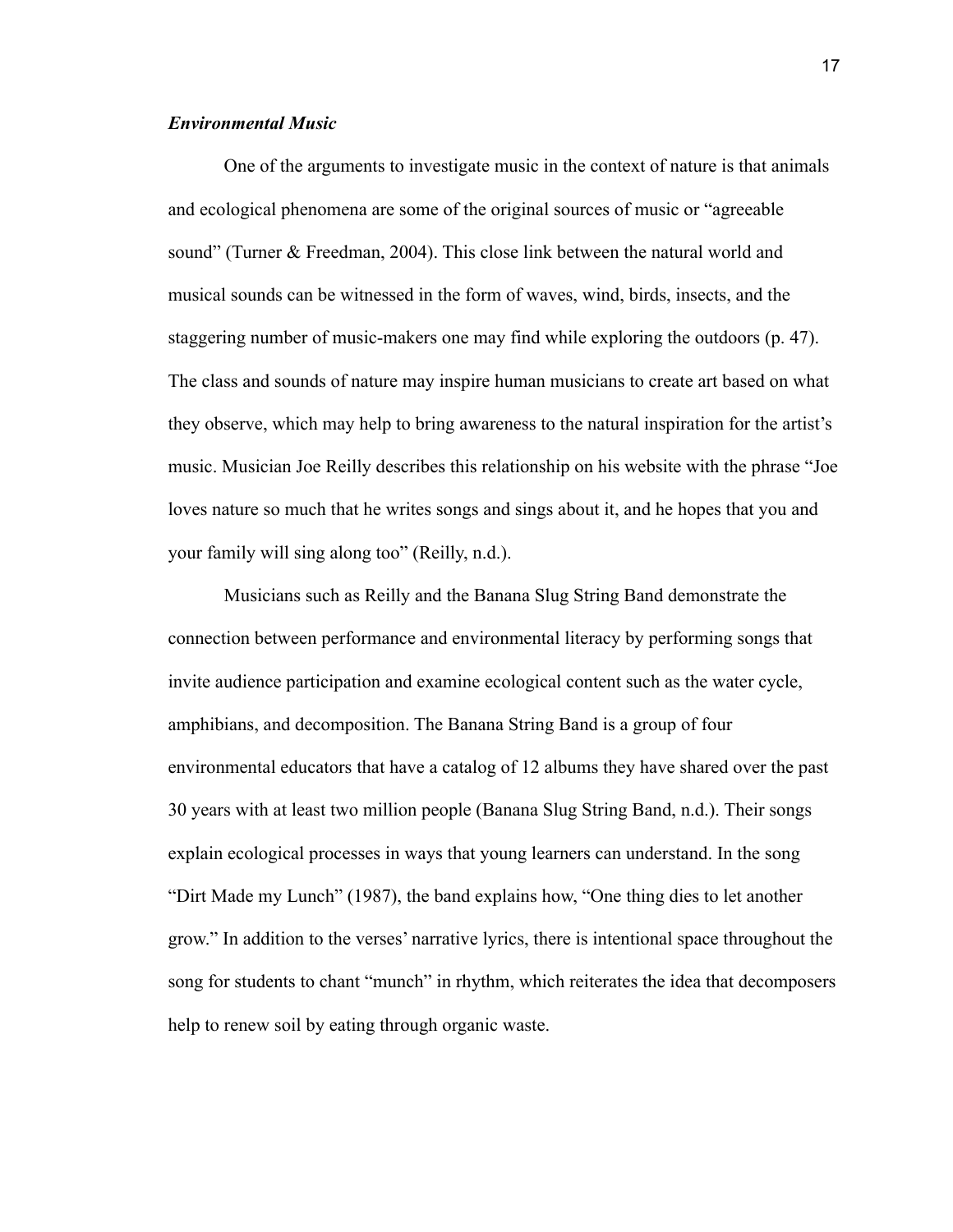Folk music and folk knowledge are often intertwined and can have a significant impact on the transfer of knowledge between generations. Shevock (2019) argues that oral traditions such as storytelling and a community approach to teaching and learning music are influential in informing community members about their responsibilities to protect natural resources. A piece of evidence he provides for this argument relates to the many communities who have "sustainably passed music from generation to generation with large social institutions and associations dedicated specifically to music education" (Music in Place). Addressing music educators directly, Shevock laments that his field often prioritizes a "development" mindset over one of sustainability; focusing on the technicalities and artistry of performing music may distract students from themes of preservation and shared knowledge.

Joe Reilly uses his work as a musician and environmentalist to teach youth about the environment and highlight steps that they can make toward protecting the planet (Reilly, n.d.). Many of Reilly's songs include imperative verbs in their titles, indicating that he feels strongly about promoting cooperation between his listeners and the natural world. Songs such as "Be Kind" (2019) and "Stop Polluting" (2011) exemplify this call to action and reinforce themes of stewardship. Similar to the Banana Slug String band, Reilly also writes songs describing scientific phenomena such as the behavior of specific animals. On the song "Turkey Vulture!" (2011), Reilly raps in a first-person voice as the titular scavenging bird and describes how they "fly in a V-shape during the day" and "can smell dead animals a mile away." These artists provide examples of using music as an avenue to teaching listeners about nature, oftentimes in ways that are creative and engaging for audiences of all ages.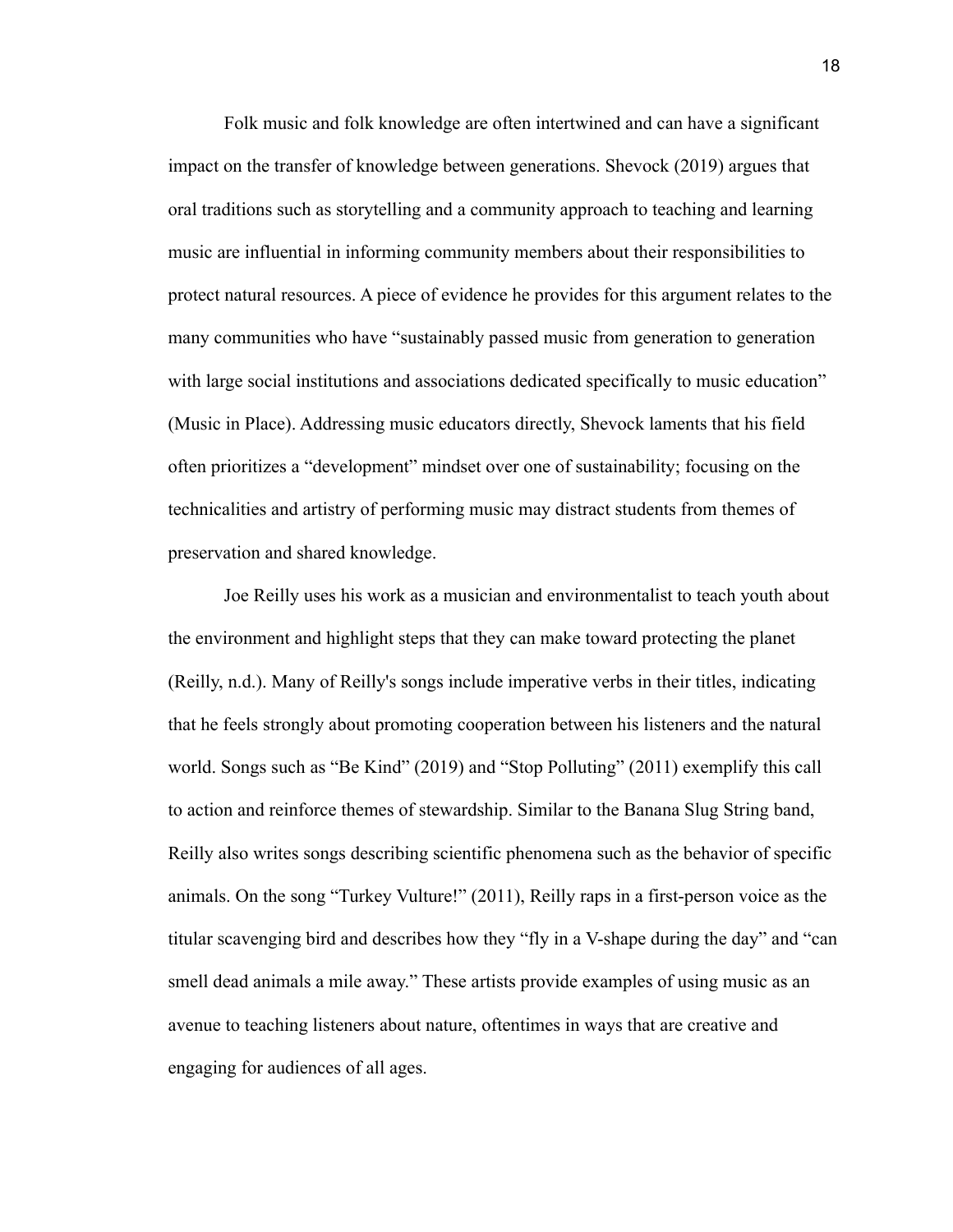#### **Social Emotional Learning**

The ability to manage one's emotions and cooperate with others in a learning environment is at the core of social emotional learning (Medin  $\&$  Jutengren, 2020). Many schools and environmental education programs emphasize this element of a student's development because of the benefits it can have on an individual student's well-being as well as the classroom culture as a whole. Both acts of engaging with music and spending time outdoors provide boosts to the growth of students' social and emotional development (Adams & Beauchamp, 2019; Yanko & Yap, 2020). Since environmental educators spend much of their instructional time with students outside, it follows that considering a partnership between music and environmental education would certainly lead to strengthening this area of a student's development. Literature associated with social emotional learning examines the benefits of factoring emotions into education while documenting the growth of students' self-care, compassion, aesthetic skills such as creativity, and reflection.

#### *Emotional Growth*

Music is a unique art form because of its ability to tell stories while also exploring a spectrum of emotions. Yob (2000) argues that the context in which one encounters a piece of music will decide what message they take from hearing the piece. While reactions to artistic expression may vary from person to person, it is clear that listening to music can inspire much more than aesthetic enjoyment from a listener. One of the potential outcomes Yob unpacks is care for others, since "music can evoke empathy and compassion by providing particular objects for contemplation" (p. 76). Similar connections come from Coss (2013), who posits that the emotional elements of music are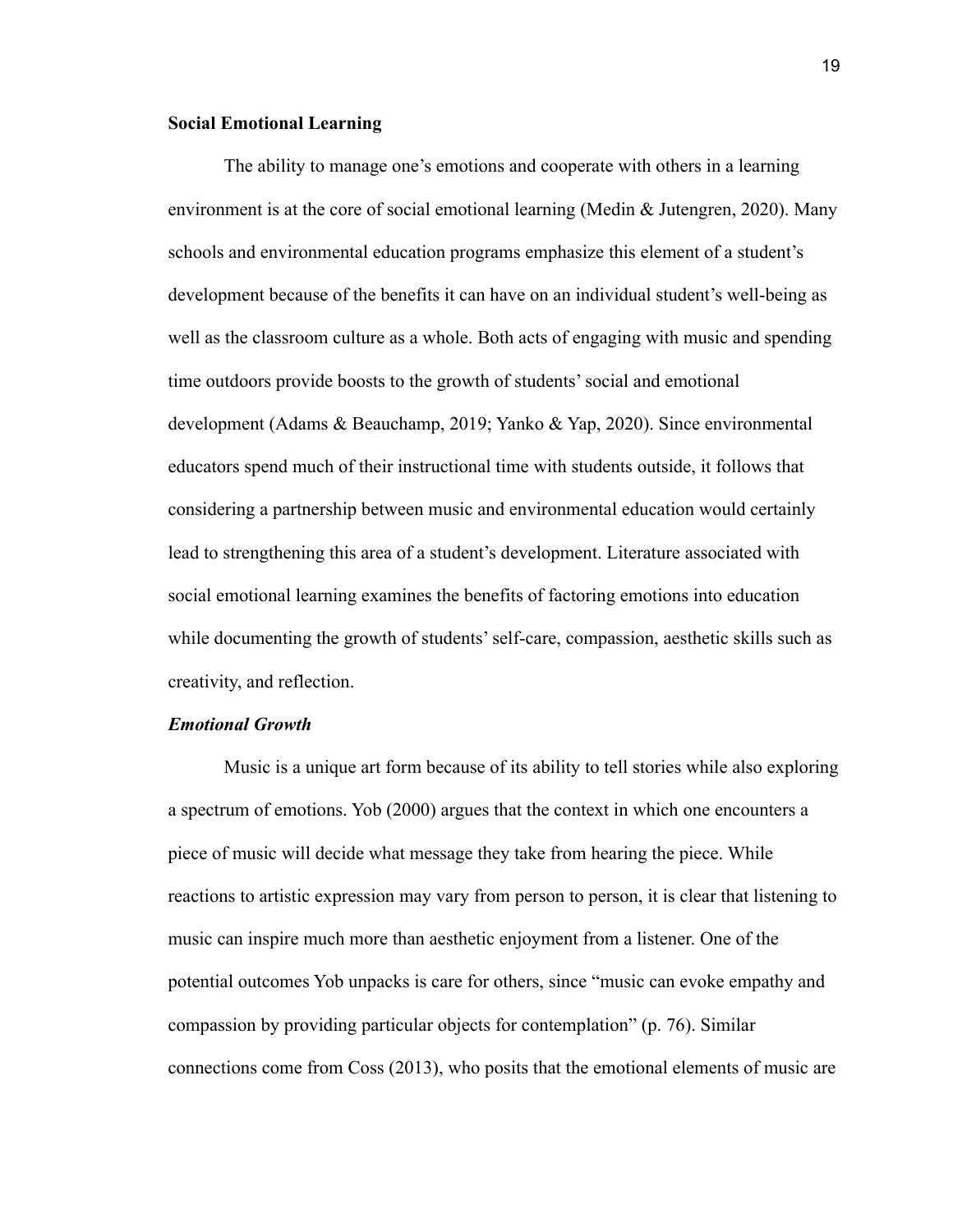what make it worth sharing with students: "Engagement of emotions in learning context not only facilitates student reflection, but is also viewed as a transformative act." When students feel emotional connections to the subjects they are learning, the odds of the students retaining academic content increase dramatically. They also develop important skills such as self-awareness and self-confidence (Koopman, 2007).

#### *Creativity*

Another element of social and emotional learning that researchers advocate prioritizing in educational settings from a student's early age is creativity (Adams  $\&$ Beauchamp, 2019; Kemple & Johnson, 2002; Yanko & Yap, 2020). Environmental educators have the opportunity to bring art projects and other creative lessons outdoors and contribute to this important competency. The combination of enjoying nature and creating art is powerful because of the ways students are able to exercise multiple aspects of their brains and personalities. Koopman (2007) posits that music allows those who witness it and perform it to "develop their artistic abilities and identity" (p. 153). By observing the world around them and interpreting what they observe into an expression of emotion, students strengthen their senses of self along with their connections to the natural world.

#### *Utility vs. Emotions*

A central debate of the literature detailing the collaboration between environmental education and music is the question of music's utility versus its emotional role in the lives of students. Coss (2013) argues that viewing music as the means of practicing academic skills does not embrace its potential for emotional resonance with students. Citing the importance of addressing the multicultural issues that affect local and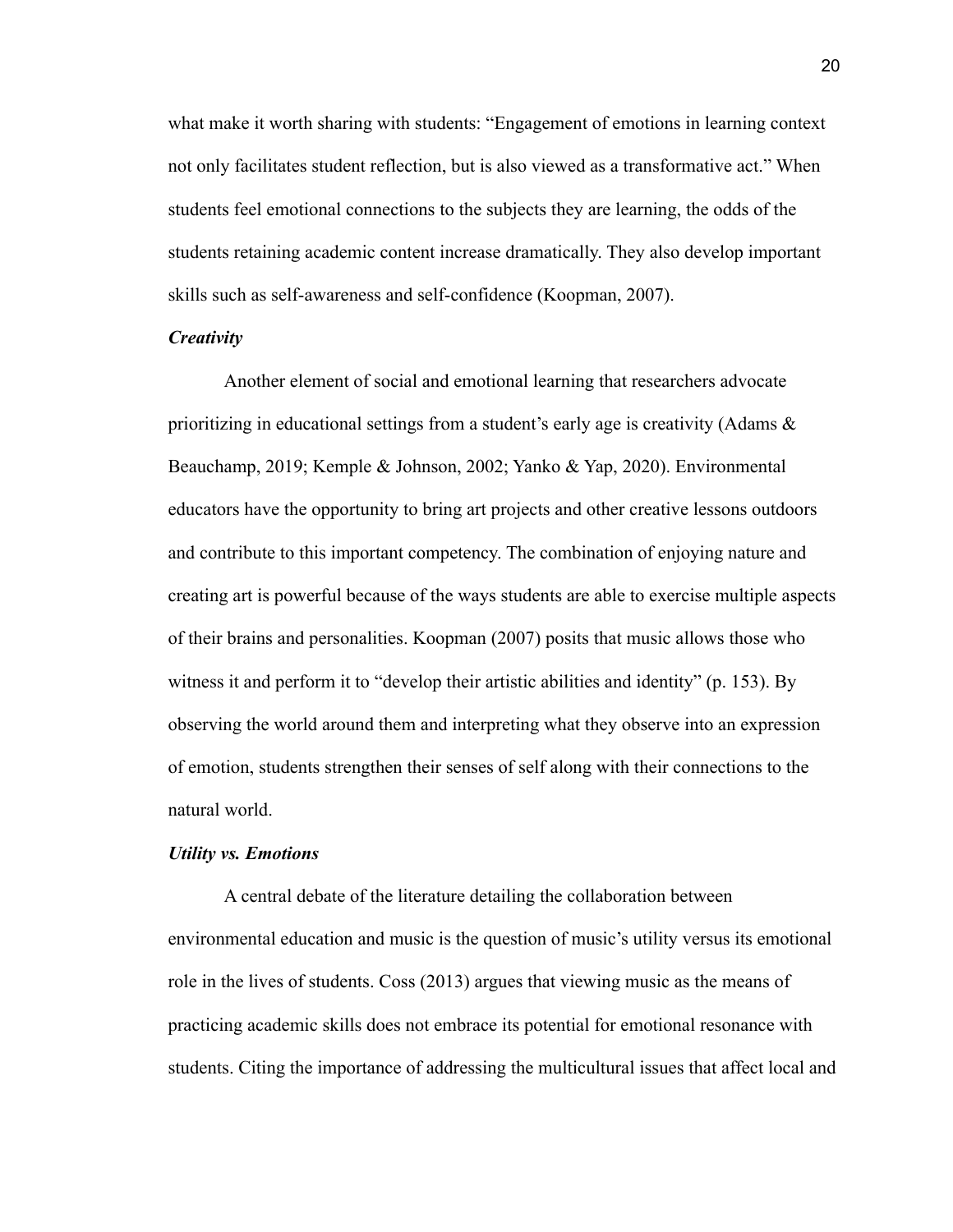global environmental sustainability, Coss claims that the only way for music educators to have an impact on students from all backgrounds is through the "actual emotional experiences of the students." Shevock (2019) also mentions the importance of designing music lessons that align with "common, traditional, everyday contexts" (Music in Place). By worrying less about standards and more about individual students' interests and relationships, music educators increase the chances of students participating in music at home and applying information directly to their lives. This consideration is equally important in environmental education. Listing facts related to elements of the natural world may achieve the utilitarian goal of transferring knowledge from the educator to their students, but emotional experiences such as encountering an educational animal or venturing into the woods for the first time is what students will find inspiring and remember throughout their lives. "Transformative" experiences as described by Coss come from meaningful engagement with one's environment that increase students' awareness of others and the natural world.

#### *Community*

Themes of community appear in a few different contexts throughout the literature concerning music's role in environmental education. At an interpersonal level, students who engage in music with their classmates appear to feel more connected to a classroom or learning community (Laird, 2015; Yanko & Yap, 2020; Yob, 2000). The same sense of connection may apply to parks and other natural spaces where students can "explore what it means to live in harmony with local places" (Shevock, 2019). In a universal sense, students who have the opportunity to engage with environmental education programs that encourage observational, empathetic, and aesthetic skills may feel like they are part of a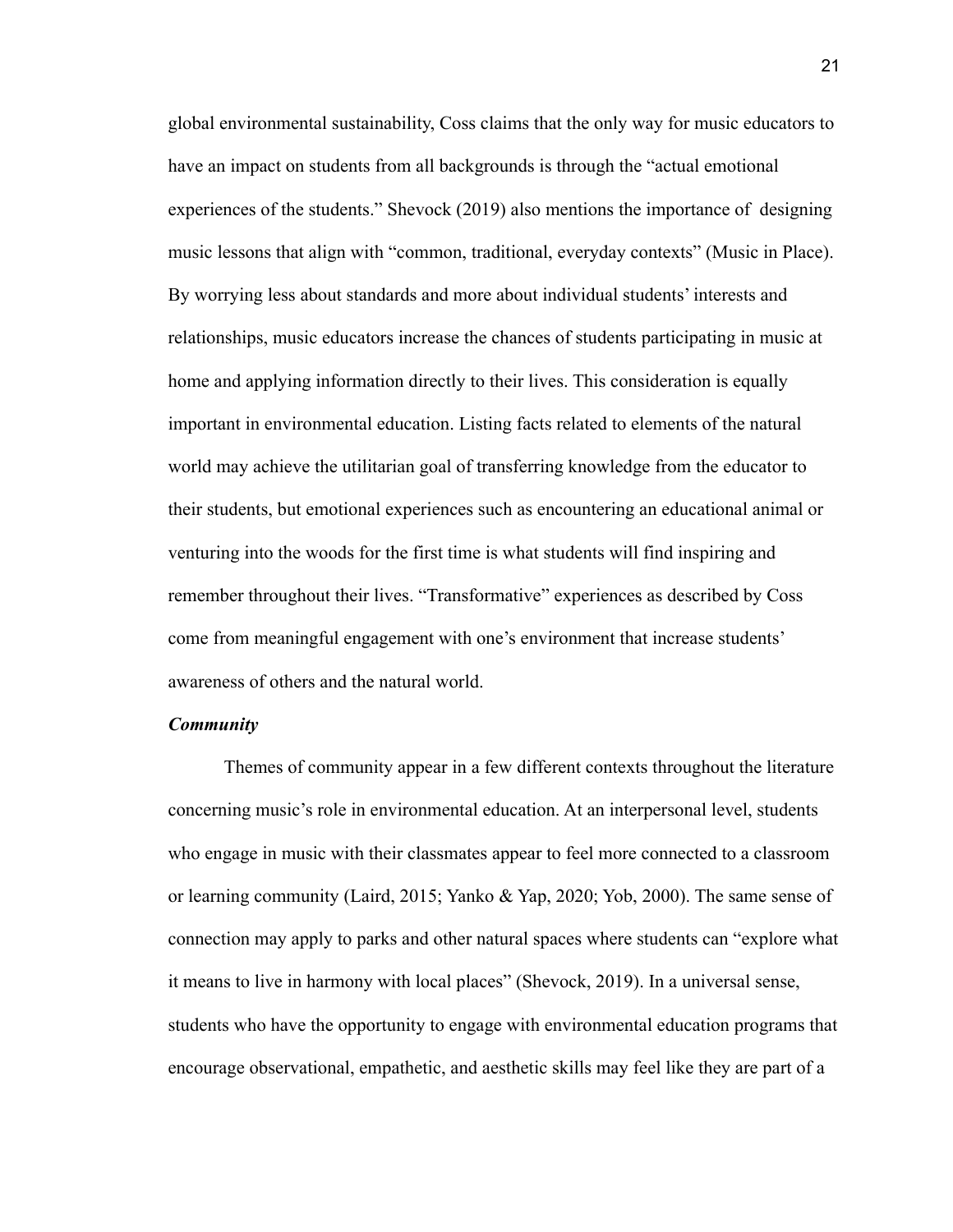global or ecological community. In all of these contexts, one piece of evidence remains consistent: music has the potential to bring people together.

#### *Empathy*

The act of learning a piece of music and performing it with others can help develop a student's sense of empathy (Koopman, 2007; Laird, 2015; Watts, 2020). Empathy in the context of this literature describes the phenomenon of participants matching the behaviors and emotions of those around them, which can result in students feeling more comfortable in educational settings and competent in academic proficiencies (Laird, 2015). Researchers highlight a "mirror neuron" in the human brain that encourages people to adopt the affective behavior of the people with whom they are communicating. Laird (2015) posits that this neuron promotes listening skills and a "sense of camaraderie and community" between music students that can result in compelling performances and a compassionate learning environment.

Other reports from educators document how music helps people look outside of themselves. The benefits of introducing music to students is evident in the way these students grow closer together by engaging with lessons that may appear silly in the moment but ultimately create memories that will shape the students' sense of belonging for years (Yanko & Yap, 2020). According to Adams & Beauchamp (2019), bringing a group of people together to perform music in this way is a powerful community-builder. When everyone participates and feels like they are contributing to a collective outcome like a song or game, "egos and individual identities dissolve" (p. 263). Adams  $\&$ Beauchamp cite evidence from their observations of primary school students making music together outdoors. One theme that appears from the interpersonal interviews in this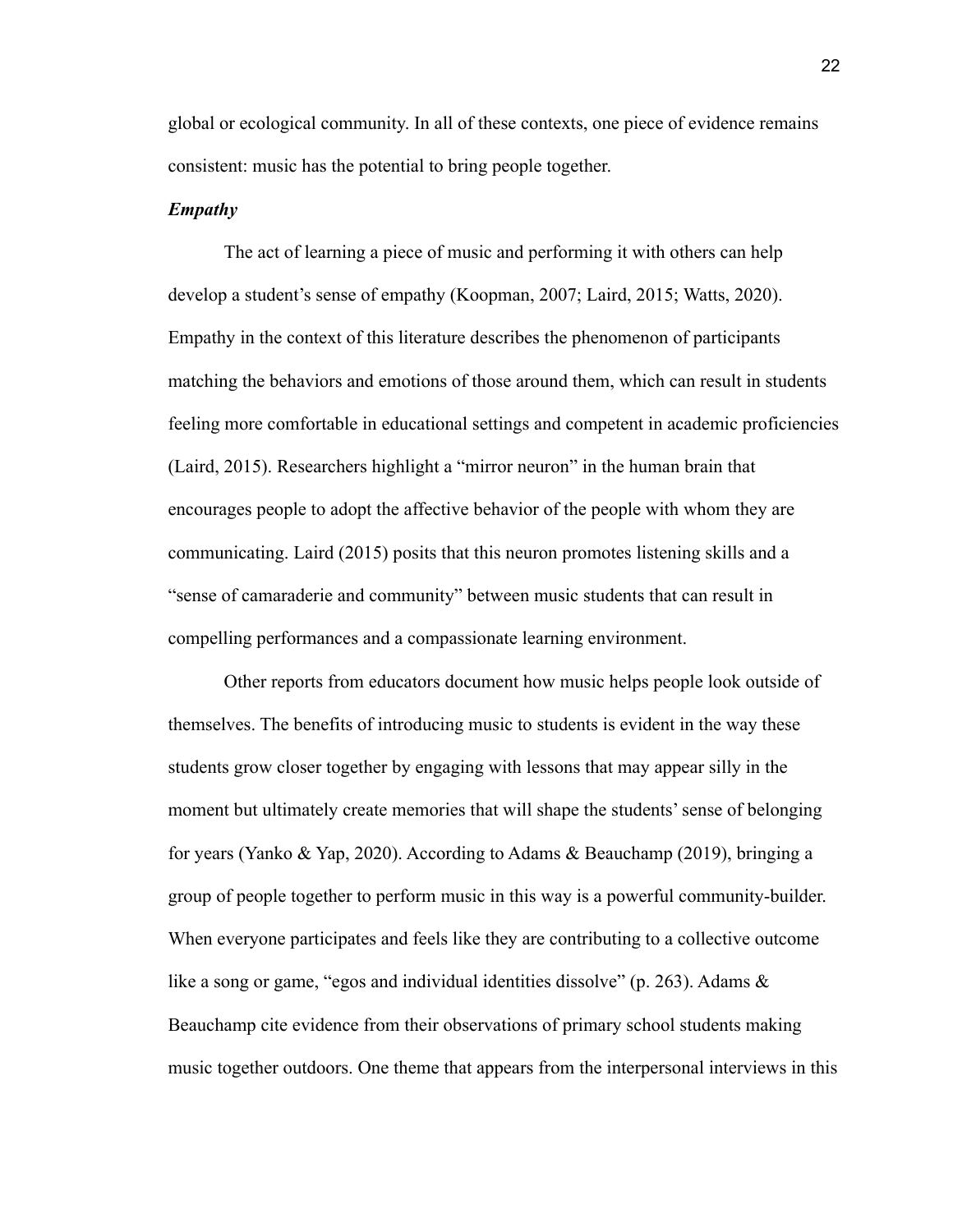study is the sense of belonging that students feel while making music in nature: "a sense of interaction and harmony with their surroundings and each other" (p. 266). Shevock (2019) encourages music educators to allow their students time to reflect on their experiences listening to the natural world, which other educators may practice as well. Birds, insects, and trees are all part of the natural soundscape, but listening to them in the context of music and environmental education can create sublime encounters and a potent sense of connection.

#### *Collaboration*

Another argument for bringing students together to make music or engage with environmental education comes from the theory that people learn better when they are around others. Such collaboration can take many forms, including group performances, discussions, art projects, and many more (Morris, 2019; Yanko & Yap, 2020). Koopman (2007) highlights how the practice of facilitating dialogue between individuals in an educational setting helps to "promote collective understanding" (p. 157). Since everyone brings a unique combination of experiences and prior knowledge to group lessons and programs, it is reasonable to assume that multiple minds would hold more information than one individual student. While participating in dialogue or discussions, students are also practicing important social skills such as respectfully listening, interpreting verbal ideas, and assessing their peers' emotions.

Another practice worth considering is "community music," which Koopman (2007) simply describes as the phenomenon of people who "engage in musical activities collectively" (p. 153). Principles of community music can fit any age group or musical background, and the ultimate goal of coming together to make music is simply to elevate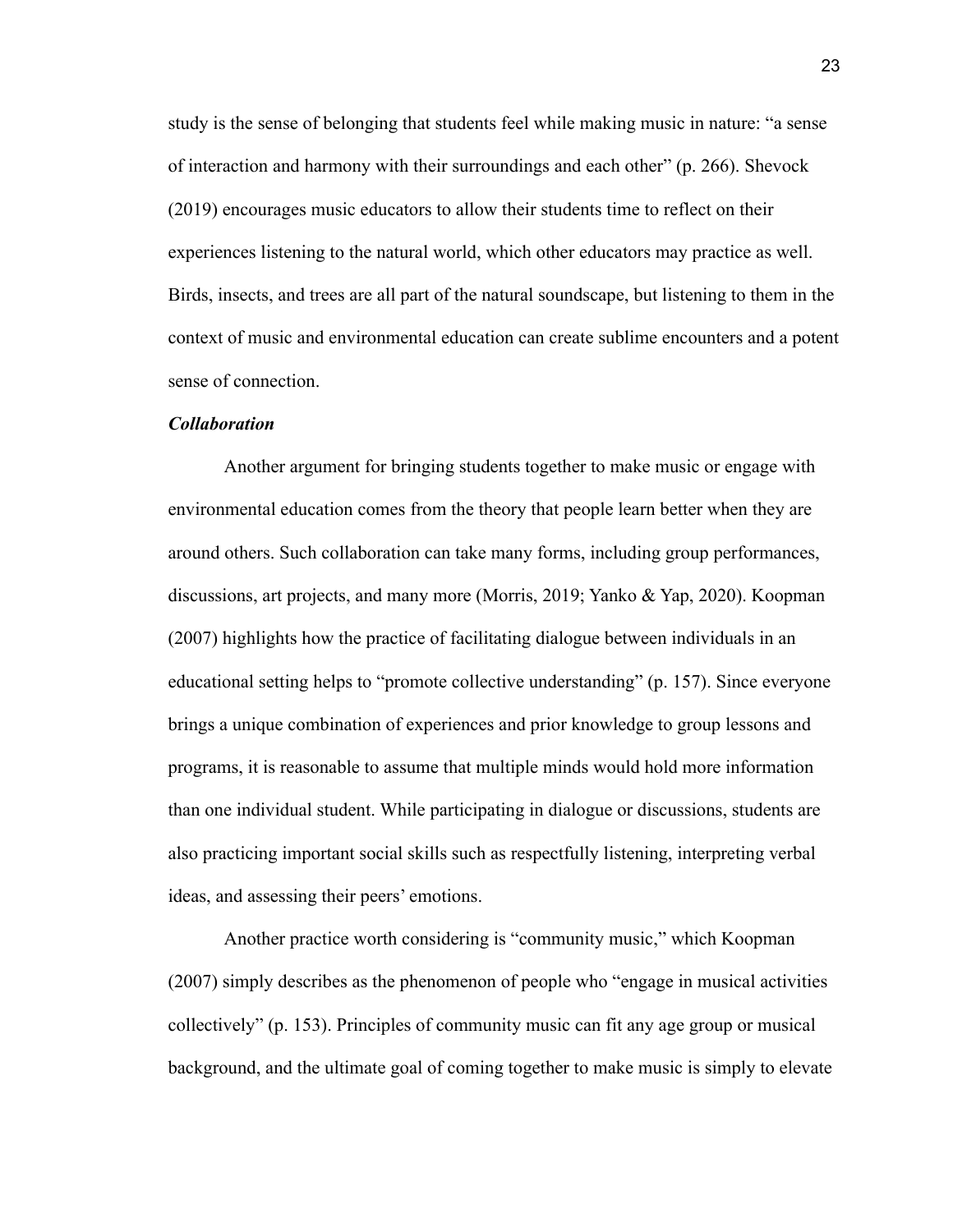participants' sense of wellbeing. Like other musical experiences, it is important for educators facilitating community music to adapt the experience based on the skill levels, interests, and experiences of the group. The same is true of effective environmental education, as content such as vocabulary should match the interest and background of the audience in order to be effective.

Social skills are inherent to rehearsing and performing music. Musical factors such as rhythm and dynamic require students to follow their peers and attempt synchronization, which implicitly translates to students observing each other's behavior and reacting accordingly. Laird (2015) argues that "a sense of shared intentionality" is a driving factor in promoting cohesion between people who make music together. By deciding to pursue the same goal of creating art through music, many students choose to silence their egos and look for opportunities to help the group. A shared sense of purpose aligns with many environmental education objectives as well, as groups of students seek common goals such as understanding the natural world through investigations, models, and observational experiences.

#### **Stewardship**

At the heart of many environmental educators' motivation to teach is the hope that their work will help students appreciate the natural world and look for ways to protect it (Carmi et al., 2015; Cermak, 2012; Coss, 2013). This theme of stewardship appears throughout the majority of literature focused on connecting children and nature. Because of the emotional connections students can develop while practicing music and other art forms outdoors, there is immense potential for strengthening their sense of responsibility when it comes to the planet and its environmental concerns. Other researchers note that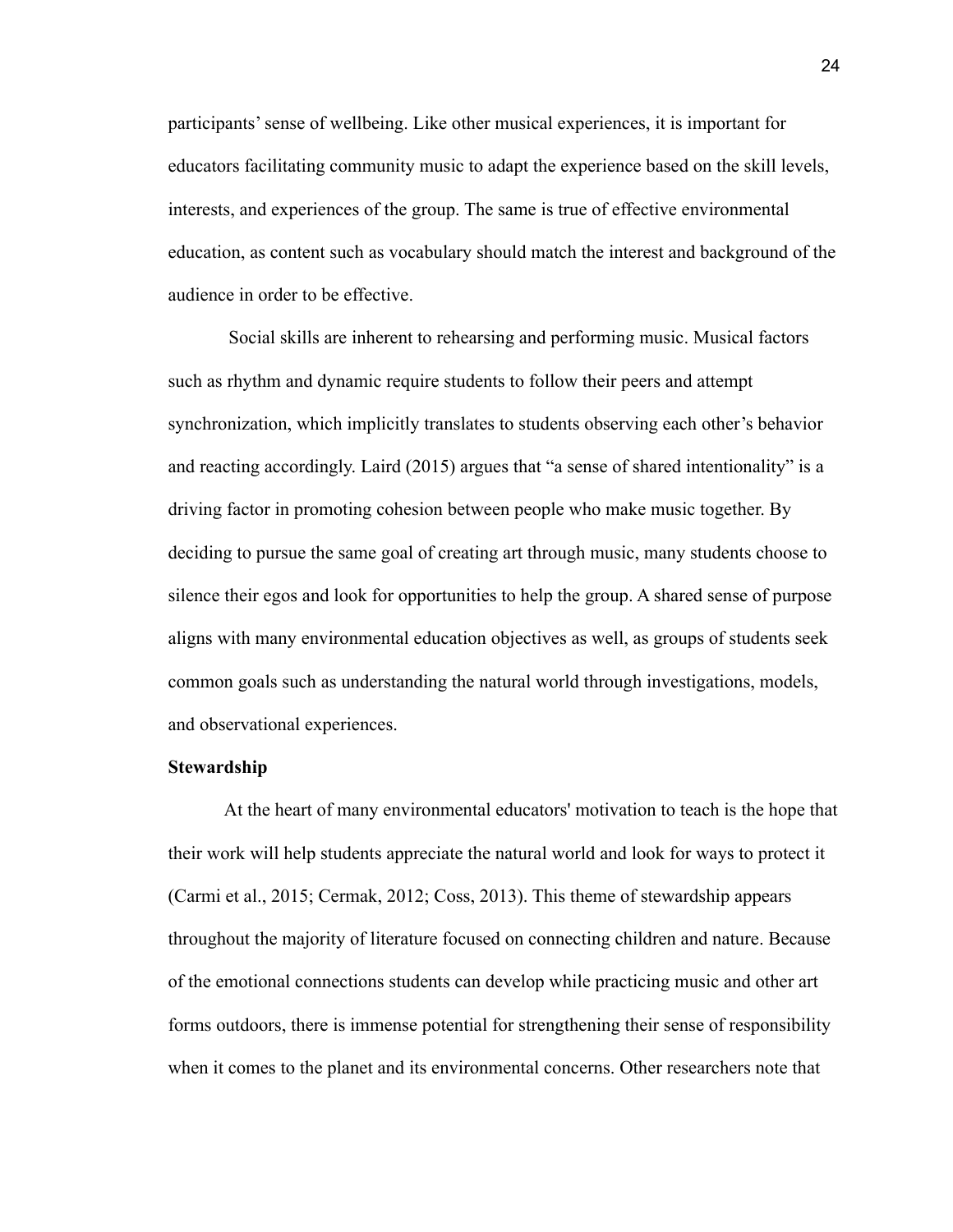studying the environment is emotionally challenging because of the widespread degradation and ecological crises facing the planet's inhabitants (Ruitenberg, 2020). Environmental educators who wish to encourage caring attitudes for the environment and from their students face tremendous feats and tremendous opportunities.

Making the leap from student awareness to student action in the context of ecological crises is perhaps the most significant obstacle facing environmental educators (Ruitenberg, 2020). Any change to the status quo is often met with vigorous debate, as schools and other institutions are slow to make changes, "lest they inconvenience anyone" (p. 835). The overall tone of Ruitenberg's essay is one of realism. She argues that environmental educators should realize the challenges they face, declaring "there are no perfect conditions for transformation" (p. 836). Despite the article's melancholic stance, Ruitenberg ultimately supports the idea of educational experimentation. Adopting this approach, implementing music is one step among many that educators can make toward building student literacy, appreciation, and confidence in the outdoors and greater context of environmental education. Every choice that educators make while introducing new information may have an impact on students' experiences and behaviors related to stewardship.

#### *Emotional Connections*

The research of Carmi et al. (2015) showcases the importance of "environmental emotions," which the authors use to describe the connections people report feeling to their surroundings. Environmental knowledge is an important consideration that educators should share with their students, but promoting the development of positive or responsive emotions for the planet dramatically increases the chances of individuals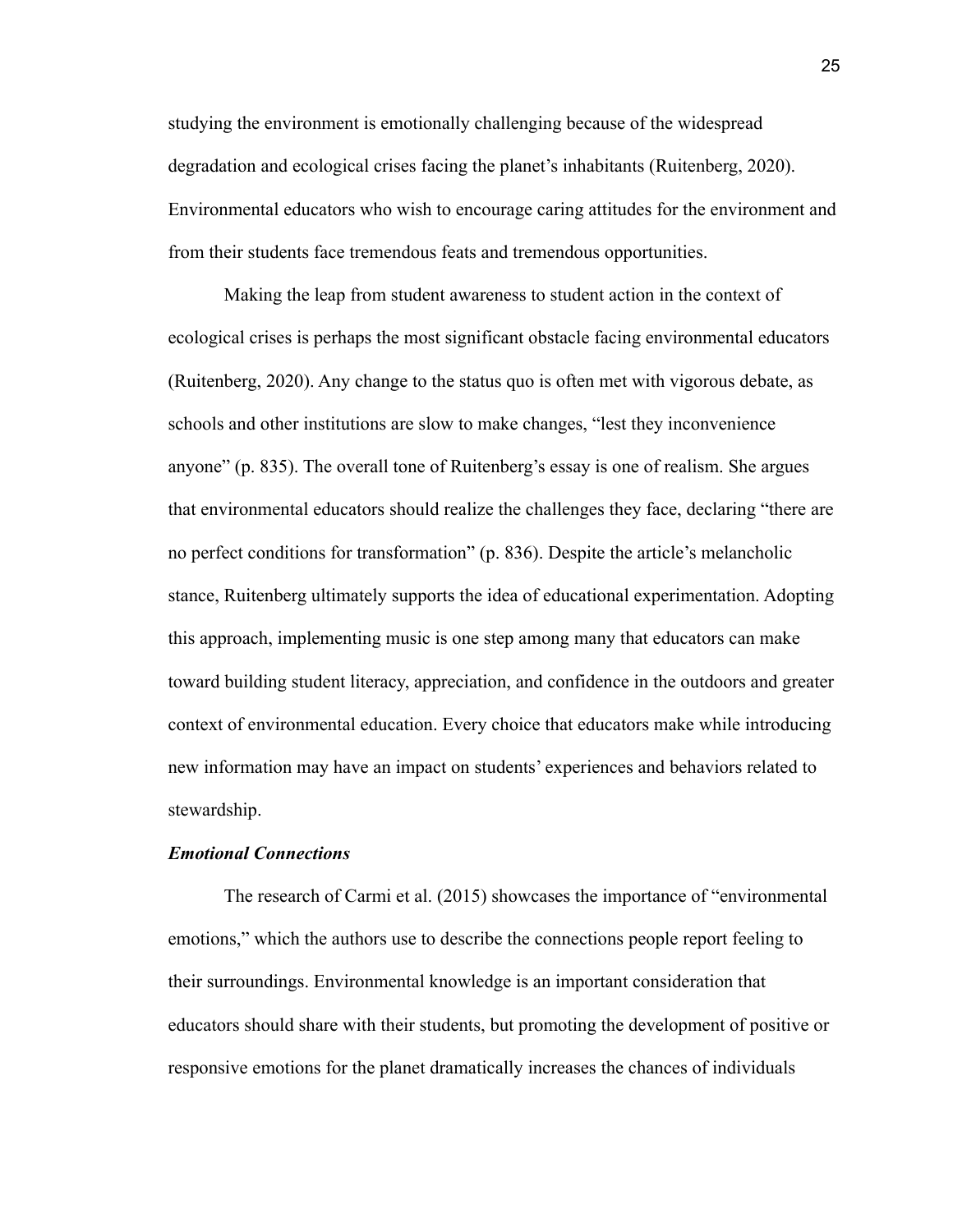turning their awareness into action. The researchers frankly state, "knowledge is not enough to motivate environment-friendly behavior" (p. 184). Many sources in this literature research note that music is an academic subject and complementary focus that is well-equipped to evoke emotions from students (Adams & Beauchamp, 2019; Cermak, 2012; Coss, 2013; Laird, 2015; Shevock, 2019). If environmental educators wish to engage their students' emotions, introducing music to their lessons may be an important solution.

The emotional element of music may amplify the message of environmental stewardship outside of explicitly educational contexts as well. An April 2021 episode of the podcast *How to Save a Planet* focuses on the role of music in motivating societal challenges such as civil rights and climate change. The episode features an interview with Shana L. Redmond, professor of musicology and African American studies at UCLA, who describes music as an essential element of how people identify themselves as "part of or outside of any given community or society" (Pierre-Louis, 2021). Music evokes the emotional connections people bring to their interactions with others and the environment, which directly influences concerns and actions relating to environmental stewardship. Looking at the influence of anthems relating to the civil rights movement of the mid-20th century, reporter and producer Pierre-Louis asserts that incorporating elements of joy in the form of music could be a beneficial step in recruiting advocates for the movement to address climate change. As a "formative element of how we live," music has a powerful influence on behavior (2021). Writing and sharing music containing an environmental message may help listeners look for ways to mitigate their impact on the earth. Promoting these connections between listeners and the natural world is a motivating factor for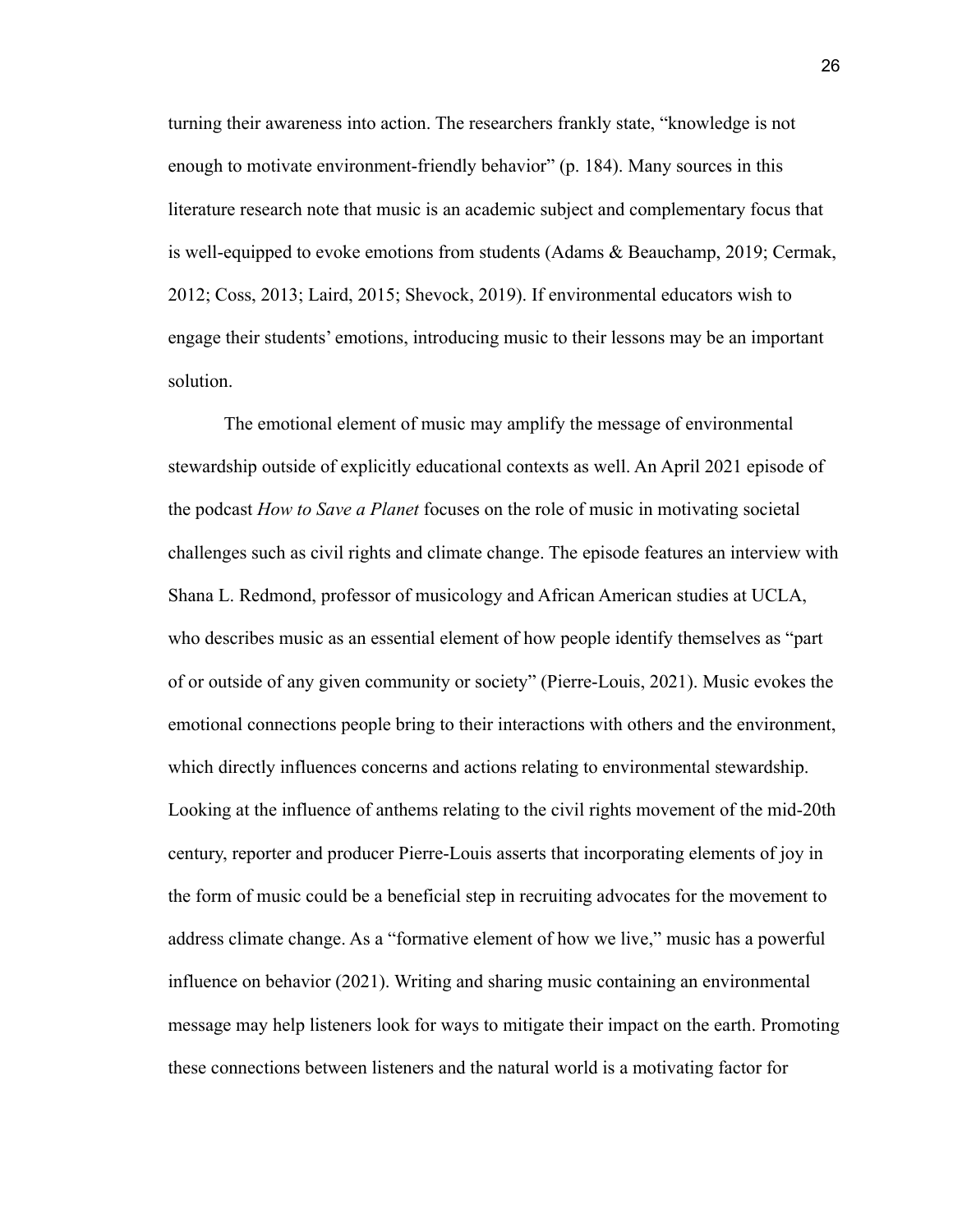environmental musicians; Reilly describes his music as an "an invitation to heal our relationships with ourselves, with each other, and with the earth" (Reilly, n.d.).

#### *Modeling Optimism*

If educators are thoughtful in their approach to integrating music and environmental education, there is enormous potential for lowering the environmental impact created by classrooms and other educational settings. Shevock (2019) notes that teaching music to young children can be relatively low in both cost and waste. It is possible for educators of any subject area to simply add a song, rhythm, or other musical element to the lesson they already have. Koza (2006) notes that "people do not need to buy anything to sing; they can make superb music with instruments obstructed from trash" (p. 35). By simply adjusting mindsets and looking for ways to reduce carbon emissions and their impact on natural resources, music and environmental educators alike can combine their fields without introducing excessive waste to landfills or their local ecosystems. According to Carmi et al. (2015), modeling behaviors that intentionally mitigate environmental degradation is an effective step in promoting stewardship from one's students: "Stimulating environmental sensitivity can be achieved through non-formal educational settings and teachers who act as positive environment-sensitive role models" (p. 196)

#### **Limitations**

While abundant evidence suggests that music and environmental education can benefit those who participate in programs incorporating the two subjects, it is worth discussing the limitations of introducing this content to students. Education is a complicated field, and it is important to acknowledge the shortcomings of one's practice.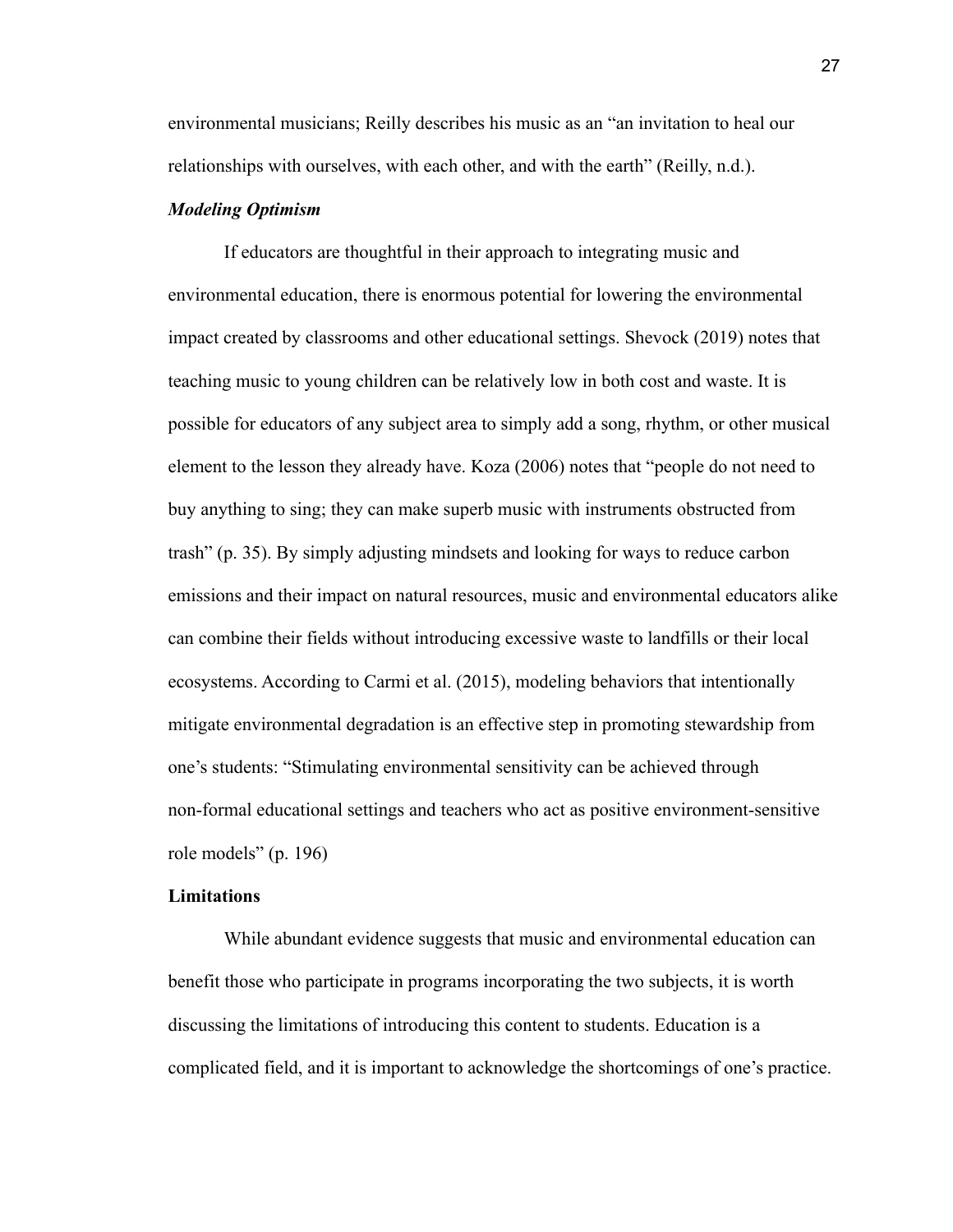Troy Frensley et al. (2020) analyze the differences between students' self-reporting of their engagement with environmental education curriculum and the growth of environmental literacy captured through nine months of program observations. After comparing 1298 student surveys from participants in 81 environmental education lessons, the research team reports that moments of student engagement are "unreliable indicators of student learning outcomes." Similar to the debate between educational utility versus emotional benefits in informal education settings, this argument reveals that judging the effectiveness of programming through student enthusiasm and engagement does not necessarily mean that students are meeting academic standards.

Another limitation comes from the fact that it is challenging to communicate complex ideas when students are using their brains to focus on social dynamics and skill-building, both of which are priorities in music and environmental education. A key takeaway from Jurmu (2005) is that music has the potential to reinforce concepts in myriad subject areas, but it is rare to capture all of the subject's nuances in a song. Presenting the key ideas of one's lesson through music fits Pierre-Louis' (2021) definition of musical anthems as "short, easily-transferable pieces of knowledge." Instead of relying entirely on music, research suggests that a high level of content area literacy may come from incorporating lessons that appeal to multiple learning styles (Salmon, 2010). Environmental educators who use music to complement lessons that also include verbal instruction, games, models, and other visual media may have more success than those who try to capture an entire lesson through one modality. Even Hohenshell et al. (2013) admits that the choral repetition method should not be the only strategy educators use to share information with their students, which is significant considering their study's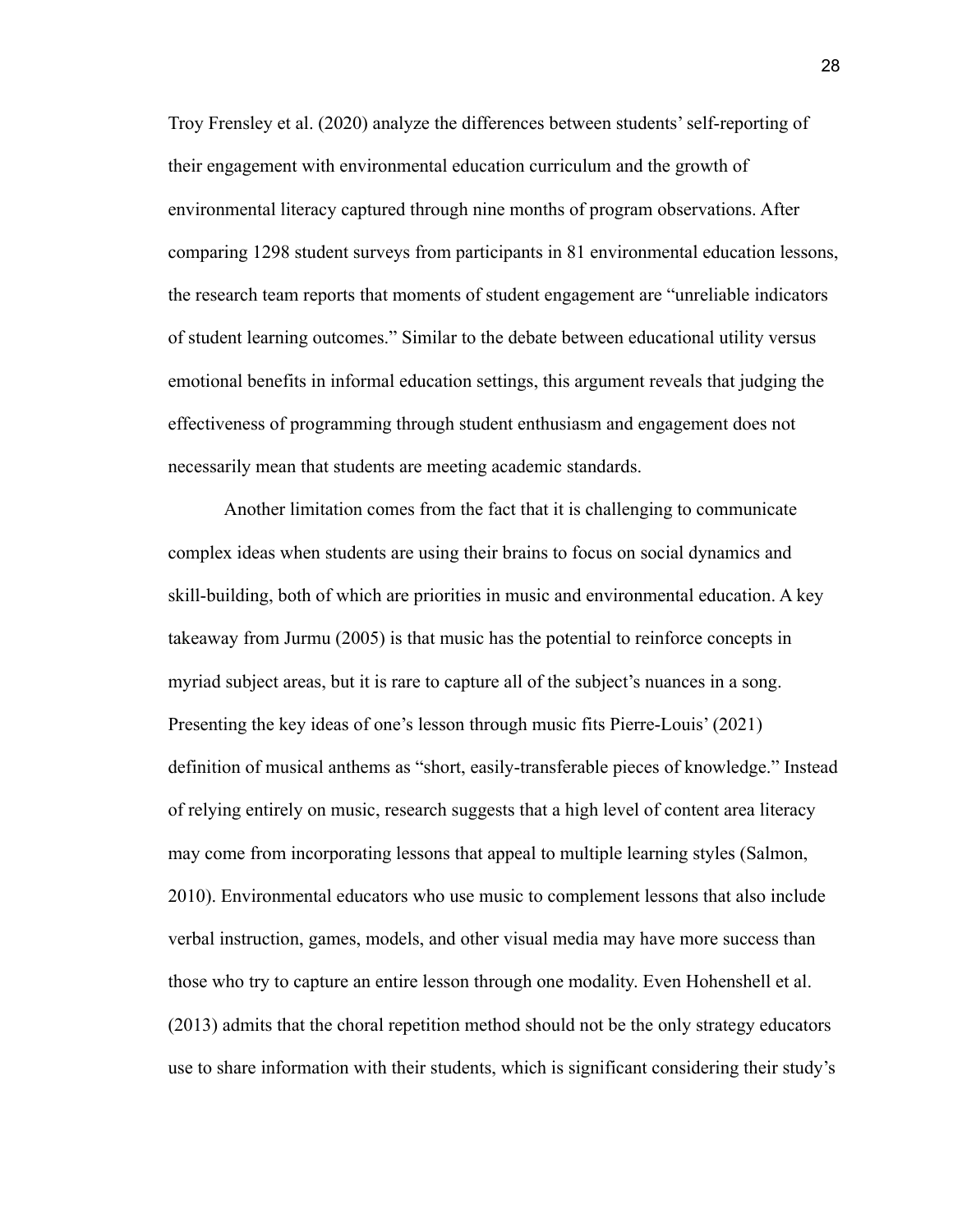success in documenting how effective repeating vocabulary words and phrases can be for students in a science classroom.

While it may be challenging to explain detailed environmental education lessons through music, overwhelming evidence suggests it is worthwhile to pair the two fields while teaching students about ecological concepts. Turner  $\&$  Freedman (2004) urge environmental educators to think about introducing music as a means to helping students develop a "sensitive attitude to environmental and related socioeconomic issues, and to thereby foster environmentally responsible behavior, rather than as a means of conveying detailed knowledge" (p. 50). This is one of the most important reasons for using music to facilitate experiences in environmental education: music encourages emotional resonance.

#### **Conclusion**

Environmental educators face the enormous challenge of teaching students about the environment and its myriad issues while promoting a sense of connection and stewardship to both the natural landscape and the students' peers. Music is an important topic to factor into the discussion surrounding this question: How can environmental educators use music to increase students' understanding of the natural world? Sharing songs with ecological concepts and requesting that students write lyrics about environmental topics are just two ways that educators can promote ecoliteracy among their students. Cultivating emotional connections between students and nature is one of the most important factors to consider when complementing environmental education with music. Overwhelming evidence suggests that music is beneficial for students' social emotional learning and sense of community. Environmental educators who wish to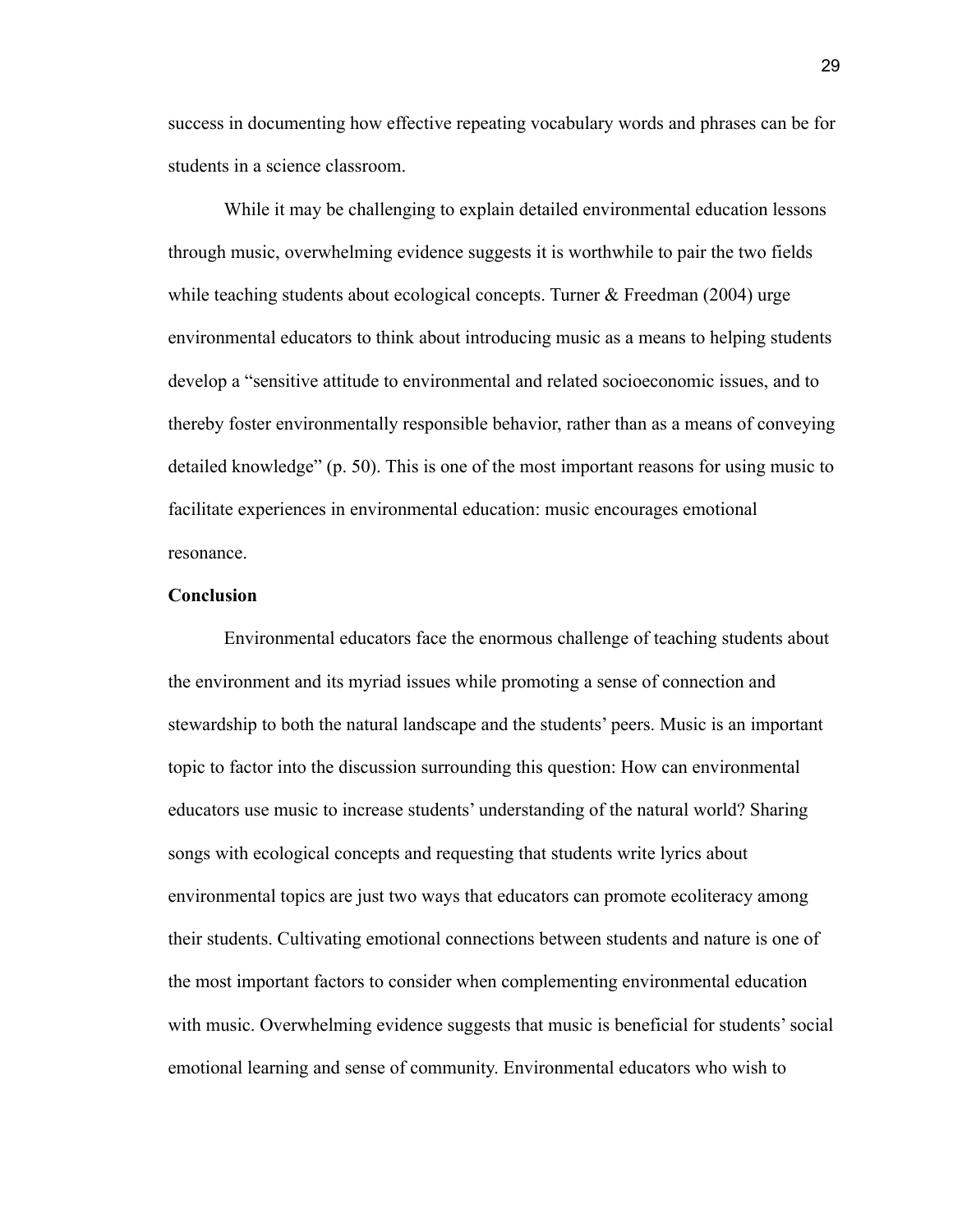include musical elements in their lessons should be aware of their students' backgrounds and focus lessons on the contexts with which students are most familiar. When students feel like they belong, their path to feeling responsible for each other and the environment becomes increasingly clear. Learning about nature through hands-on and community-minded lessons such as music-making provides invaluable inspiration and opportunities for students to leave a positive impact on their surroundings. Music helps people care.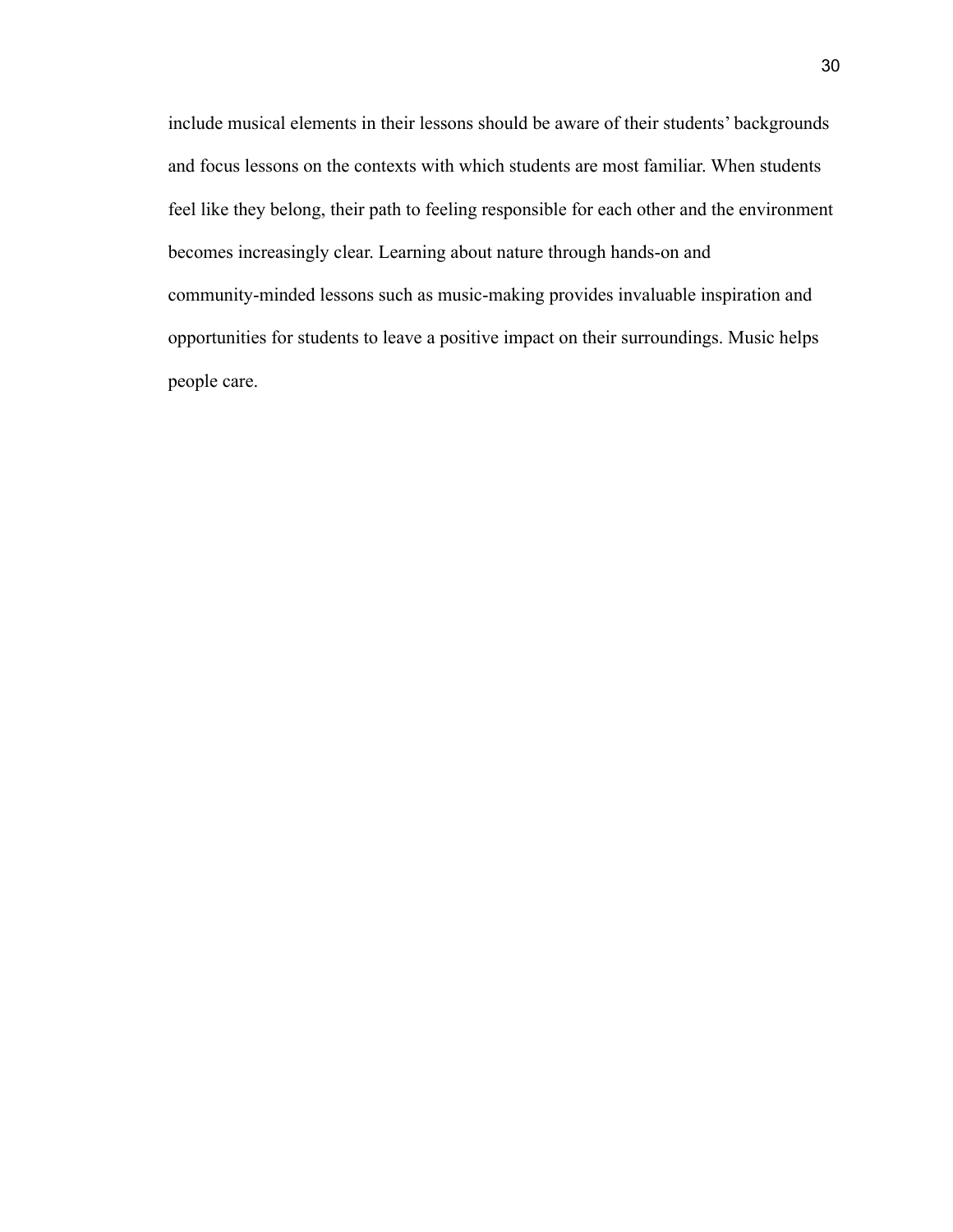#### **CHAPTER THREE**

#### **Project Description**

Evidence from the literature suggests that there are innumerable benefits of integrating music into environmental education settings. Increased literacy, social emotional learning, community-building, and environmental stewardship are important topics that educators can and should consider when examining the relationship between the two subjects. This project investigates the question, "How can environmental educators use music to increase students' understanding of the natural world?" The professional development of outdoor and environmental educators in an informal educational camp setting is the focus of this capstone project and its associated resources. In this chapter, I describe my research rationale through adult learning principles described by Darling-Hammond et al. (2017). I then examine the setting and audience of the professional development before detailing my ongoing strategies for training fellow environmental educators to include music in their teaching repertoire. In addition to the logistical details surrounding the project, I provide my personal reflections on introducing music to informal educational settings such as camps and residential environmental learning centers.

#### **Project Format**

Each professional development seminar featured in my capstone project follows a similar format. Descriptions of the seminars' outcomes and agenda lead to songs, lessons, and activities that participating educators may choose to share with students in their own classroom or other educational context. The most important outcome of each seminar is that participating educators will become comfortable learning and leading songs related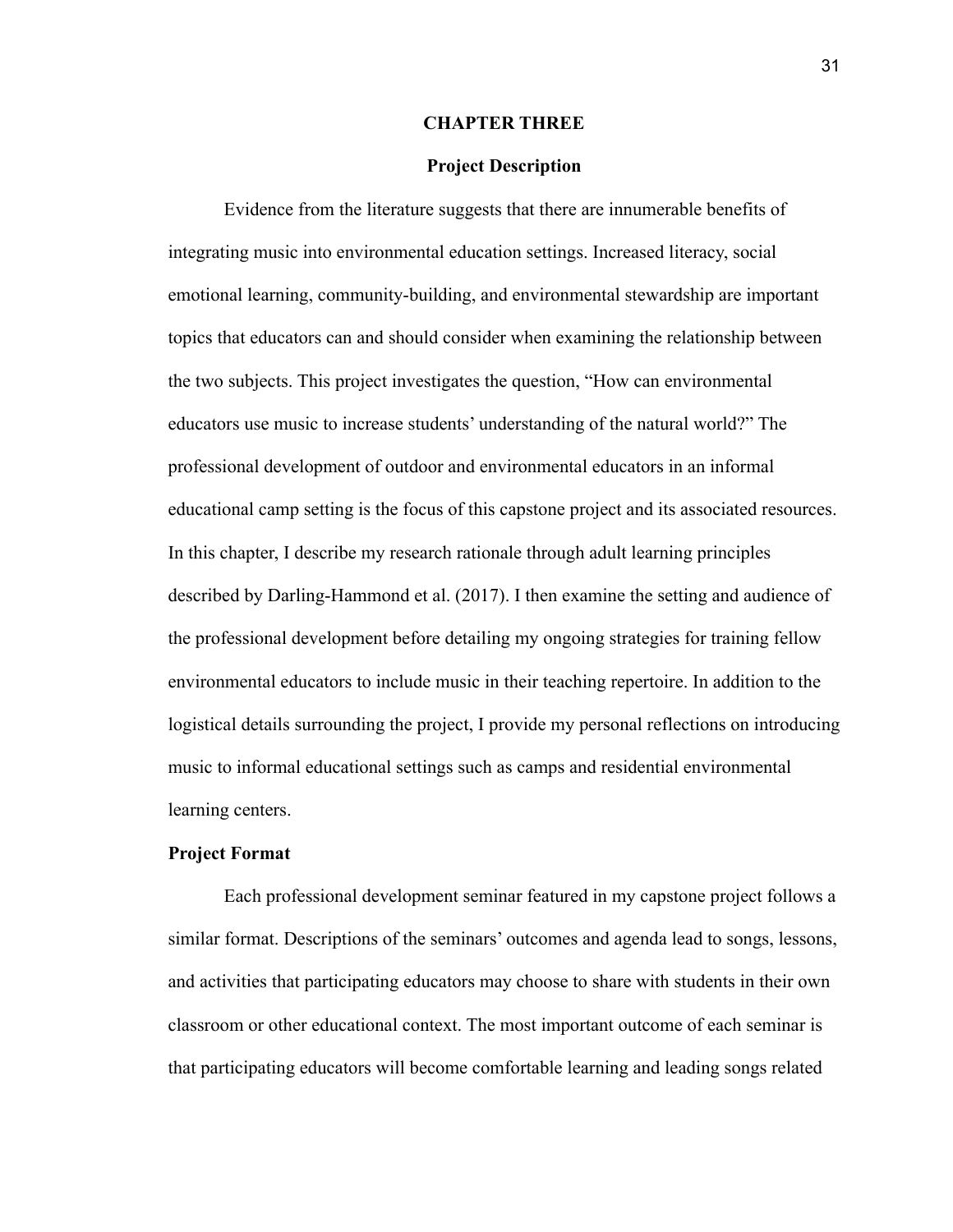to environmental education. To aid this outcome, agendas for each song and activity include step by step instructions for teaching these songs to adult learners, and suggested time frames for each step are included as well. Along with the songs and activities, the professional development seminars described in the project highlight adult learning principles, associated vocabulary, and background information to provide helpful context for participants.

#### **Adult Learning Principles**

Adult learning principles refer to the best practices that professional development facilitators should consider when presenting information to seminar participants. The inspiration for adult learning principles described in these professional development seminars come from Darling-Hammond et al. (2017). Another influence in developing the agendas for the professional development seminars is the "5E Model of Instruction" in which the following five verbs describe the facilitator's approach to teaching: engage, explore, explain, elaborate, and evaluate (Science Resource Center, n.d.). This particular model is helpful while working with students of all ages, including adults.

#### *Active Learning*

Active learning is an essential element of effective adult education. Under this umbrella term, facilitators may select educational activities such as the use of artifacts and movement to strengthen participants' understanding. Keeping adult learners engaged through kinesthetic activity increases the odds of participants retaining information from professional development (Darling-Hammond et al., 2017). Learning through movement and hands-on activities is also a defining feature of environmental education, and it should remain a priority in this series of professional development seminars.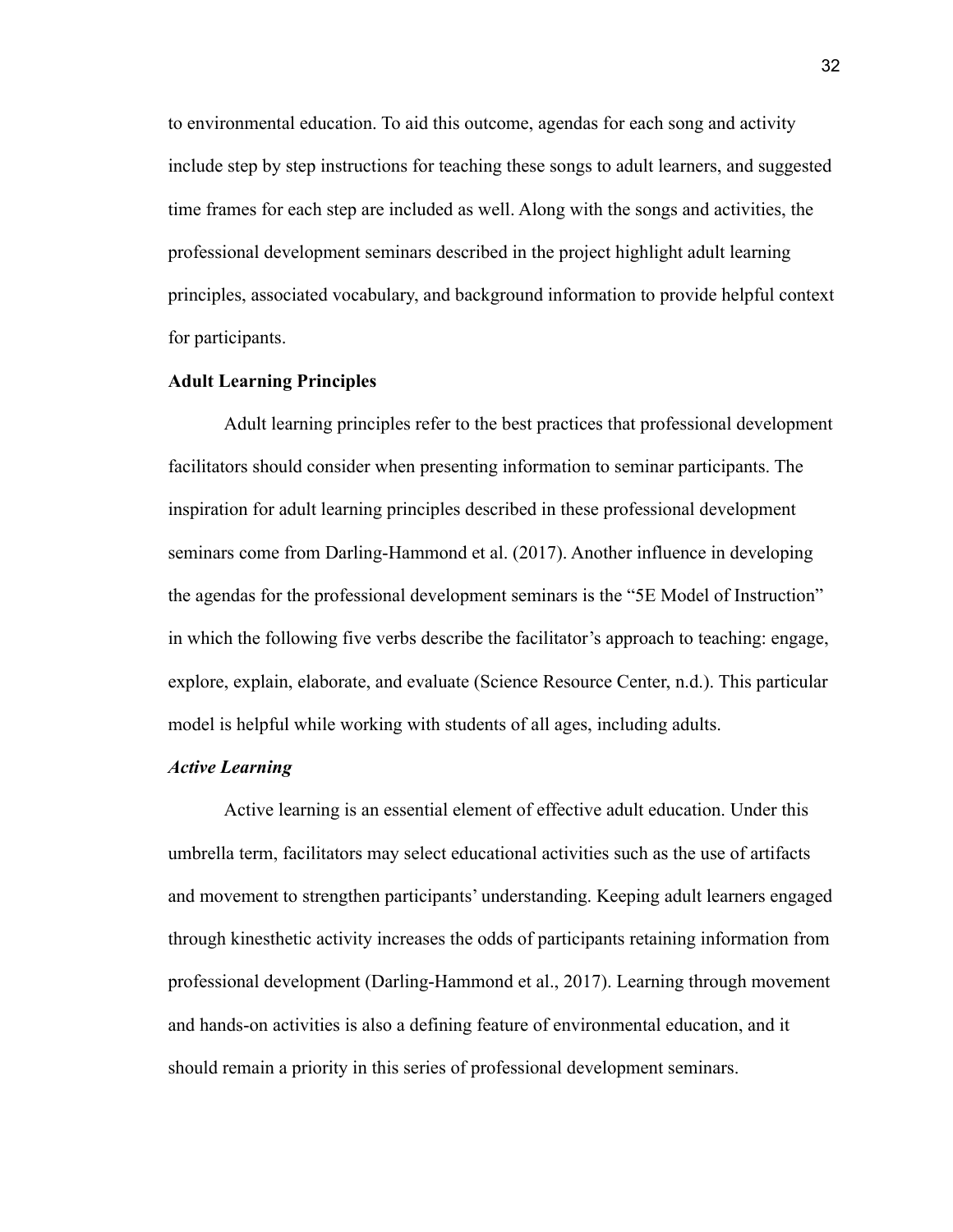#### *Modeling*

There are several examples of modeling present in this series of professional development seminars. Facilitators model the songs for participants in the form of call and response teaching, and the songs' content acts as a model for plant and animal behavior in the natural world. Modeling scientific content such as ecological relationships and energy flow is an effective training practice for educators in professional development settings (Darling-Hammond et al., 2017, pg. 11). Participating in these songs and their related activities will help participants conceptualize sharing similar content with their students.

### *Collaboration*

Working with others is a helpful strategy in promoting adult learning (Darling-Hammond, 2017, pg. 9). Participating in a series of professional development seminars focused on music's role in environmental education allows participants multiple opportunities to practice new skills and observe their peers in collaborative environments. By working with other educators, participants have the chance to gain a stronger collective understanding of the material than they would have had individually.

#### *Learning in Context*

If possible, the most effective context for sharing these professional development seminars with educators is the classroom or environmental learning center in which they work with students (Darling-Hammond et al., 2017, pg. 5). It is also important to have a plan in place for sharing the material with students so that participating educators have immediate opportunities to practice the skills they acquire from the seminars.

#### **Timeframe**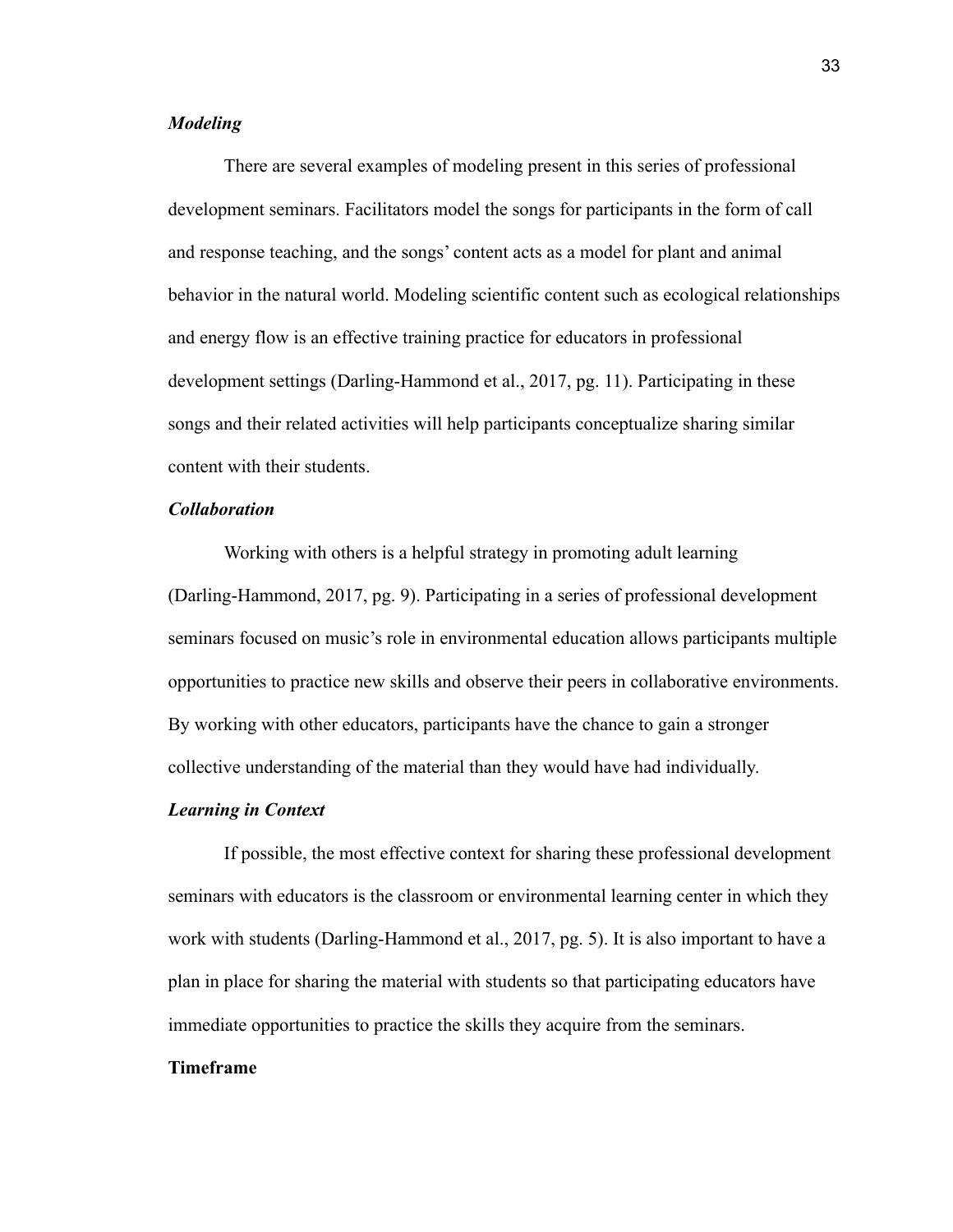The professional development seminars described in this project are most effective as a series. Facilitating one seminar a week during the course of a semester or season is an appropriate timeframe for the material. According to Darling-Hammond et al. (2017), engaging adult learners in a series is more effective professional development, as it has "a greater chance of transforming teaching practices and student learning" (pg. 15). Each of the seminars presented in this project are a half hour in length and can be adjusted to fit the needs of the facilitator leading them.

#### **Project Audience**

The target audience of this project was the teaching staff of the Outdoor Learning Program at YMCA Camp Ihduhapi in Loretto, Minnesota. Understanding the audience of this professional development project was crucial to effectively introducing training materials into the workplace. Camp staff came from myriad professional backgrounds and experiences, but most of the educators were new to the field of environmental education. For many, working for the Outdoor Learning Program was not their only job this past fall, so a rich array of perspectives influenced the professional learning environment. Regardless of their previous experiences teaching in environmental education settings, this project encouraged staff facilitators to implement musical elements into their instruction time with students in the Outdoor Learning Program. Based on the literature concerning music's role in the emotional wellbeing of student groups, it is undeniable that the implementation of music in educational programming fits with the Outdoor Learning Program's goal to encourage "community building and holistic personal growth through tasks that challenge participants in all aspects of self-concept" (YMCA of the North, n.d.).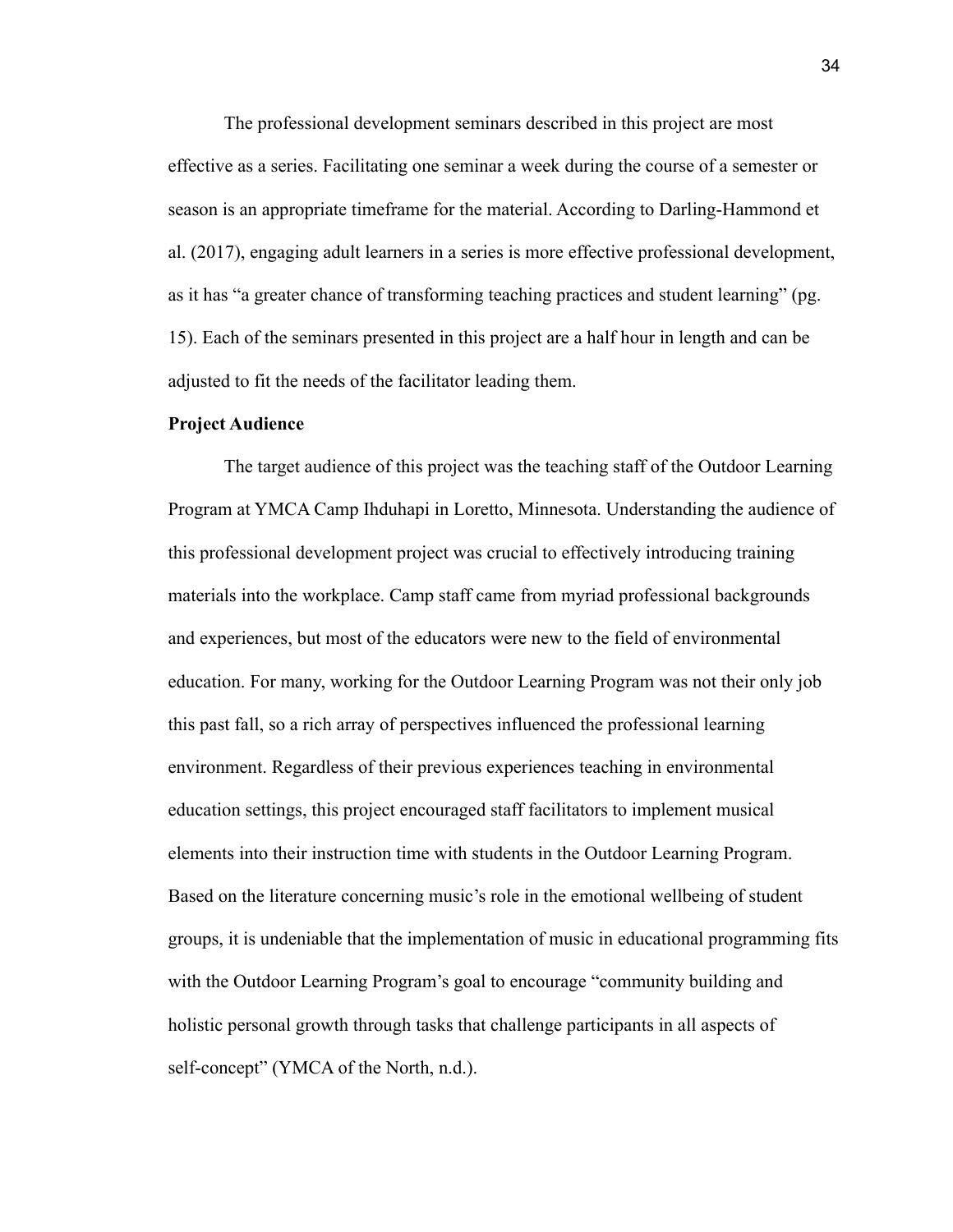The project focused on songs that have already exhibited success combining the two fields of music and environmental education. Music by the Banana Slug String Band and singer-songwriter Joe Reilly constituted many of the songs I chose to share with the adult learners in this professional development project. My hope was to be intentional and specific with the particular songs I chose because I wanted the environmental educators in my program to grow in their proficiency and confidence while sharing these songs with groups of students throughout the season. Rather than introducing these artists' entire discographies, I deliberately facilitated training sessions with one song at a time. Ultimately, the primary objective of this project was to help camp educators feel equipped to share environmental lessons that include musical elements with their students. To encourage the longevity of this project's results and help future educators at YMCA Camp Ihduhapi, I saved a digital copy of the professional development resources I created into the camp's online database.

To evaluate the success of the professional development session, I conducted short interviews with the participants to see how confident they feel about introducing music in their work as environmental educators. I was pleased to hear that most of the cohort felt comfortable sharing the songs we had developed as a group. To gauge the success of this project over a longer period of time, I will continue to ask the cohort of environmental educators to share songs or other musical activities with various groups of students and report how effective it is in communicating lessons with the participants in the Outdoor Learning Program. Ultimately, my intent in continually training the team of environmental educators this season was to offer them some of the same experiences that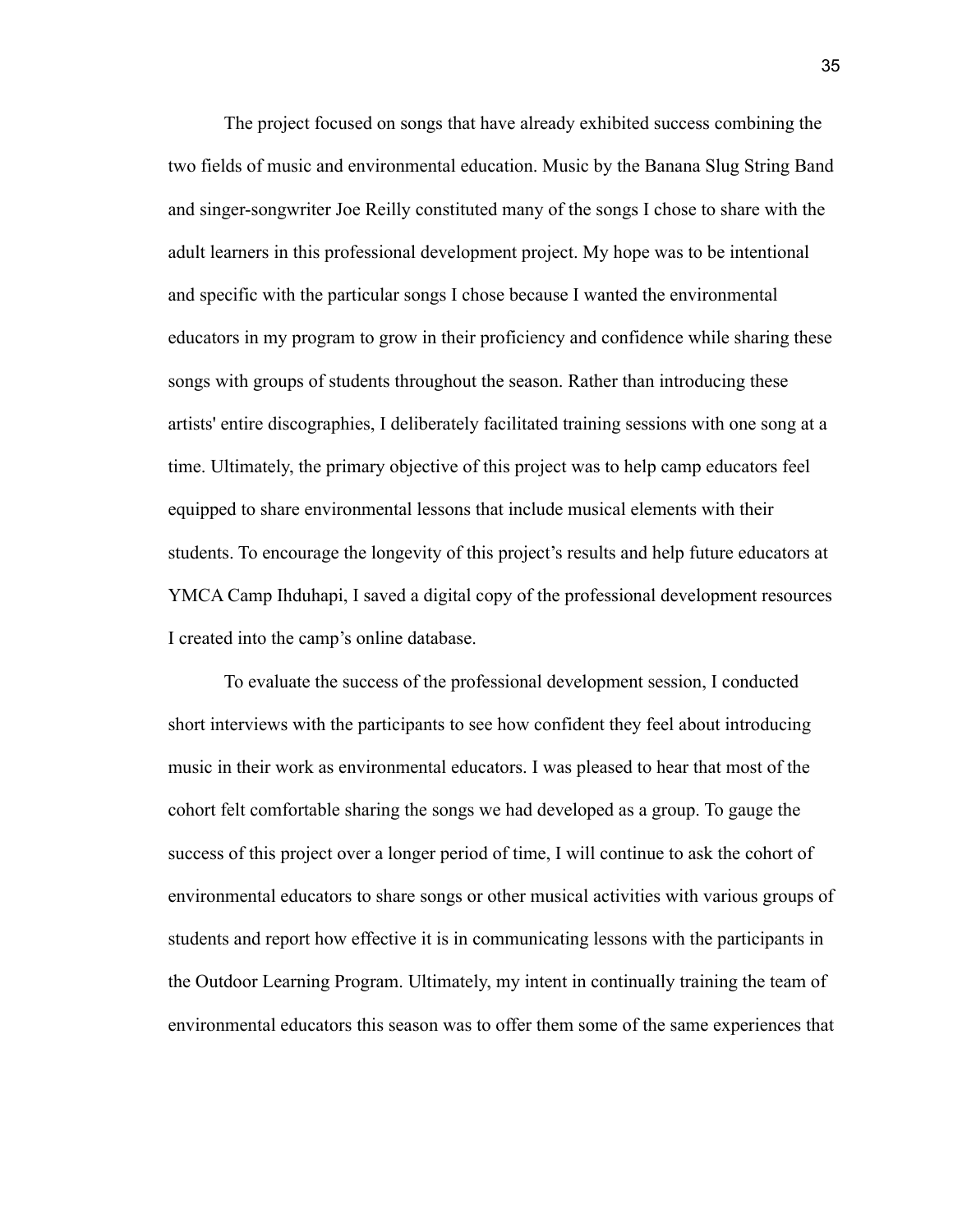we advertise for our participants: "new perspective, increased confidence, better interpersonal skills, and an improved sense of self" (YMCA of the North, n.d.). **Setting**

The professional development seminars described in this project are designed to take place in an outdoor learning environment. YMCA Camp Ihduhapi has multiple open fields that are surrounded by trails that travel through mature deciduous forests. Participating educators will be asked to stand in a large circle for an introduction to the session's activities before breaking into small groups. The bulk of these professional development sessions will involve learning one or two songs that combine the fields of music and environmental education. Because these training sessions will be outdoors, consistent movement will play a role in the educators' learning experience. Movement is an essential element of outdoor learning and it also supports the Outdoor Learning Program's goal to provide programming with an "emphasis on physical, mental, and emotional well-being" (YMCA of the North, n.d.).

When I began developing this project and its focus on professional development for environmental educators, the Outdoor Learning Program at YMCA Camp Ihduhapi was in the early stages of its fall season. There are many essential skills in engaging with program participants that my Program Director and I shared with our staff as groups visited our site over the past few months. Since music is a new element of our education program, finding time to effectively train staff in its implementation was challenging but rewarding. In late September, Wayzata West Middle School brought their sixth grade class for three days of outdoor and environmental programming, which provided the perfect opportunity to begin incorporating music into existing environmental education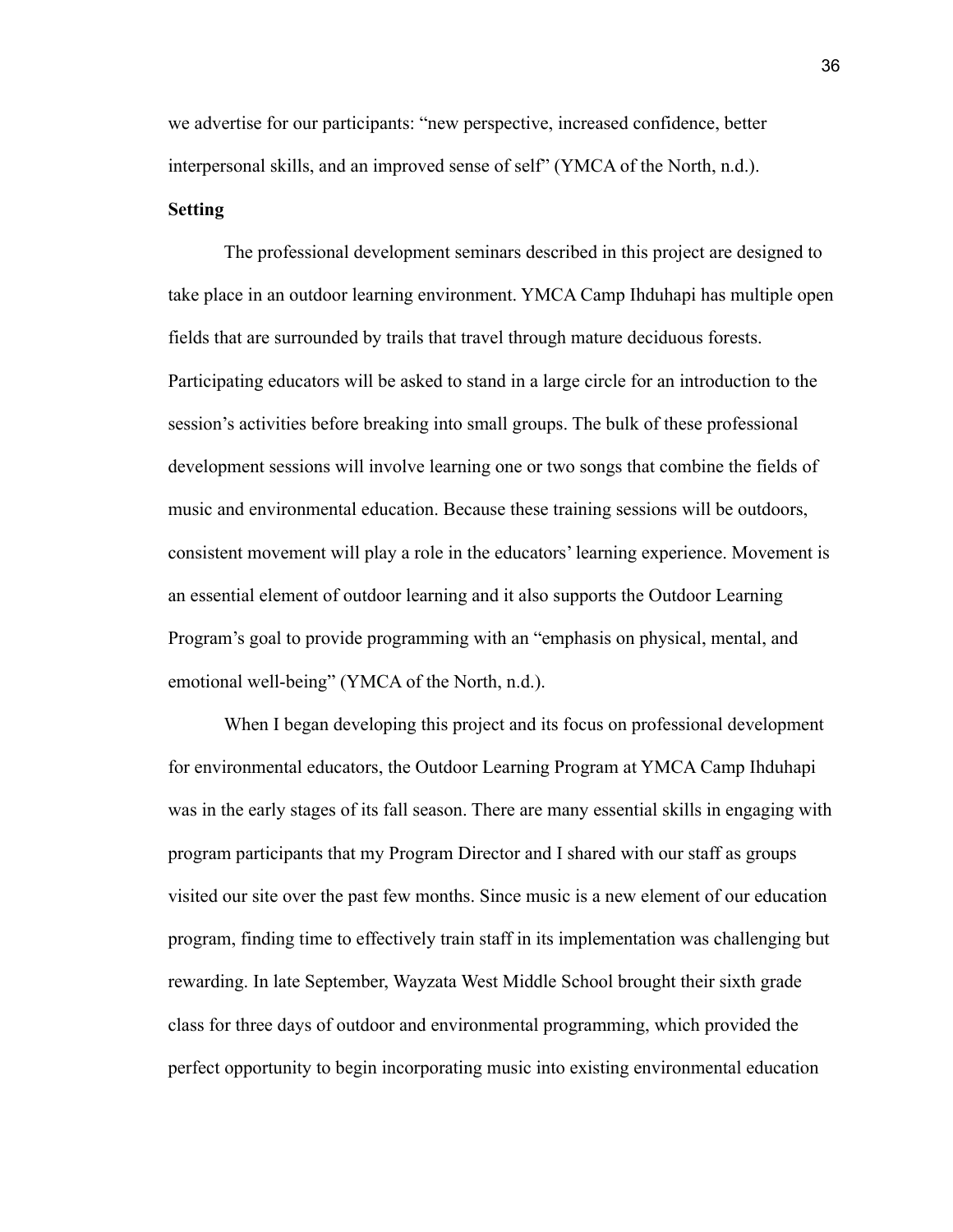lessons at camp. That said, the primary task of this project was never to dictate exactly when and how educators should share music with their students; this project was more concerned with providing professional development for these educators so that they may share music with their students when it feels appropriate.

As I mentioned previously, principles of effective adult education influenced the approach I took toward crafting this project. According to Darling-Hammond et al. (2017), memorable educational experiences for adults can come through "authentic artifacts, interactive activities, and other strategies to provide deeply embedded, highly contextualized professional learning" (p. 7). Most of the educators participating in my project's professional development sessions have years of experience attending and leading outdoor programs at YMCA Camp Ihduhapi, so I feel confident saying that contextualized learning was an important element of our time together. In addition to utilizing site-specific lesson content, this project exemplified the effective strategy of modeling educational content for adult learners. By practicing songs in a call and response style, these training sessions provided educators with a "vision of practice on which to anchor their own learning and growth" (Darling-Hammond et al., 2017, p. 11).

There are a few notable outcomes I witnessed from these professional development sessions. The first is that my staff of informal educators became more familiar with scientific concepts that they could then begin introducing into multiple educational areas of the Outdoor Learning Program. Creating supporting materials is another consideration that I brought to this project. I created lesson plans that included lyrics and basic scientific content so that the program staff could have a physical reference to use as they prepared for visiting school groups.The second and most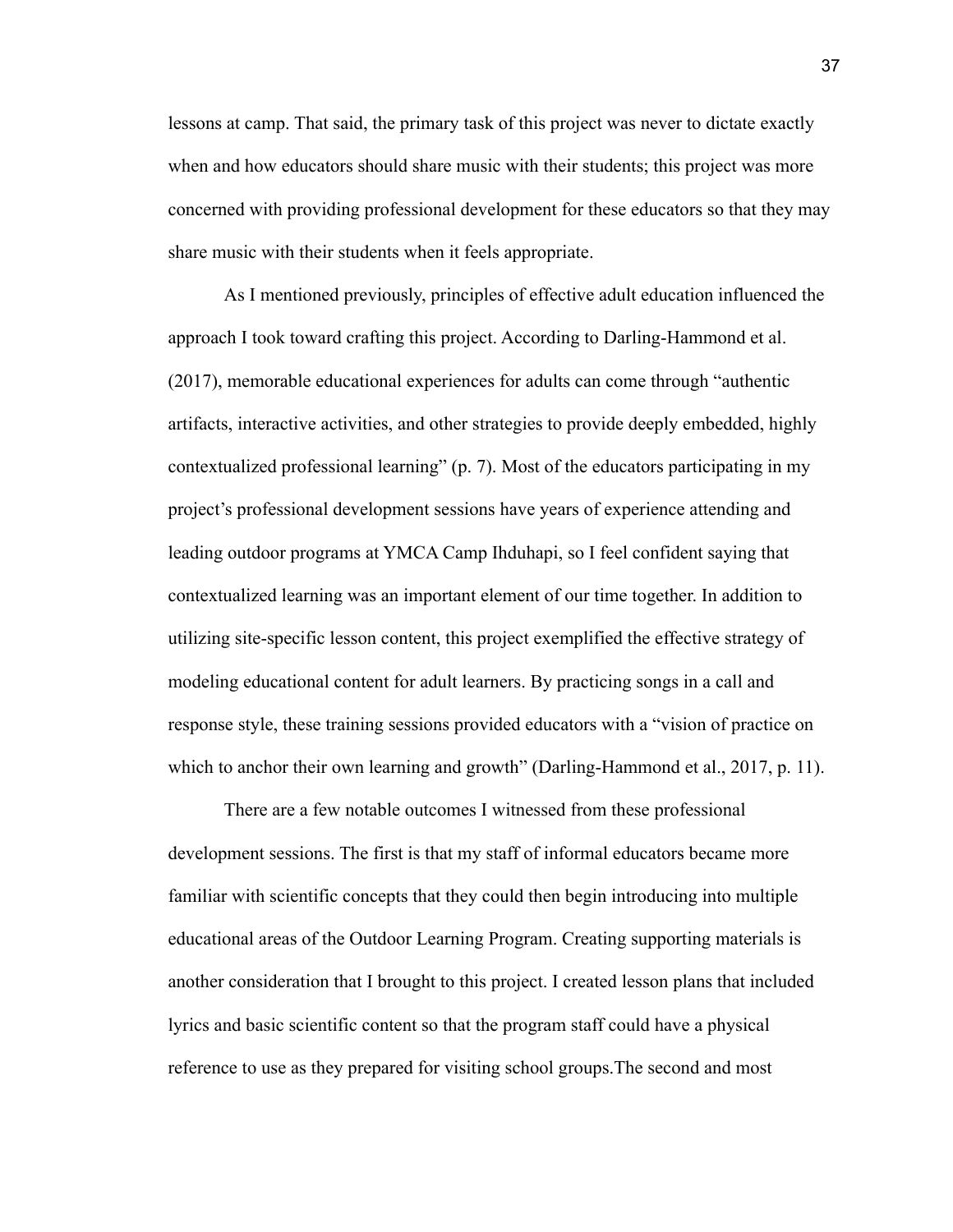important outcome I want to highlight is that training my staff to share music with their students represented an exciting step toward an increase in confidence, enthusiasm, and scientific literacy from both the educators and program participants. Research has shown that students who participate in music are more likely to retain information and enjoy their time in educational environments (Koza, 2006).

My hope is that this project will contribute to public scholarship in the field of environmental education by highlighting ways that informal educators can share music with their students. I want to share success stories that can be replicated in other outdoor learning environments. Having worked at multiple outdoor schools and other educational programs, I have observed enormous potential for introducing music to students in these settings. Singing about science and nature is memorable, and throughout the remaining school year I hope to encourage my staff to pursue opportunities to share music with our visiting students.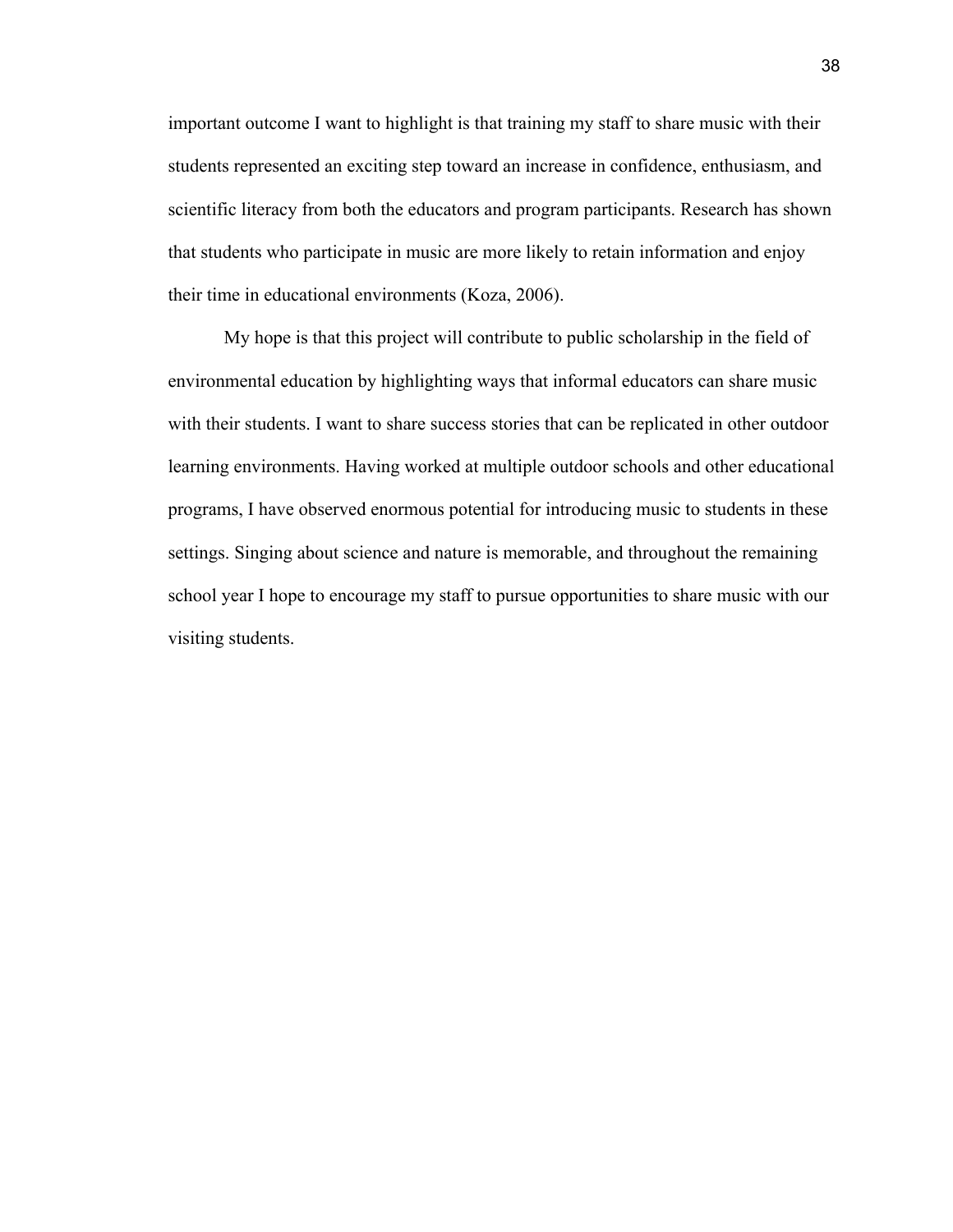#### **CHAPTER FOUR**

#### **Conclusion**

Music and environmental education belong together. This project has explored the relationship between these two disciplines by asking the question: How can environmental educators use music to increase students' understanding of the natural world? In this final chapter, I summarize elements of my project while highlighting key learnings from both my research and experience. Examples from my professional life help to support these conclusions as I share how I intend to integrate findings from this project into my work as an outdoor and environmental educator. I also revisit my literature review and emphasize the benefits that music and environmental education have on students' social emotional learning.

An important theme of this conclusion chapter is the potential reach that my research and project may have beyond this semester. I have imagined a few different implications for this work because I believe there is much to gain by facilitating conversations between the worlds of music and environmental education. These implications represent a collaborative approach to serving educators and students; by taking the best elements of music classrooms and outdoor and environmental education programming, there is immense potential for encouraging student growth. However, it is also important to consider the limitations of one's work, so a paragraph of this chapter is dedicated to imagining ways in which my research related to music's role in environmental education could mature or pursue a different angle. I imagine a few focus areas for projects that could explore this relationship in a different or unique way. From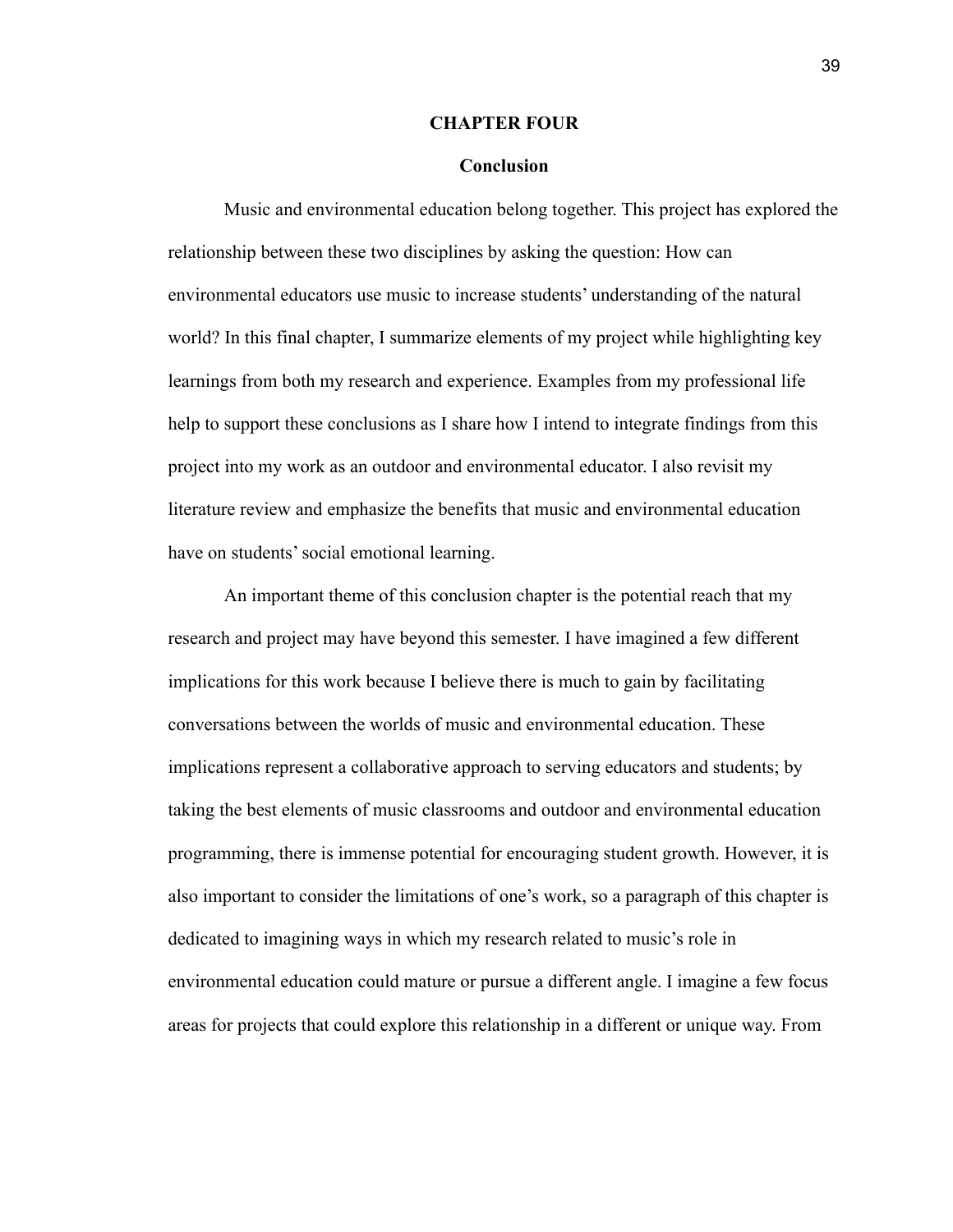there, I speculate how this project could benefit the profession and my career in environmental education.

#### **Key Learnings**

Throughout the process of creating my capstone, I often reflected upon my professional experiences as an outdoor and environmental educator. In many ways, the results of this project have been years in the making. A few months after my graduation from Luther College in Decorah, IA, I began training as a naturalist at Eagle Bluff Environmental Learning Center in Lanesboro, MN. This year-long fellowship program was an important milestone in my career because I witnessed the intentional integration of music and environmental education in the form of evening campfire programs. Weaving lessons into songs was a common theme of my work over the next few years as I moved, taught, and learned at YMCA Camp Seymour, Frost Valley YMCA, and IslandWood. Each of these programs helped me become the educator I am today, and I use the lessons I learned at each site to influence the program I am currently developing and coordinating at YMCA Camp Ihduhapi in Loretto, MN.

As I workshopped professional development opportunities for the outdoor and environmental educators I helped to supervise this fall, I frequently thought about how I want to incorporate music into our programming at camp. Spending time in the physical space in which my team and I have and will lead songs with students was a surprising benefit of developing my capstone this particular semester. I was also pleasantly surprised at the amount of enthusiasm I encountered from the staff while facilitating training sessions related to music. My assumption was that learning songs would not be appealing for our team, but my supervisor shared with me that she witnessed a few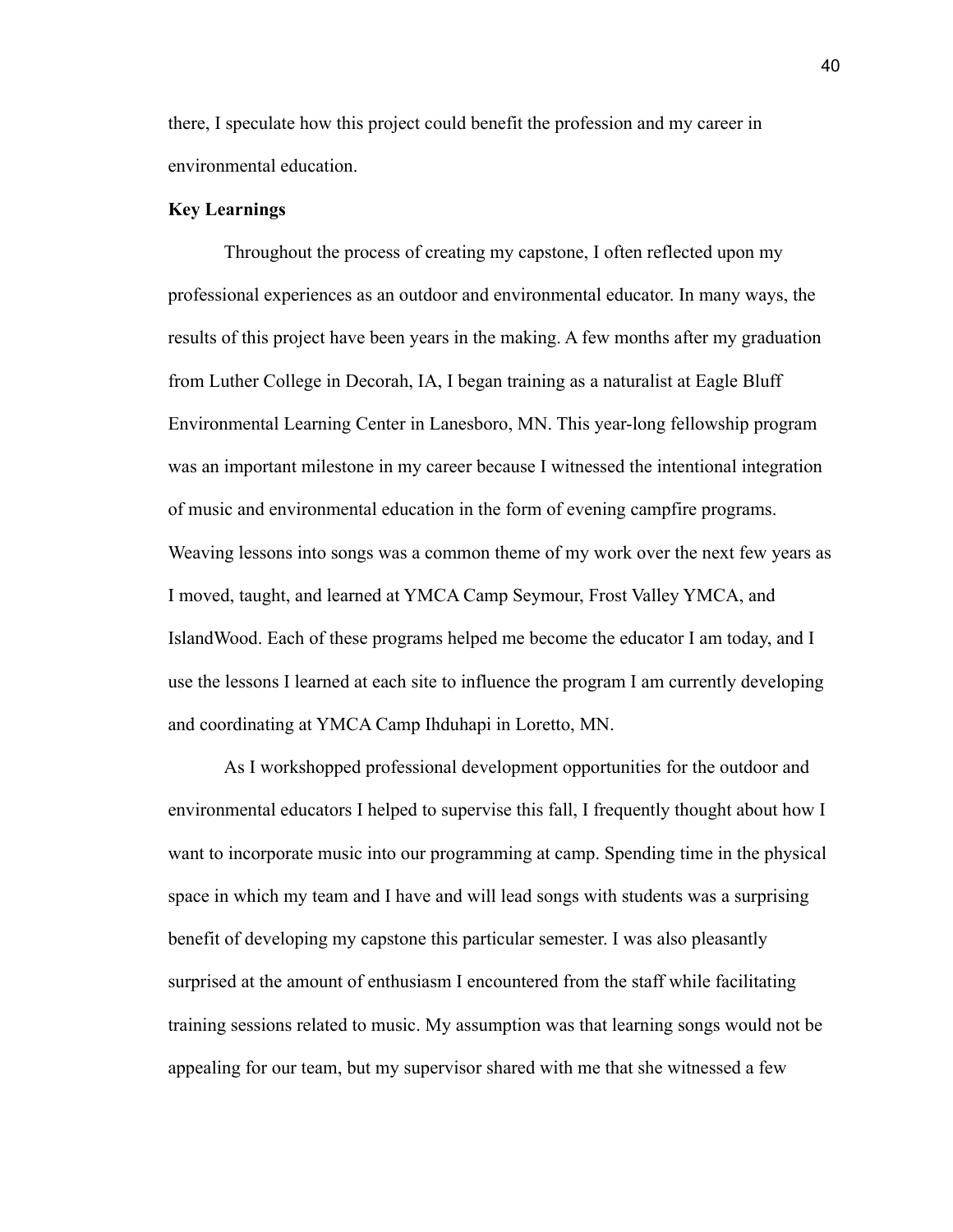examples of the staff singing to themselves outside of the professional development context. This outcome aligns with an important goal I have had while researching this topic and creating these resources: integrating music into environmental education in a camp setting should be a fun experience.

#### *Literature Review*

Something I appreciated about the process of creating a capstone project is that it allowed me an opportunity to weave my professional experiences with the research of others. In this next section of my summary chapter, I share some of the research that helped me reflect upon the relationship between music and environmental education in preparation for my own project. The most valuable research I found while assembling my literature review supports the idea that the process of learning and performing music has similar benefits to those of going outside. Adams  $\&$  Beauchamp (2019) report how sensory observations in an outdoor environment are important for the development of students' social and emotional growth, which is true of creating music as well (Laird, 2015; Yanko & Yap, 2020). Since both of the disciplines have proven to be valuable experiences for students, it is reasonable to assert that combining them in the form of environmentally-minded songs would also provide educational value.

Another implication of this work is an increase of content-area literacy from both participants and staff. By breaking down scientific concepts into memorable and often humorous lyrics, these songs and associated professional development sessions have helped environmental educators become more confident in their program delivery and aware of natural phenomena. Science is typically the academic focus that outdoor and environmental learning centers highlight in their programming, but my research and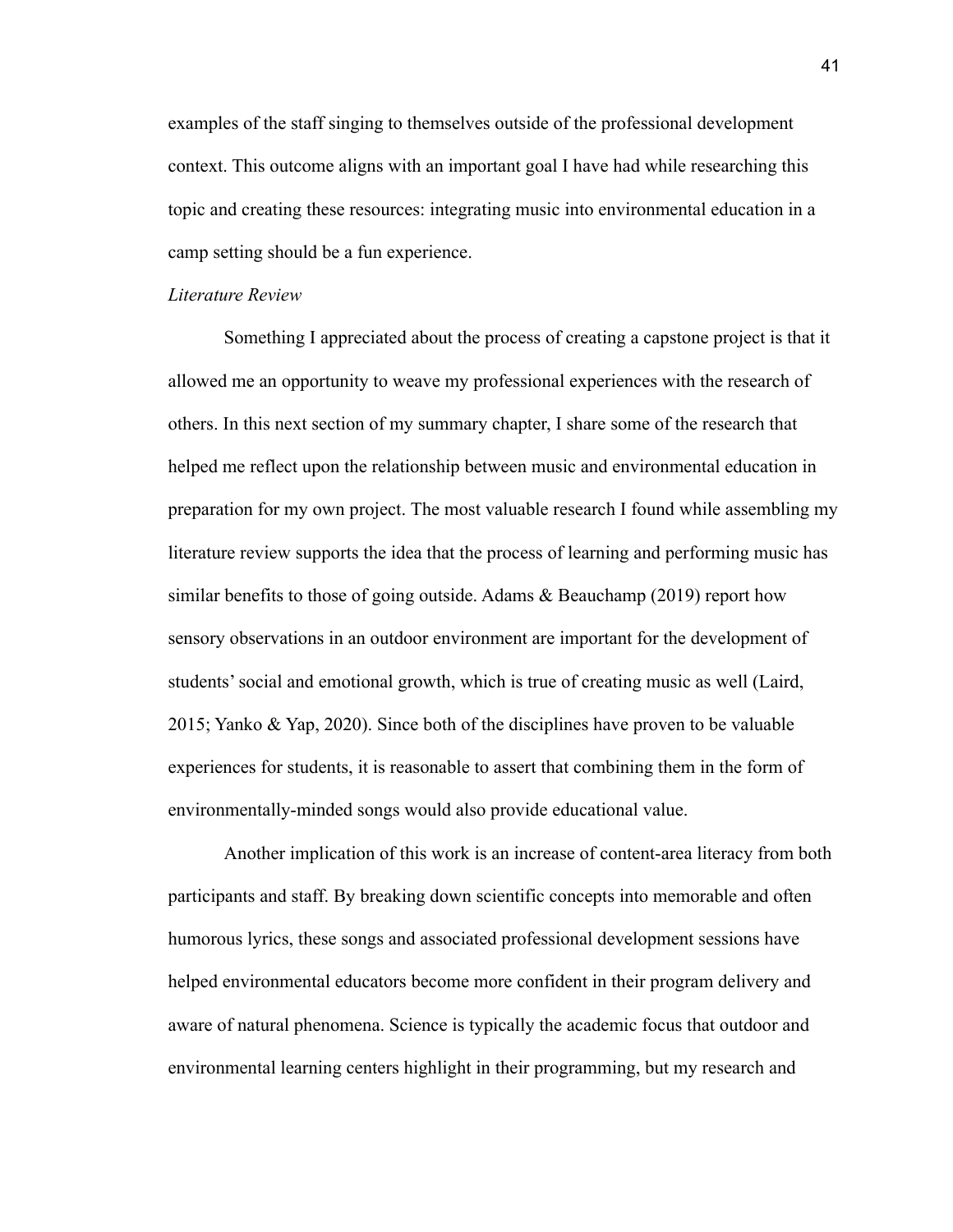experience in the field have shown me that encouraging creative expression from participants in outdoor settings is incredibly valuable for their wellbeing and sense of connection. There is an immeasurable amount of content one can learn in relation to environmental topics, and my project promotes an ongoing conversation surrounding the use of creative arts in the fields of outdoor and environmental education.

When melding my own experience leading songs in outdoor and environmental settings with the work of other researchers, I was also curious about the most effective strategies for teaching content through music. Hohenshell et al. (2013) examine the importance of choral repetition, which is the technique I have used most frequently in both professional development and program delivery settings. Modeling songs in this "repeat after me" style allows for participants to hear the content presented by a facilitator before singing it with their peers (Camp Songs, n.d.). This strategy is what I would recommend to any educator using the resources I created for this capstone project. However, it is also important to think about different approaches one could make while looking into the relationship between music and environmental education. The next section of this chapter considers that question in detail.

#### *Possibilities and Limitations*

For this project, I primarily focused on songs with lyrics that share environmental lessons or messages. While this provided a clear launchpad for the exploration of music's role in environmental education, I realize that more resources focusing on nonverbal or kinesthetic learning could be beneficial for the field. It is certainly possible to facilitate connections between students and the natural world without explicitly stating what they are witnessing in the form of lyrics. An investigation into instrumental music used by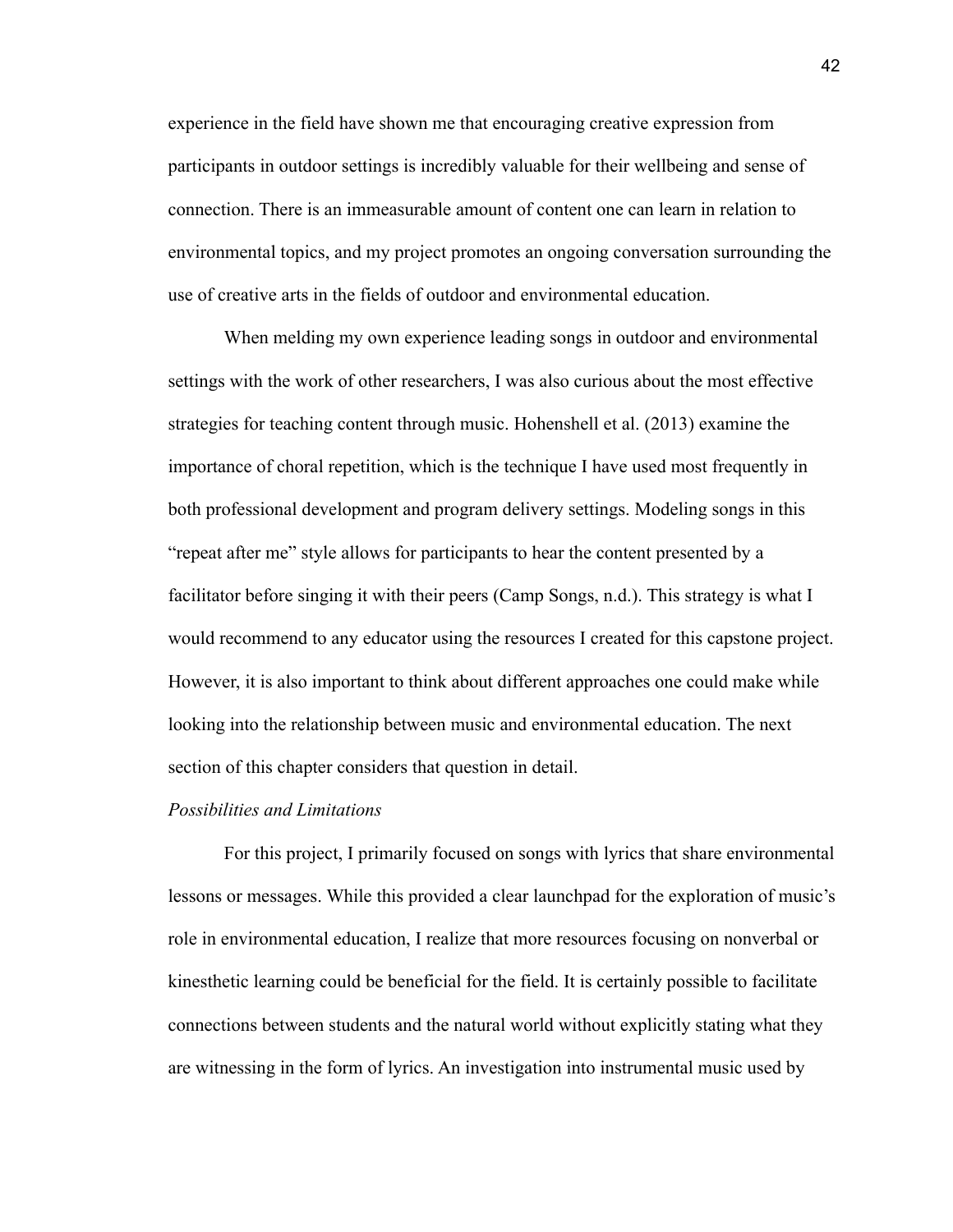environmental educators could be an interesting continuation of this research. Another project could look into examples of educators using resources from the natural world to create music.

A significant limitation of this project comes from a lack of diverse perspectives. I am aware that all of the songs I selected for this first iteration of a resource manual were written by men, most of whom are white. However, I encourage everyone who encounters this project to think about this resource as a living document; my hope is that it will grow and change over time as more educators engage with its contents and contribute songs and activities that they bring from previous experiences. Since music is such a broad topic to cover with just one project, I can imagine future research focusing on its relationship to environmental education as practiced by specific communities. A particularly interesting study could look into examples of Indigenous music and the role it has played in teaching others about the natural world.

#### **Going Forward**

I am pleased to share that my engagement with this research question will not end once this project is submitted. At the time of this writing, I am co-facilitating an outdoor and environmental education program with enormous potential for growth in the realm of music and environmental education. Within the umbrella of the Camp Ihduhapi's Outdoor Learning Program, there are two particular program offerings in which I intend to standardize the use of these songs. Predator and Prey is an ecology game in which participants take on the roles of different animals in the food chain; once they know their roles, they run across camp looking for plaques representing food, water, and shelter. Depending on the animal they represent, they may also be hunting other groups or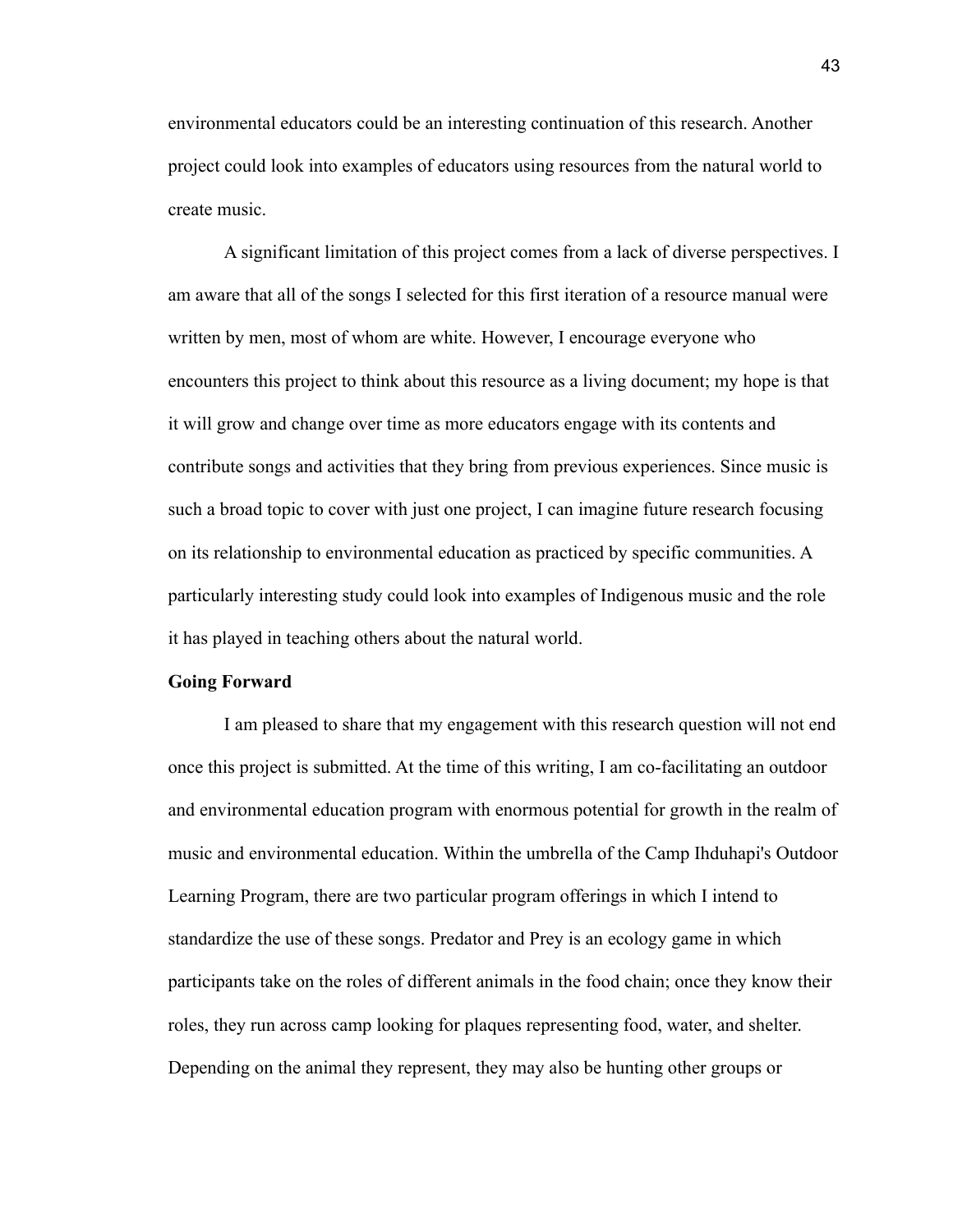avoiding being hunted, which in the context of this game involves tagging each other. This past fall, my first professional development session focused on sharing the Banana Slug String Band's song "The Food Chain" (2007) with the staff and encouraging them to share it with our sixth grade participants later that week. They even had students act out the roles described in the song: a plant, a rabbit, an owl, and a decomposer. It was truly delightful to witness.

Another program I am developing at camp relates to water. "The Water Cycle Boogie" (1991) helped me conceptualize the movement of water between states of matter when I first heard it in a camp setting, and it was the song I was most excited to craft into a professional development opportunity for fellow environmental educators. I can imagine using this song to introduce or reinforce concepts we explore in the watershed investigation program I am developing for the coming spring.

#### *Benefits to the Profession*

My capstone project benefits the profession because it provides learning opportunities for both novice and experienced environmental educators. The field of outdoor and environmental education often has a tendency to rely on word-of-mouth or rote lessons. While I appreciate the incredible value and history associated with these traditions, I believe that writing down curriculum and similar resources such as this manual is valuable for the continuity of educational content at outdoor centers. I am also aware that a spectrum of experience will encounter this resource manual of songs; it is my hope that the professional development I have designed will provide some context and valuable lessons for those who lead campfires and other programming with it. By providing the lyrics, key vocabulary, and a succinct look into the content described in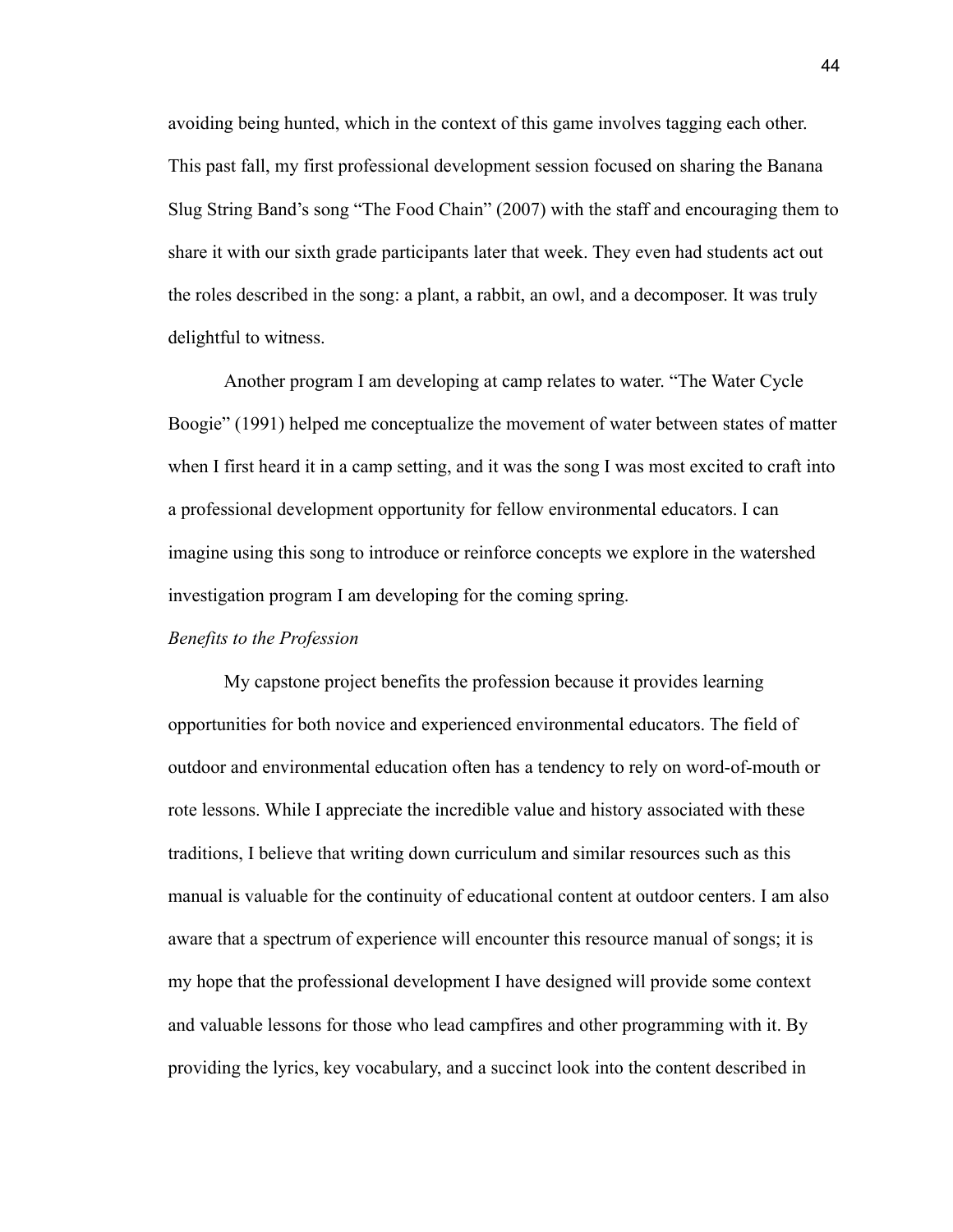each song, I believe that I have created an accessible resource for outdoor and environmental learning centers that gives educators enough information to start integrating music into environmental education lessons.

This capstone project has revealed important reasons and strategies for connecting youth with the world around them in pursuit of this research question: How can environmental educators use music to increase students' understanding of the natural world? Music provides exciting opportunities for students to use their creativity in community while engaging with the outdoors, and focusing on the professional development of the staff leading environmental education programs has the potential to make those relationships even stronger. This collection of songs and lessons is one of many resources I intend on assembling for the staff I train and manage in my career. The growth of literacy, social emotional learning, and a desire to protect the environment are a few noteworthy outcomes of facilitating conversations between music and environmental education. Regardless of one's focus or approach, an essential theme describes the versatile work of environmental educators: creating a sense of connection between people and place.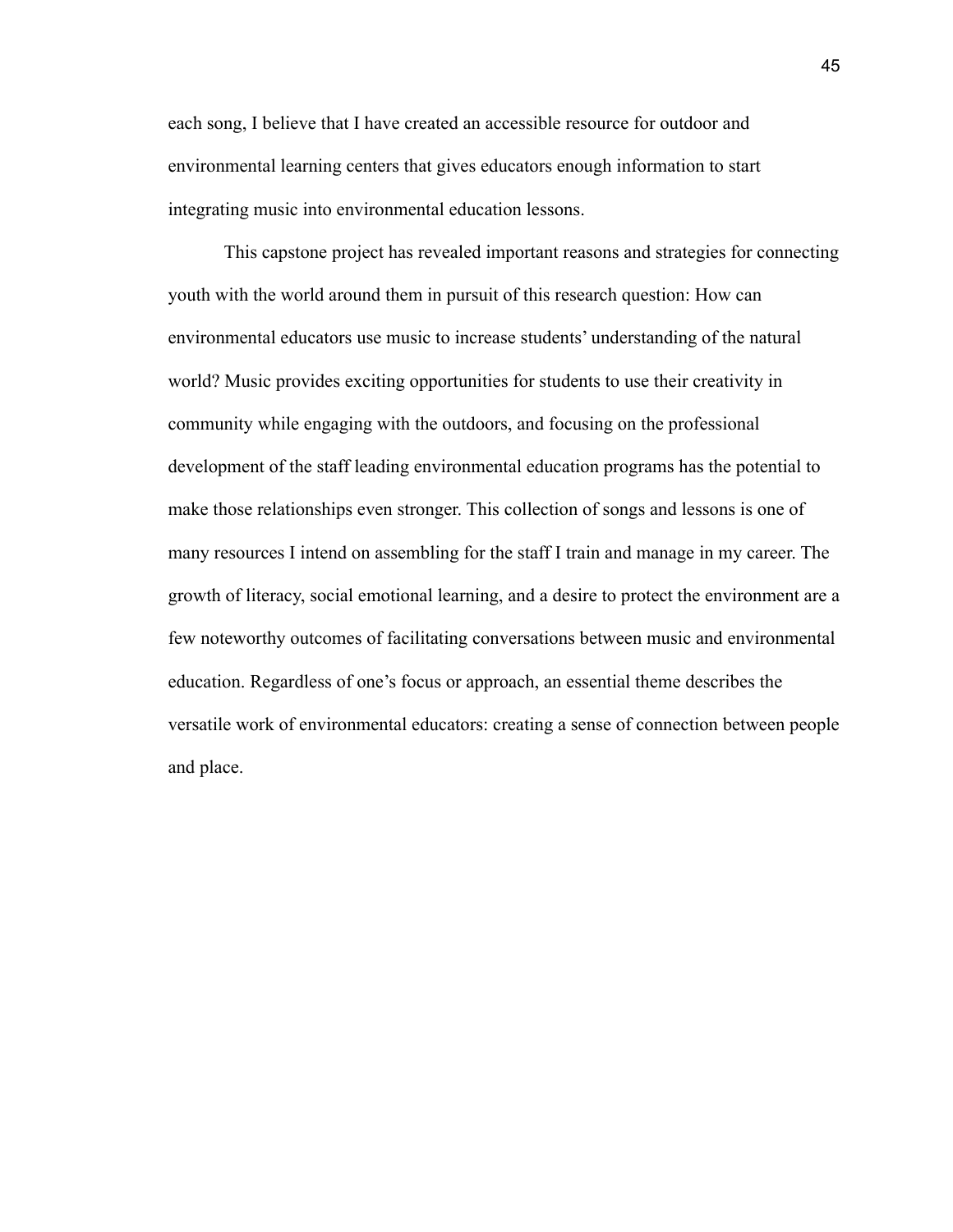#### REFERENCES

- Adams, D., & Beauchamp, G. (2019). Spiritual moments making music in nature. A study exploring the experiences of children making music outdoors, surrounded by nature. *International Journal of Children's Spirituality*, *24*(3), 260–275. <https://doi-org.ezproxy.hamline.edu/10.1080/1364436X.2019.1646220>
- Banana Slug String Band. (1991). Water cycle boogie [Song]/ On *Slugs at sea*. Slug Music (BMI).
- Banana Slug String Band. (n.d.). Science, Song & Celebration! https://www.bananaslugstringband.com
- Cage the Elephant. (2008). Ain't no rest for the wicked [Song]/ On *Cage the elephant* [Album]. Relentless Records.
- Camp Songs. (n.d.). Repeat-After-Me Song List.

<https://campsongs.wordpress.com/songs/repeat-after-me-song-list/>

Carmi, N., Arnon, S., & Orion, N. (2015). Transforming Environmental Knowledge Into Behavior: The Mediating Role of Environmental Emotions. *Journal of Environmental Education*, *46*(3), 183–201.

https://doi-org.ezproxy.hamline.edu/10.1080/00958964.2015.1028517

- Cermak, M. (2012). Hip-Hop, Social Justice, and Environmental Education: Toward a Critical Ecological Literacy. *Journal of Environmental Education*, *43*(3), 192–203. https://doi-org.ezproxy.hamline.edu/10.1080/00958964.2011.633579
- Clark, K. E. (2013). Ecological Intelligence and Sustainability Education in Special Education. *Multicultural Education*, *21*(1), 38–45.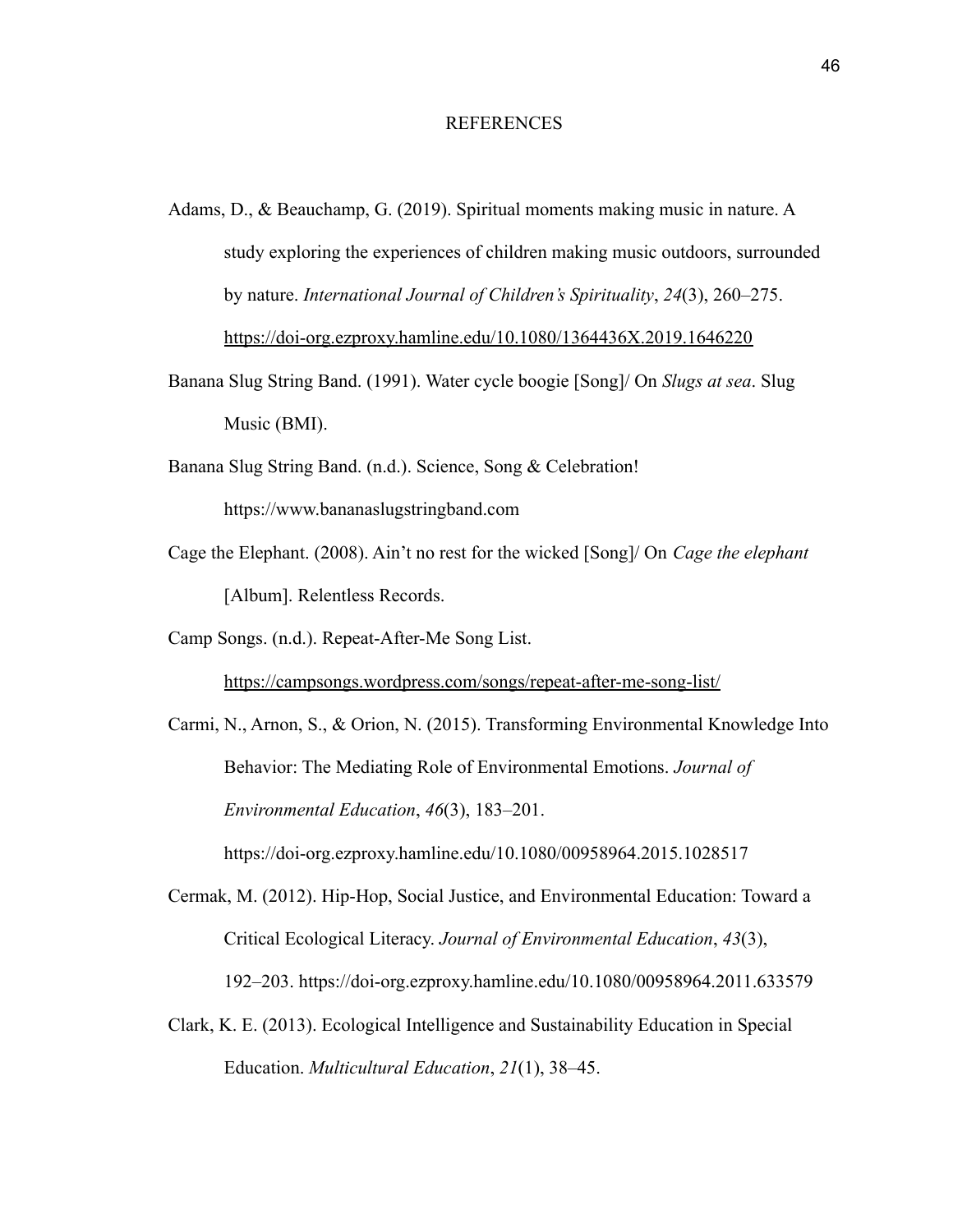- Coss, R. (2013). Multicultural Perspectives through Music & Sustainability Education. *Multicultural Education*, *21*(1), 20–25.
- Darling-Hammond, L., Hyler, M. E., Gardner, M. (2017). *Effective Teacher Professional Development*. Palo Alto, CA: Learning Policy Institute.
- Hohenshell, L. M., Woller, M. J., & Sherlock, W. (2013). On the Road to Science Literacy: Building Confidence and Competency in Technical Language Through Choral Repetition. *Journal of College Science Teaching*, *42*(6), 38–43.
- Jurmu, M. C. (2005). Implementing Musical Lyrics to Teach Physical Geography: A Simple Model. *Journal of Geography*, *104*(4), 179–186. <https://doi-org.ezproxy.hamline.edu/10.1080/00221340508978633>
- Kemple, K. M., & Johnson, C. A. (2002). From the inside out: nurturing aesthetic response to nature in the primary grades. *Childhood Education.*, *78*(4), 210–218.
- Koopman, C. (2007). Community music as music education: on the educational potential of community music. *International Journal of Music Education*, *25*(2), 151–163. https://doi.org/[10.1177/0255761407079951](https://doi-org.ezproxy.hamline.edu/10.1177/0255761407079951)
- Koza, J. E. (2006). "Save the Music"? Toward Culturally Relevant, Joyful, and Sustainable School Music. *Philosophy of Music Education Review*, *14*(1), 23–38. https://doi-org.ezproxy.hamline.edu/10.2979/PME.2006.14.1.23

Laird, L. (2015). Empathy in the Classroom: Can Music Bring Us More in Tune with One Another? *Music Educators Journal*, *101*(4), 56–61.

<https://doi-org.ezproxy.hamline.edu/10.1177/0027432115572230>

MacEachren, Z. (2018). First Nation pedagogical emphasis on imitation and making the stuff of life: Canadian lessons for indigenizing Forest Schools. *Journal of*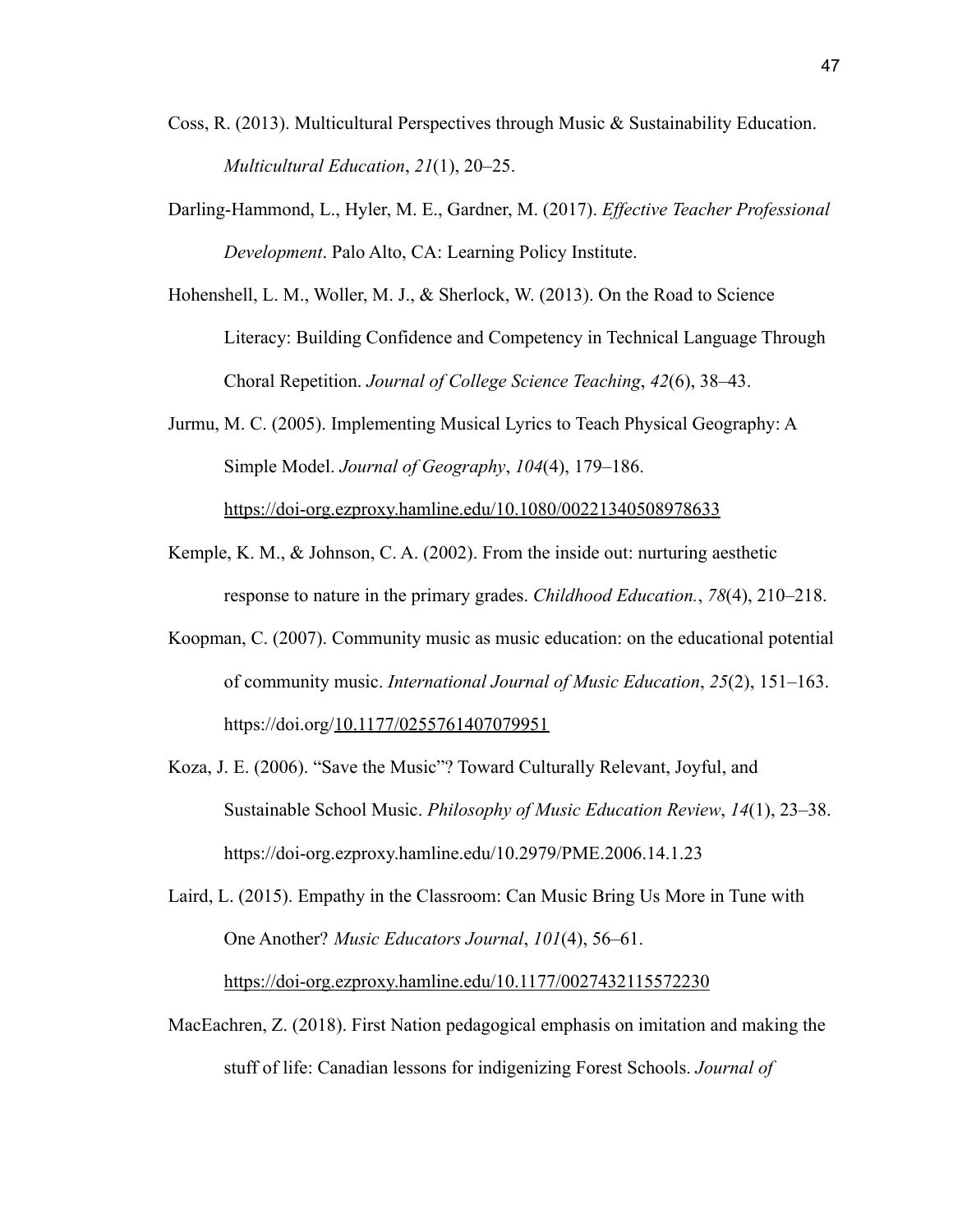*Outdoor & Environmental Education*, *21*(1), 89–102.

https://doi-org.ezproxy.hamline.edu/10.1007/s42322-017-0003-4

Medin, E., & Jutengren, G. (2020). Children's Perspectives on a School-Based Social and Emotional Learning Program. *Children & Schools*, *42*(2), 121–130. <https://doi-org.ezproxy.hamline.edu/10.1093/cs/cdaa007>

Morris, K. (2019). first-grade texture campfires. *Arts & Activities*, *165*(5), 23.

Pierre-Louis, K. (Reporter/Producer). (2021, April 22). Where's our climate anthem?

[Audio podcast episode]. In *How to save a planet*. Gimlet Media.

Pirtle, S. (1979). My roots go down [Song]. Discovery Center Music, BMI.

Reilly, J. (2011). Stop polluting [Song]/ *Let's go outside* [Album]. Earthwork Music.

Reilly, J. (2011). Turkey vulture! [Song]/ *Let's go outside* [Album]. Earthwork Music.

Reilly, J. (2019). Be kind [Song]. Earthwork Music.

Reilly, J. (n.d.). Environmental Songs for Children and People of All Ages.

[https://www.joereilly.org.](https://www.joereilly.org)

Ruitenberg, C. (2020). The Cruel Optimism of Transformative Environmental Education. *Journal of Philosophy of Education*, *54*(4), 832–837.

https://doi-org.ezproxy.hamline.edu/10.1111/1467-9752.12468

- Salmon, A. (2010). Using music to promote children's thinking and enhance their literacy development. *Early Child Development & Care*, *180*(7), 937–945. <https://doi-org.ezproxy.hamline.edu/10.1080/03004430802550755>
- Science Resource Center. (n.d.). 5E model of instruction. San Diego County Office of Education.

https://ngss.sdcoe.net/Evidence-Based-Practices/5E-Model-of-Instruction